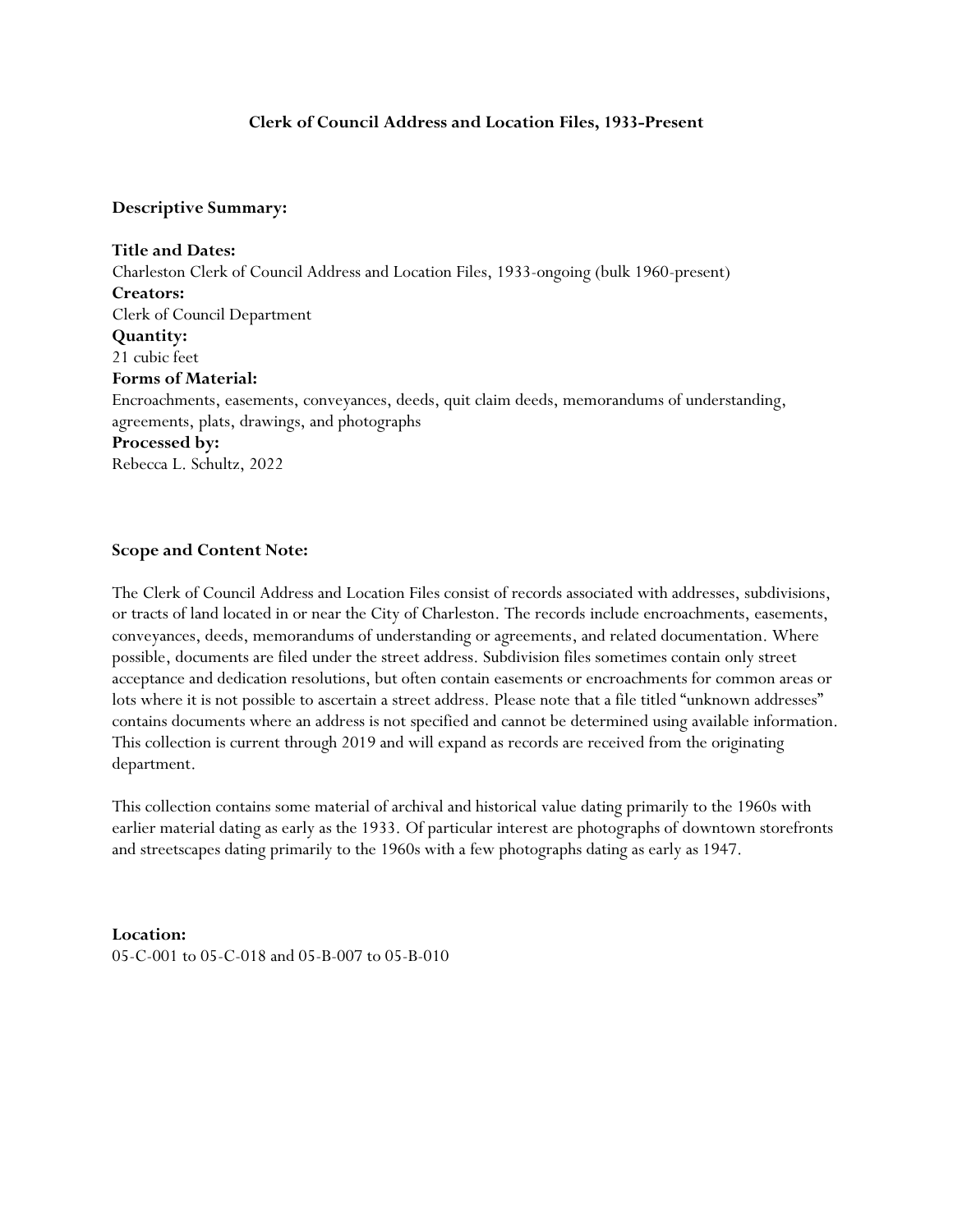| <b>Street or Place Name</b> | <b>Address or Location</b>                                                                 |
|-----------------------------|--------------------------------------------------------------------------------------------|
| Acorn Drop Ln.              | 3434, 3445, 3467                                                                           |
| Adela Hills Dr.             | 1215, 1227, 1251, 1255, 1256, 1259, 1264                                                   |
| Affirmation Blvd.           | general, 841                                                                               |
| Affirmation Oaks Subd.      | Harbor Trace Cir.                                                                          |
| Aiken St.                   | 28                                                                                         |
| Ainsdale Dr., Shadowmoss    | North and South                                                                            |
| Albemarle Rd.               | 300 (Porter-Gaud School)                                                                   |
| Albert St.                  | aka 1539-1541 Meeting St. Rd.                                                              |
| Alberta Long Lake           | Lockwood Dr., Halsey Blvd., Fourth St.                                                     |
| Alexander St.               | 34, 48, 333 East Bay St. (Saffron Bakery)                                                  |
| Allway St.                  | 21, 34                                                                                     |
| Alpharetta Ct.              | 4001, 4010                                                                                 |
| Alric Ct.                   | 1608                                                                                       |
| Alycia Aly                  | general                                                                                    |
| Amberhill Way               | 2916, 2923, 2927, 2936                                                                     |
| Amberjack Ln.               | 210, 214, 218                                                                              |
| America St.                 | general, SCDOT, 57, 69                                                                     |
| Ammersee Ct.                | 5048, 5063                                                                                 |
| Amelia Ave.                 | $\overline{2}$                                                                             |
| Ann St.                     | general, 28, 31 (aka 456 King St.), 32, 42                                                 |
| Anson St.                   | 2, 12, 18, 86, 114, 116, 15 Wall St., Gaillard Auditorium, 2<br>George St., 95 Calhoun St. |
| Aquaduct St.                | 2839                                                                                       |
| Aquarium Wharf              | 100 (River Walk)                                                                           |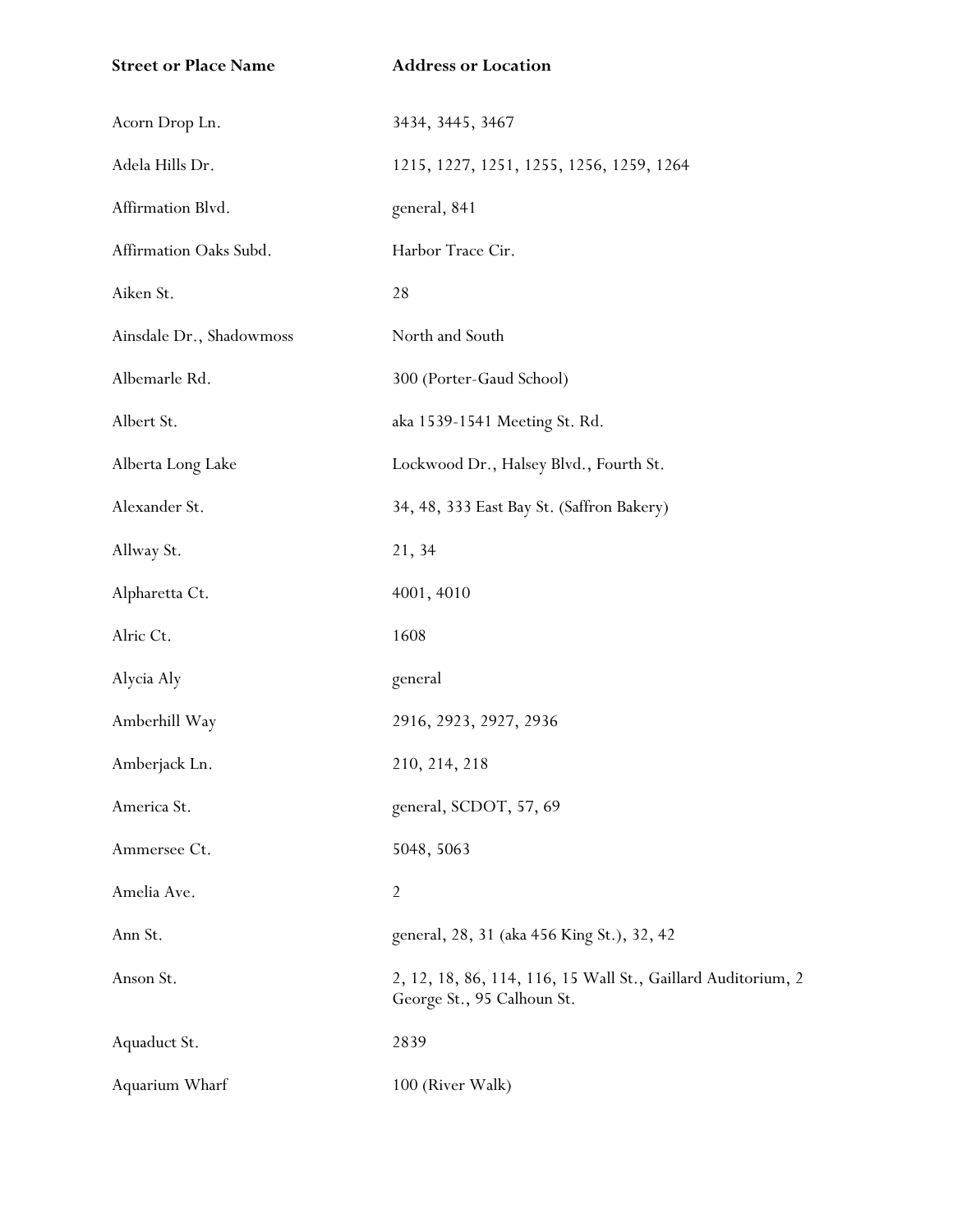| <b>Street or Place Name</b>            | <b>Address or Location</b>                                                                                                                      |
|----------------------------------------|-------------------------------------------------------------------------------------------------------------------------------------------------|
| Arabian Dr.                            | 2, 6, 8                                                                                                                                         |
| Archdale St.                           | 24, 40, 49                                                                                                                                      |
| Ardmore Subd.                          | various lots                                                                                                                                    |
| Armstrong & Brown Tracts               | near Goose Creek Reservoir (SCE&G)                                                                                                              |
| Armstrong, Blue House<br>& Elms Tracts | near West Virginia Pulp and Paper Company lands (SCE&G)                                                                                         |
| Arrow Arum Dr.                         | 3258                                                                                                                                            |
| Arthur Gaillard Ln.                    | 2206, 2216                                                                                                                                      |
| Ashe St.                               | 63                                                                                                                                              |
| Ashford Place at Canterbury Woods      | Ashford Pl. Dr., Wadsbury Ln., Marsh Lake Ct., Wicklowe Dr.                                                                                     |
| Ashley Ave.                            | 75, 121, 169, 170, 171, 219                                                                                                                     |
| Ashley Cooper Ln.                      | 2108, 2116, 2124, 2128, 2132, 2140, 2149, 2161, 2173                                                                                            |
| Ashley Crossing Dr.                    | general                                                                                                                                         |
| Ashley Crossing Ln.                    | general, 1850 (The Oaks)                                                                                                                        |
| Ashley Hall Garden Apts.               | location unknown                                                                                                                                |
| Ashley Gardens Blvd.                   | general, 1433, 1492, 1525, 1532, 1536, 1545                                                                                                     |
| Ashley Hall Rd.                        | general, Ashley Hall Manor Subd., 1966                                                                                                          |
| Ashley Park Subd.                      | William E. Murray Blvd., Perrine St., Babbitt St., Hartland St.,<br>Veritas St., Cornucopia Way, Climbing Tree Ct., Rigsby Ln.,<br>Scharite St. |
| Ashley Point Dr.                       | general, 56, 78                                                                                                                                 |
| Ashley Preserve Subd.                  | Mutual Dr., Lantern St.                                                                                                                         |
| Ashley River to Bee St.                | SCE&G Bee St. Substation                                                                                                                        |
| Ashley River at Highway 17             | Lockwood Dr., SCDOT                                                                                                                             |
| Ashley Riverwalk                       | Ashley Marina, Marriott Hotel, James Island Expressway Bridge                                                                                   |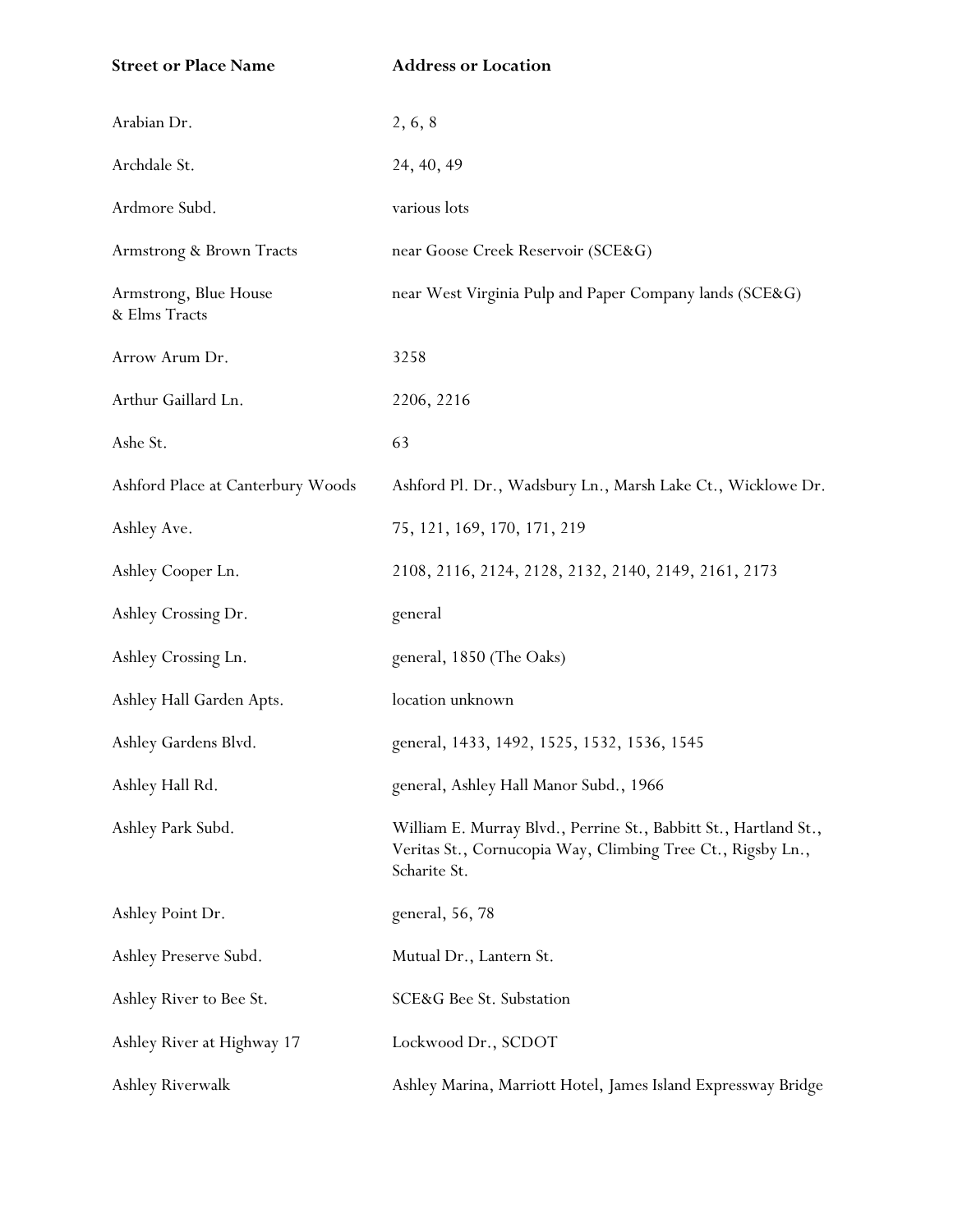| <b>Street or Place Name</b>                 | <b>Address or Location</b>                                                                                                           |
|---------------------------------------------|--------------------------------------------------------------------------------------------------------------------------------------|
| Ashley River Rd.                            | 1367-1381 (Wespanee Shopping Center), 1385, 1401, 1871                                                                               |
| Ashley River Rd. Bike &<br>Pedestrian Trail | 0 & 18 Burnished Woods Dr., Shadowmoss Parkway, 3093,<br>3183, 3225 Ashley River Rd., other unnumbered lots                          |
| Ashley Town Center                          | Ashley Town Center Dr., Citadel Haven Dr., SCE&G, 3050                                                                               |
| Ashleyville Subd.                           | 810 St. Andrews Blvd.                                                                                                                |
| Assembly Dr.                                | 2302, Ashleytowne Landing Subd.                                                                                                      |
| Atlantic St.                                | 16                                                                                                                                   |
| August Rd.                                  | 2742, 2750, 2762, 2766, 2798, 2802, 2814, 2858                                                                                       |
| Augustus St.                                | 2600, 2604, 2608, 2612, 2616, 2620, 2624, 2628, 2634, 2638,<br>2644, 2648                                                            |
| Autumn Chase Subd.                          | Grande Oaks Plantation, Sugar Magnolia Way, Twelve Oaks Dr.                                                                          |
| Autumn Ln.                                  | Heathwood Dr., 8 Plainfield Dr.                                                                                                      |
| Aviation Ave.                               | Fain St., Frontage Rd., Holiday Inn, Knights Inn, SCE&G,<br>Westvaco, Fain St.                                                       |
| Aviation Fuel Transmission Line             | United States Air Force, West Virginia Pulp & Paper Co.,<br>Remount Rd., Charleston Bulk Storage Plant, Charleston<br>Ordnance Depot |
| Avondale                                    | $\overline{2}$                                                                                                                       |
| Babbitt St.                                 | 4006, 4076, 4078                                                                                                                     |
| Back Creek Rd.                              | 1663                                                                                                                                 |
| Bainbridge Dr.                              | Charlestowne Estates Subd., SCDOT                                                                                                    |
| <b>Bairds Cove</b>                          | 1852, 1857, 1889                                                                                                                     |
| Balfour Dr.                                 | 101, 105, 107, 113, 125, 128, 138, 148, 154, 158, 160, 162,<br>164, 170, 172, 176                                                    |
| Baltimore St.                               | 3017                                                                                                                                 |
| Barberry Woods Subd.                        | Split Hickory Ct., Hickory Knoll                                                                                                     |
| Barbour Dr.                                 | 2123                                                                                                                                 |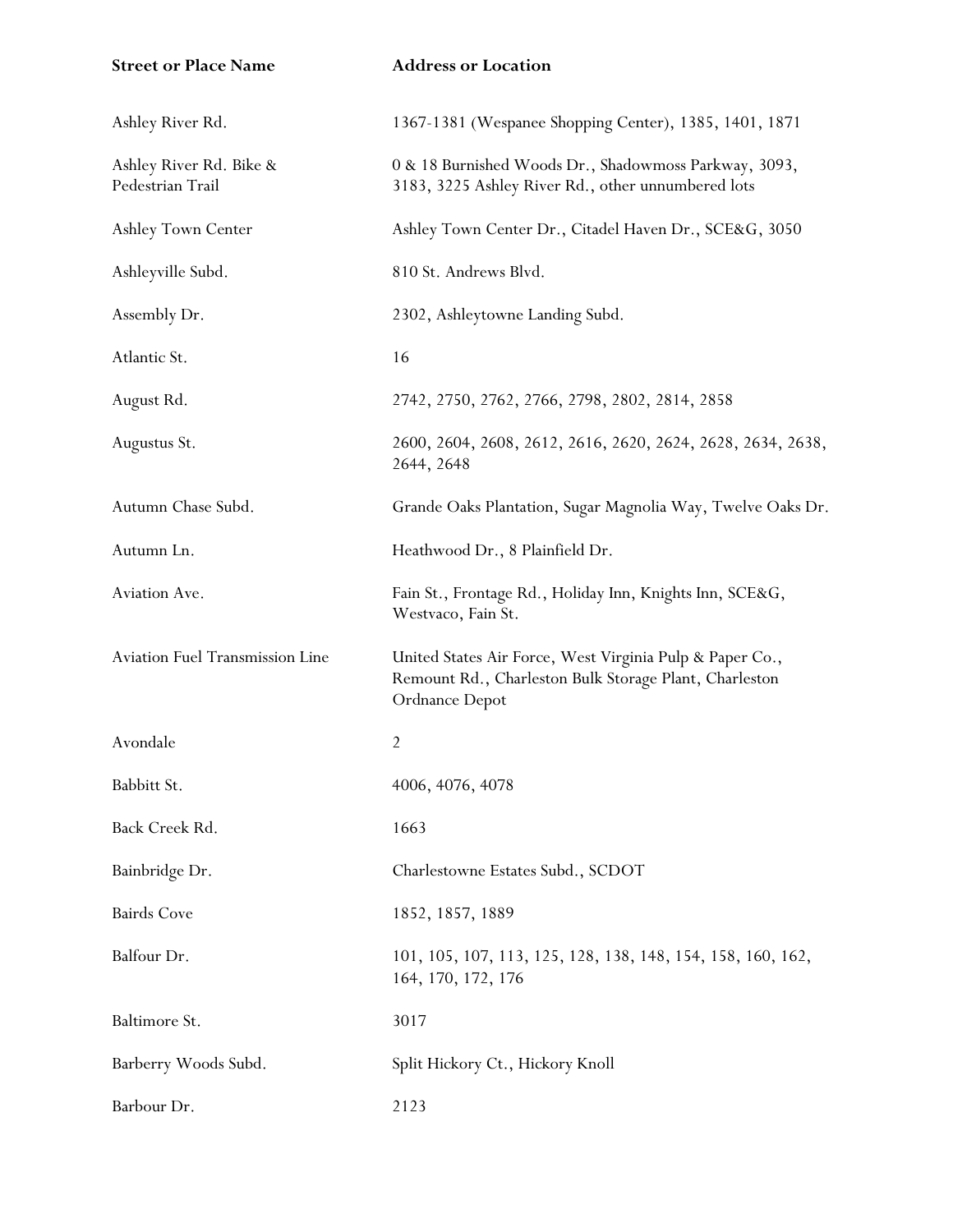| <b>Street or Place Name</b>    | <b>Address or Location</b>                                                                                                 |
|--------------------------------|----------------------------------------------------------------------------------------------------------------------------|
| Barfield St.                   | 1025                                                                                                                       |
| Barre St.                      | general, 24, 26, 46, 78                                                                                                    |
| Batten Dr.                     | 1708, 1722, 1726, 1760                                                                                                     |
| Battery Gaillard Subd.         | Military Way, Arthur Gaillard Ln., Planters Dr., Caisson Ct.                                                               |
| Battery Haig Subd.             | South Shore Dr.                                                                                                            |
| Battery Pl.                    | 53, 55 & 57 South Battery St., 18 & 20 Murray Blvd.                                                                        |
| Battery Pringle Dr.            | 2737                                                                                                                       |
| Battleground Rd.               | 1297, 1315                                                                                                                 |
| Baycreek Dr.                   | 430                                                                                                                        |
| Bayley Rd.                     | 326                                                                                                                        |
| Bayview Farms Subd.            | general, Wayfarer Ln.                                                                                                      |
| Bayview Farms Blvd.            | general, 1300                                                                                                              |
| Beadboard Dr.                  | 2715, 2716                                                                                                                 |
| Beaufain St.                   | general, SCDOT, Robert Mills Manor (Housing Authority), at<br>Smith St., 6, 47, 70 $\frac{1}{2}$ , 126 $\frac{1}{2}$ , 141 |
| Bee St.                        | general, SCDOT, Fishburne St., Veterans Affairs Hospital, 52,<br>109, 122                                                  |
| Beechwood Rd.                  | 1847, 1849, 1851, 1894                                                                                                     |
| Beekman St.                    | 1840, 1852, 1860, 1864, 1880, 1884                                                                                         |
| Bend at River Rd. Subd.        | Penny Ln., Jumbi Trace                                                                                                     |
| Bees Ferry Rd.                 | general, Shadow Pointe Dr., 1449, 2501, 3075, 3105                                                                         |
| Bees Landing Recreation Center | 1580 Ashley Gardens Blvd.                                                                                                  |
| Bees Landing Subd.             | Ashley Gardens Blvd., Grande Oaks Blvd.                                                                                    |
| Belle Terre Subd.              | Parrot Point Dr., Tanner Trail, Schooner Rd.                                                                               |
| Bellona St.                    | 1906, 1910, 1914, 1926, 1930, 1934, 1938, 1942, 1958                                                                       |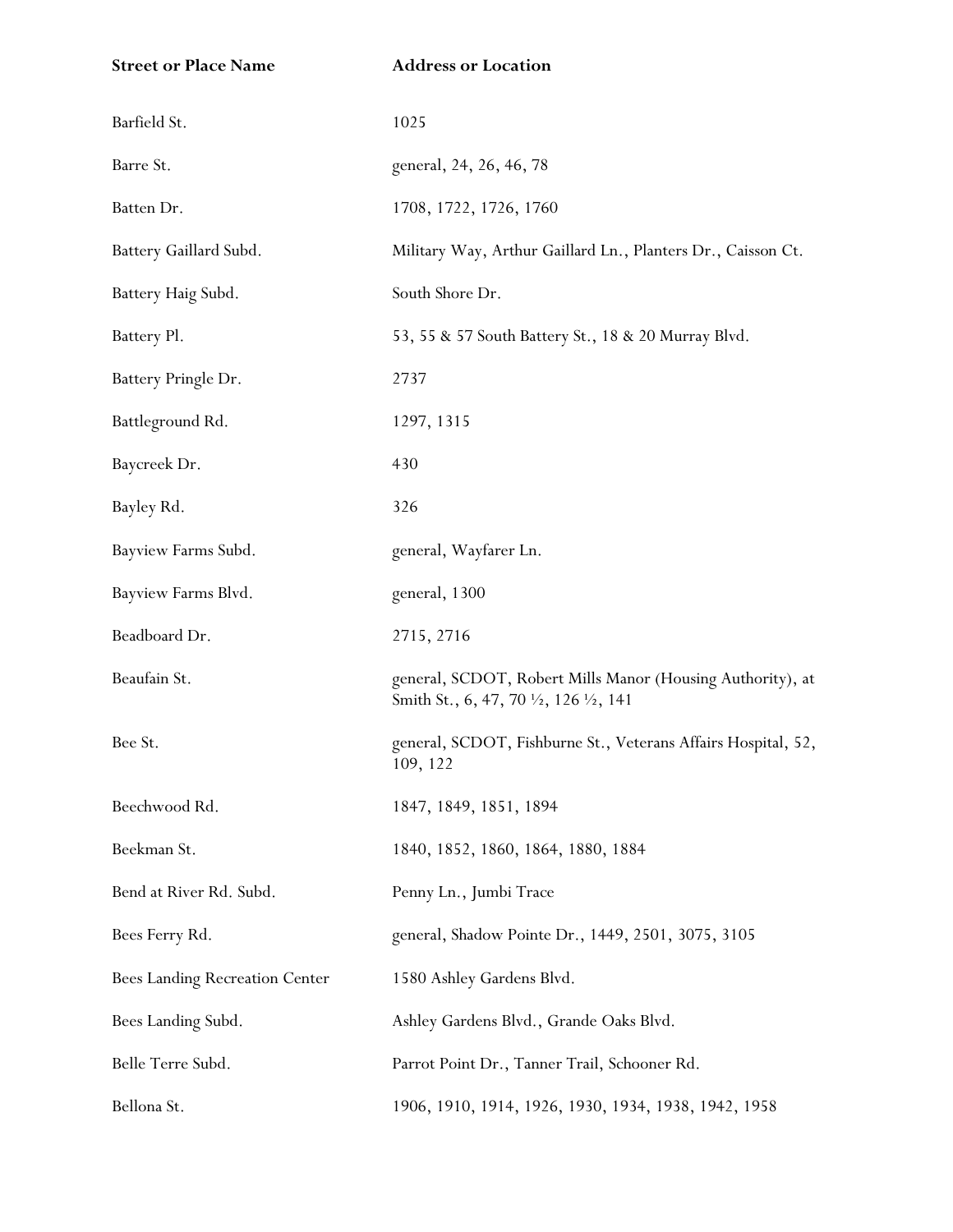| <b>Street or Place Name</b> | <b>Address or Location</b>                                                            |
|-----------------------------|---------------------------------------------------------------------------------------|
| Bent Hickory Rd.            | 718, 763, 765, 775, 777, 816, 822, 838, 849, 851                                      |
| Bellwood Rd.                | 1149                                                                                  |
| Bennetts Bluff Subd.        | Elliotts Cut Dr., Captain Rivers Dr., Rivers Cotton Rd.,<br>Charming Nancy Rd.        |
| Bennington Dr.              | 1001, 1003, 1005, 1007, 1050, 1052, 1054, 1056                                        |
| Beresford Creek Subd.       | Beresford Rd., Blue Sky Ln., Sunset Ln., Dock Ct., Creek House<br>Ln., Rivershore Rd. |
| Beresford Creek St.         | 127, 272                                                                              |
| <b>Beresford Hall</b>       | Royal Assembly Dr., Wambaw Creek Rd., Quinby Marsh Ln.,<br>Lots 16 & 17               |
| Beresford Woods Cir.        | 356                                                                                   |
| Berkeley Rd.                | 41                                                                                    |
| Bermuda Isle St.            | 632                                                                                   |
| Bidwell Cir.                | 1013, 1021, 1025                                                                      |
| Black Powder Ln.            | 202, 205, 209, 213, 214, 241                                                          |
| Blairmore Dr.               | 103, 108                                                                              |
| Blake St.                   | 66                                                                                    |
| Blakeway St.                | 1232, 1236, 1240, 1244, 1248, 1266, 1267, 1270, 1271, 1274,<br>1275                   |
| Blockade Runner Ct.         | 1008, 1012                                                                            |
| Blue Bayou Blvd.            | 1969                                                                                  |
| Blue Dragonfly Dr.          | 403, 405, 406, 411, 473, 513                                                          |
| Blue Sky Ln.                | 1225, 1241, 1245, 1325                                                                |
| <b>Bluewater Way</b>        | general, 1698                                                                         |
| Boardwalk Dr.               | 336                                                                                   |
| Boat Dock Ct.               | 1310                                                                                  |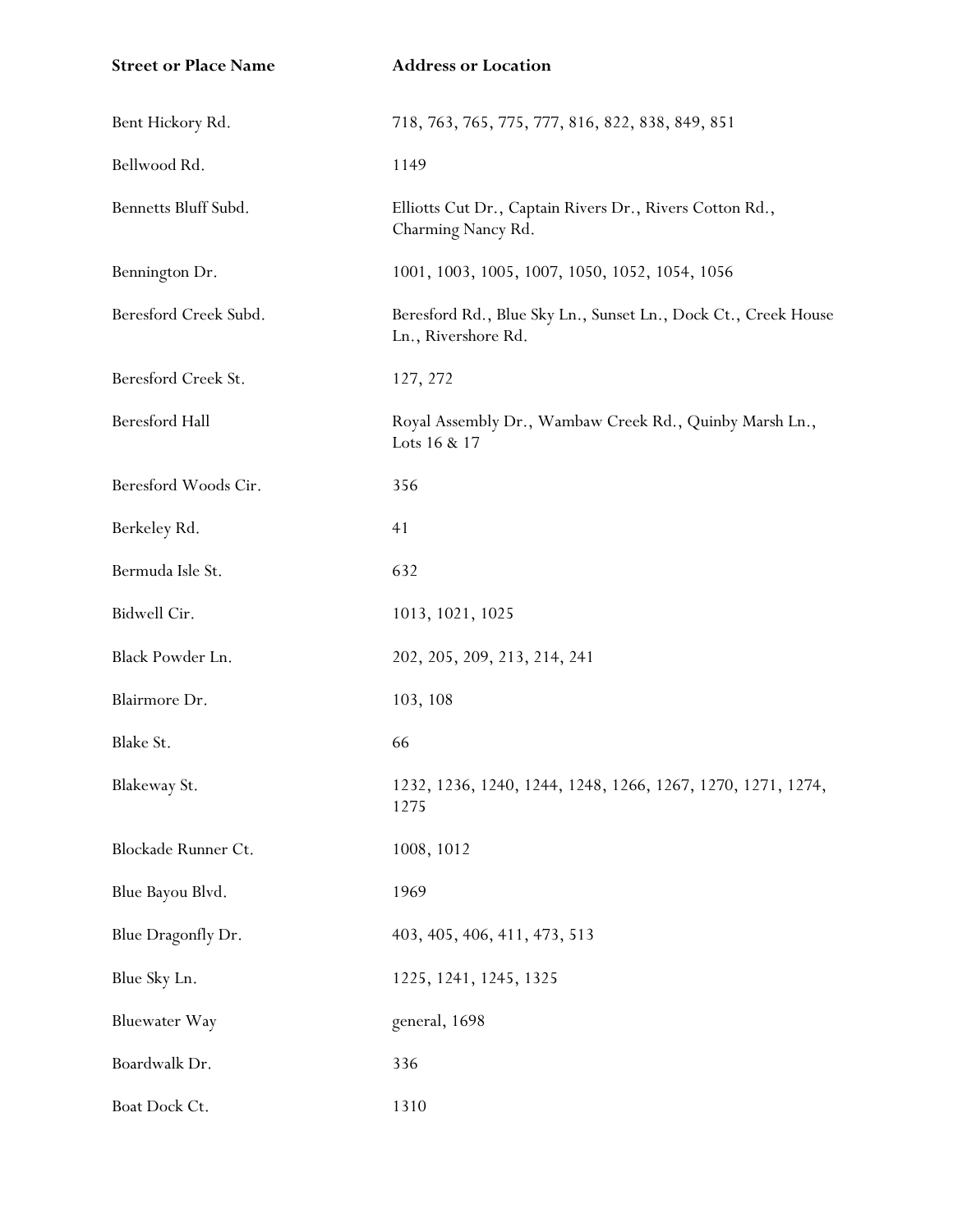| <b>Street or Place Name</b> | <b>Address or Location</b>                                                                                                                                                                                                                                                                                                                                                                       |
|-----------------------------|--------------------------------------------------------------------------------------------------------------------------------------------------------------------------------------------------------------------------------------------------------------------------------------------------------------------------------------------------------------------------------------------------|
| Bogard St.                  | 27, 31, 68, 91                                                                                                                                                                                                                                                                                                                                                                                   |
| Bohicket Rd. Access         | Angel Oak Rd., Maybank Hwy.                                                                                                                                                                                                                                                                                                                                                                      |
| Bolinas Ct.                 | 2715, 2742                                                                                                                                                                                                                                                                                                                                                                                       |
| Boltons Landing Subd.       | general, Bluewater Way, Dolphin Watch Dr., Roustabout Way,<br>Frayed Knot Aly, Landlubber Ln., Overboard Ln., Pequod Aly,<br>Bimini Dr., Seabago Dr., Wrecklers Race Ln., Scuba Dr.,<br>Moonlight Dr., Lazarett Ln., Red Sky Dr., Topside Dr., Boom<br>Vang Ln., Batton Dr., Nautical Chart Dr., Lot 131, Nautical<br>Chart Dr., Waterline Dr., Buoy Ln., Gunwale Ln., Abeam Way,<br>Rigging Ct. |
| Boone Hall Rd.              | general, SCDOT                                                                                                                                                                                                                                                                                                                                                                                   |
| Bounty Ln.                  | 313                                                                                                                                                                                                                                                                                                                                                                                              |
| Bracky Ct.                  | general                                                                                                                                                                                                                                                                                                                                                                                          |
| Bradbury Ln.                | 1020                                                                                                                                                                                                                                                                                                                                                                                             |
| Brailsford St.              | general, 107, 108, 110, 111, 112, 114, 116, 117, 118, 120, 122,<br>123, 124, 126, 128, 129, 134, 135, 138, 142, 143, 146, 147,<br>149, 152, 153, 157, 161, 165, 169, 181, 185, 190, 204                                                                                                                                                                                                          |
| Brambling Ln.               | 225                                                                                                                                                                                                                                                                                                                                                                                              |
| Brantley Dr.                | 1780                                                                                                                                                                                                                                                                                                                                                                                             |
| Braswell St.                | Milford St., Braswell Shipyard                                                                                                                                                                                                                                                                                                                                                                   |
| Bredon Ct.                  | 1607                                                                                                                                                                                                                                                                                                                                                                                             |
| Breezeway Cir.              | 1110                                                                                                                                                                                                                                                                                                                                                                                             |
| Brewster Ct.                | general                                                                                                                                                                                                                                                                                                                                                                                          |
| Briarcliff Dr.              | general, SCDOT                                                                                                                                                                                                                                                                                                                                                                                   |
| Brigade St.                 | America St., 107                                                                                                                                                                                                                                                                                                                                                                                 |
| Brisbane St.                | 12,66                                                                                                                                                                                                                                                                                                                                                                                            |
| Brittlebush Ln.             | 1703 through 1871                                                                                                                                                                                                                                                                                                                                                                                |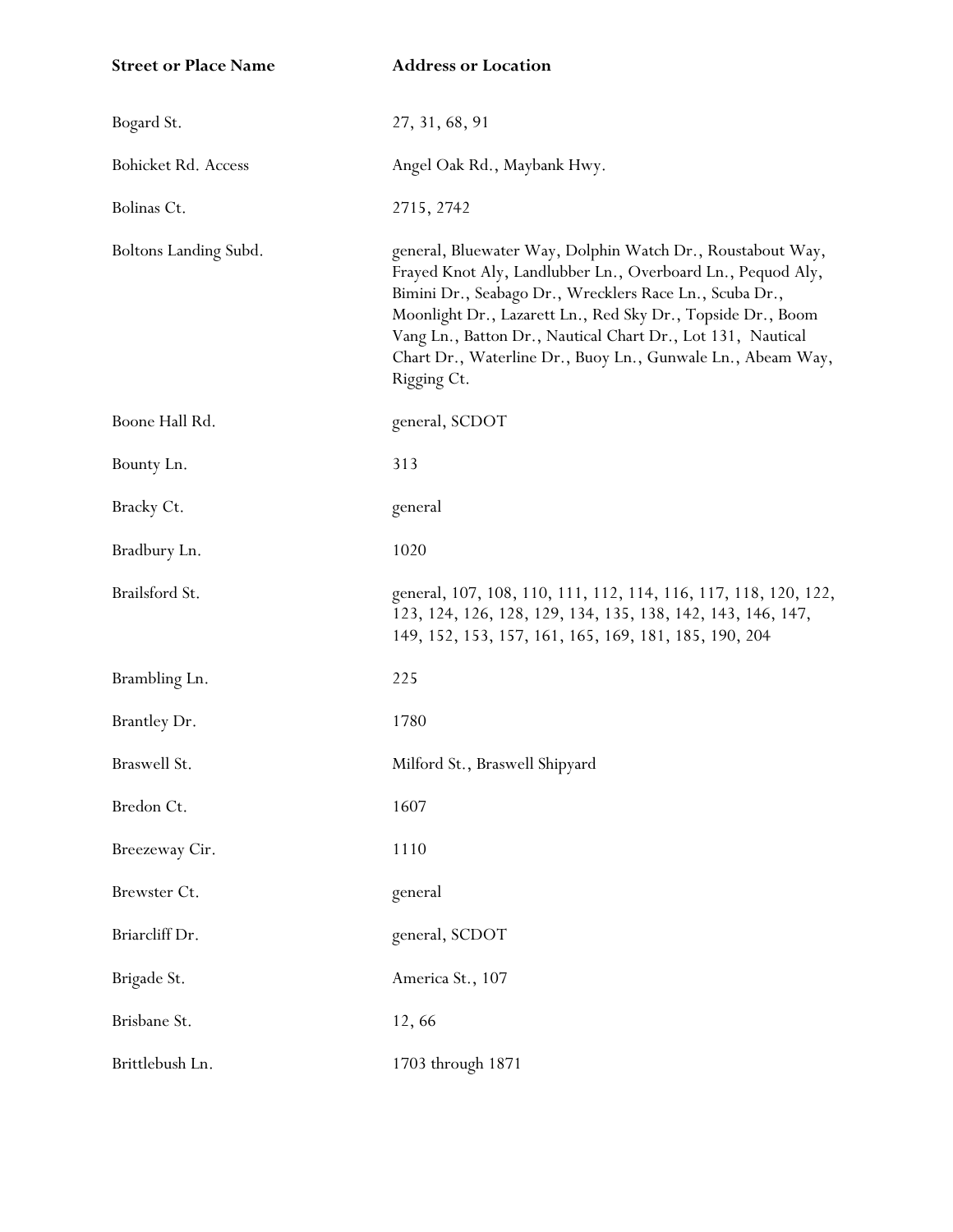| <b>Street or Place Name</b> | <b>Address or Location</b>                                                                                                                                                                                                                                                                                                                                                                                |
|-----------------------------|-----------------------------------------------------------------------------------------------------------------------------------------------------------------------------------------------------------------------------------------------------------------------------------------------------------------------------------------------------------------------------------------------------------|
| Broad St.                   | 1, 1 $\frac{1}{2}$ , 2, 3, 7, 9, 11, 15, 17, 19, 21, 27, 28, 29, 31, 32, 34, 35,<br>36, 38, 39, 40, 42, 43, 45, 47, 51, 53, 54, 54 $\frac{1}{2}$ , 57, 58, 61, 62,<br>63, 65, 65 $\frac{1}{2}$ , 67, 68, 71, 80, 85, 87, 88 $\frac{1}{2}$ , 89, 91, 93, 95, 96,<br>97, 98 $\frac{1}{2}$ , 100, 101, 102, 103, 104, 105, 106, 129, 130, 137,<br>141, 142, 157, 310 (Sergeant Jasper Apts.), Cummings Creek |
| Brody Ave.                  | 1133, 1137                                                                                                                                                                                                                                                                                                                                                                                                |
| Broughton Rd.               | general, SCDOT, 4, 15, 20, 21, 29, 31, 41                                                                                                                                                                                                                                                                                                                                                                 |
| Brownswood Place Subd.      | Bethlehem Ct., Colossians Ct., Proverbs Ct., Genesis St., Ezra<br>Ct., Exodus Way, Parish Church Rd., Pitchback Way, Field<br>Planters Rd., Innkeeper Ln., Milldam Pass, Tannery Row, Tabard<br>Rd.                                                                                                                                                                                                       |
| Buckeley Cir.               | 3019, 3021, 3039                                                                                                                                                                                                                                                                                                                                                                                          |
| Bull Creek Ln.              | 1612, 1626, 1638                                                                                                                                                                                                                                                                                                                                                                                          |
| Bull St.                    | 32, 48                                                                                                                                                                                                                                                                                                                                                                                                    |
| Burnham Ct.                 | 201, 229                                                                                                                                                                                                                                                                                                                                                                                                  |
| Burningtree Rd.             | 1437                                                                                                                                                                                                                                                                                                                                                                                                      |
| Burnished Wood Dr.          | general, median                                                                                                                                                                                                                                                                                                                                                                                           |
| Burns Aly.                  | general, 370 King St.                                                                                                                                                                                                                                                                                                                                                                                     |
| <b>Bushy Park</b>           | SCE&G                                                                                                                                                                                                                                                                                                                                                                                                     |
| Butler St.                  | 645 Meeting St.                                                                                                                                                                                                                                                                                                                                                                                           |
| Byrnes Downs Subd.          | general, Bikeway                                                                                                                                                                                                                                                                                                                                                                                          |
| Cabrill Dr.                 | 231, 255, 295, 335, 339, 348                                                                                                                                                                                                                                                                                                                                                                              |
| Cain Crossing Subd.         | Stillhouse Ln., Bennington Dr., Circle Oaks Dr., Euclid Dr.,<br>townhomes                                                                                                                                                                                                                                                                                                                                 |
| Cainhoy Subd.               | Clements Ferry Rd., River Village Dr., Point Hope Pkwy., Seven<br>Sticks Dr.                                                                                                                                                                                                                                                                                                                              |
| Calhoun St.                 | at Gadsden & Barre St., at Coming & Duncan St., 25, 45, 47, 58,<br>68, 77, 80, 85, 89, 90, 95 (Gaillard Auditorium), 100, 101, 103,<br>115, 123 (Zion Presbyterian Church), 131, 133, 135, 137, 139,<br>141, 151, 155, 157, 159, 160, 165-175, 168, 170, 177, 181-185,                                                                                                                                    |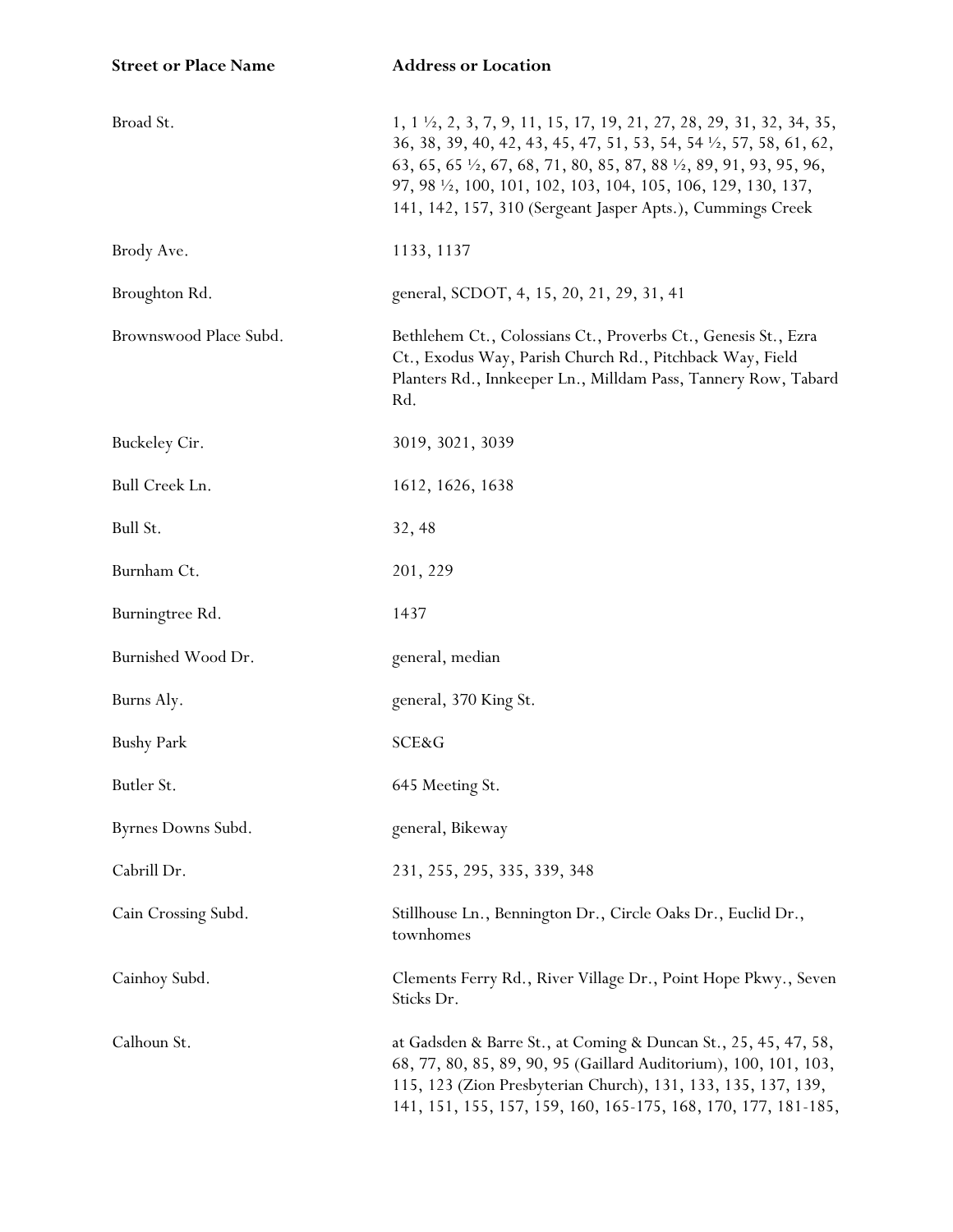| <b>Street or Place Name</b> | <b>Address or Location</b>                                                                                                                                                                                                                                                                                                                                                                                                                                                                                                                                                                                                                                                                                                                                                                                                                                                       |
|-----------------------------|----------------------------------------------------------------------------------------------------------------------------------------------------------------------------------------------------------------------------------------------------------------------------------------------------------------------------------------------------------------------------------------------------------------------------------------------------------------------------------------------------------------------------------------------------------------------------------------------------------------------------------------------------------------------------------------------------------------------------------------------------------------------------------------------------------------------------------------------------------------------------------|
|                             | 194, 197, 205, 225, 229, 243, 244, 247, 259, 261, 316, Calhoun<br>at Fourth St. (near 325 Calhoun), 326                                                                                                                                                                                                                                                                                                                                                                                                                                                                                                                                                                                                                                                                                                                                                                          |
| Cambria Cir.                | 2402, 2408, 2410, 2412                                                                                                                                                                                                                                                                                                                                                                                                                                                                                                                                                                                                                                                                                                                                                                                                                                                           |
| Camp Rd.                    | 1109                                                                                                                                                                                                                                                                                                                                                                                                                                                                                                                                                                                                                                                                                                                                                                                                                                                                             |
| Candela Grove Dr.           | 3005, 3007 through 3025, 3027, 3029, 3031                                                                                                                                                                                                                                                                                                                                                                                                                                                                                                                                                                                                                                                                                                                                                                                                                                        |
| Cannon Park                 | 123 Rutledge Ave.                                                                                                                                                                                                                                                                                                                                                                                                                                                                                                                                                                                                                                                                                                                                                                                                                                                                |
| Cannon St.                  | 4, 7 through 15 (odd #s), 41, 43, 59, 78, 79, 114, 142, 152                                                                                                                                                                                                                                                                                                                                                                                                                                                                                                                                                                                                                                                                                                                                                                                                                      |
| Canterbury St.              | 315                                                                                                                                                                                                                                                                                                                                                                                                                                                                                                                                                                                                                                                                                                                                                                                                                                                                              |
| Caperton Way                | 1242                                                                                                                                                                                                                                                                                                                                                                                                                                                                                                                                                                                                                                                                                                                                                                                                                                                                             |
| Captain Rivers Dr.          | 1238                                                                                                                                                                                                                                                                                                                                                                                                                                                                                                                                                                                                                                                                                                                                                                                                                                                                             |
| Captains Island Dr.         | 101, 146, 173, 183                                                                                                                                                                                                                                                                                                                                                                                                                                                                                                                                                                                                                                                                                                                                                                                                                                                               |
| Captiva Way                 | 13                                                                                                                                                                                                                                                                                                                                                                                                                                                                                                                                                                                                                                                                                                                                                                                                                                                                               |
| Carolina Bay Subd.          | Marginal Rd., Carolina Bay Dr., Saintsbury Cove, Amberhill<br>Way, Buckeley Cir., Waterbrook Dr., Candela Grove,<br>Pepperwood Ct., Cristalino Cir., Indaba Way, Wagram Dr.,<br>Bolinas Ct., Stonestown Dr., Rutherford Way, Beadboard Dr.,<br>Shiloh Ln., Manassas Dr., Hatchers Run Dr., Cornsilk Dr., Sage<br>Way, Luna Ct., Coopers Basin Cir., Cold Harbor Way,<br>Restoration Ct., Conservancy Ln., Heldsberg Dr., Hockley Blvd.,<br>Gallberry St., Halfshell Ln., Chickasaw Dr., Ground Pine Dr.,<br>Pleasant Hill Dr., Pixley St., Grovehurst Dr., Amberbrook Ln.,<br>Watcher Aly, William E. Murray Blvd., Winfield Way, Floral<br>Bank Ln., Shelter Cove, Gammon St., Moss Beach Aly, Sutter<br>Aly, Argent Aly, Simplicity Aly, Memorial Dr., Stoneham Aly,<br>Dwellers Ct., Clipper Bay Ct., Dresser Ct., Merriams Dr.,<br>Swygerts Landing, Corvina Dr., Bethel Way |
| Carolina Bay Dr.            | general, 1600                                                                                                                                                                                                                                                                                                                                                                                                                                                                                                                                                                                                                                                                                                                                                                                                                                                                    |
| Carolina Bay Dr. Ext.       | general                                                                                                                                                                                                                                                                                                                                                                                                                                                                                                                                                                                                                                                                                                                                                                                                                                                                          |
| Caroline Rose Path          | 2916, 2926                                                                                                                                                                                                                                                                                                                                                                                                                                                                                                                                                                                                                                                                                                                                                                                                                                                                       |
| Carriage Ln.                | general                                                                                                                                                                                                                                                                                                                                                                                                                                                                                                                                                                                                                                                                                                                                                                                                                                                                          |
| Carters Grove Rd.           | 544                                                                                                                                                                                                                                                                                                                                                                                                                                                                                                                                                                                                                                                                                                                                                                                                                                                                              |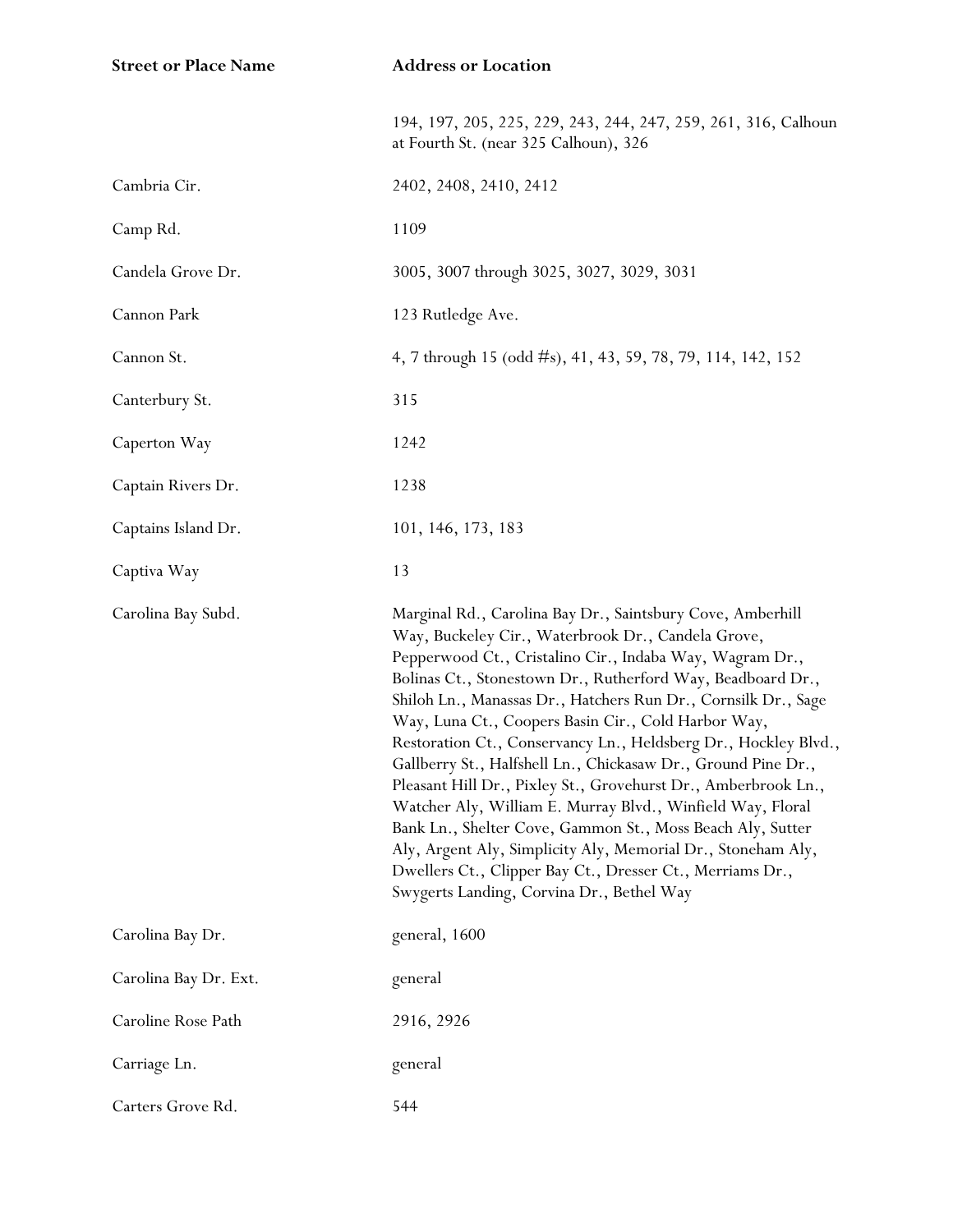| <b>Street or Place Name</b>            | <b>Address or Location</b>                                           |
|----------------------------------------|----------------------------------------------------------------------|
| Castle Pinckney Dr.                    | general, 709                                                         |
| Castleford Ct.                         | 3243                                                                 |
| Castlereagh Rd.                        | 2407, 2446                                                           |
| Cattle Ranch St.                       | 400, 408                                                             |
| Cattle St.                             | 600, 604, 608, 612, 616                                              |
| Central Park Subd.                     | general, Saint Johns Woods Pkwy.                                     |
| Chadwick Dr.                           | 30, 80, 107, 131                                                     |
| Chalmers St.                           | 6, 16, 23, 29                                                        |
| Champney Ally                          | * former city street, Exchange St.                                   |
| Charming Nancy Rd.                     | 1506, 1519                                                           |
| Chapel St.                             | 25                                                                   |
| Charleston Cty. Resource Recovery      | Spruill Ave., Boxwood Ave., Hackerman Ave.                           |
| Charleston Regional Pkwy.              | General, Technology Dr., 2200, 2355                                  |
| Charleston Riverwalk Project           | 0 Charlotte St., Charlotte St. at Concord St.                        |
| Charleston Southern University         | North Charleston Sewer District pump stations                        |
| <b>Charleston Transportation Depot</b> | West Virginia Pulp & Paper Co. Tract 12, near Cosgrove Ave.          |
| Charlestowne Dr.                       | Charlestown Estates Subd.                                            |
| Charlie Hall Blvd.                     | general, 1962, 2060, 2125                                            |
| Charlotte St.                          | at East Bay & Washington St., Charleston Riverwalk Project, 0,<br>22 |
| Chastain Rd.                           | 1561, 1565                                                           |
| Chelwood Cir.                          | 1796, 1816                                                           |
| Chestnut Oak Ln.                       | 1902, 1912, 1914                                                     |
| Chickasaw Dr.                          | 1815                                                                 |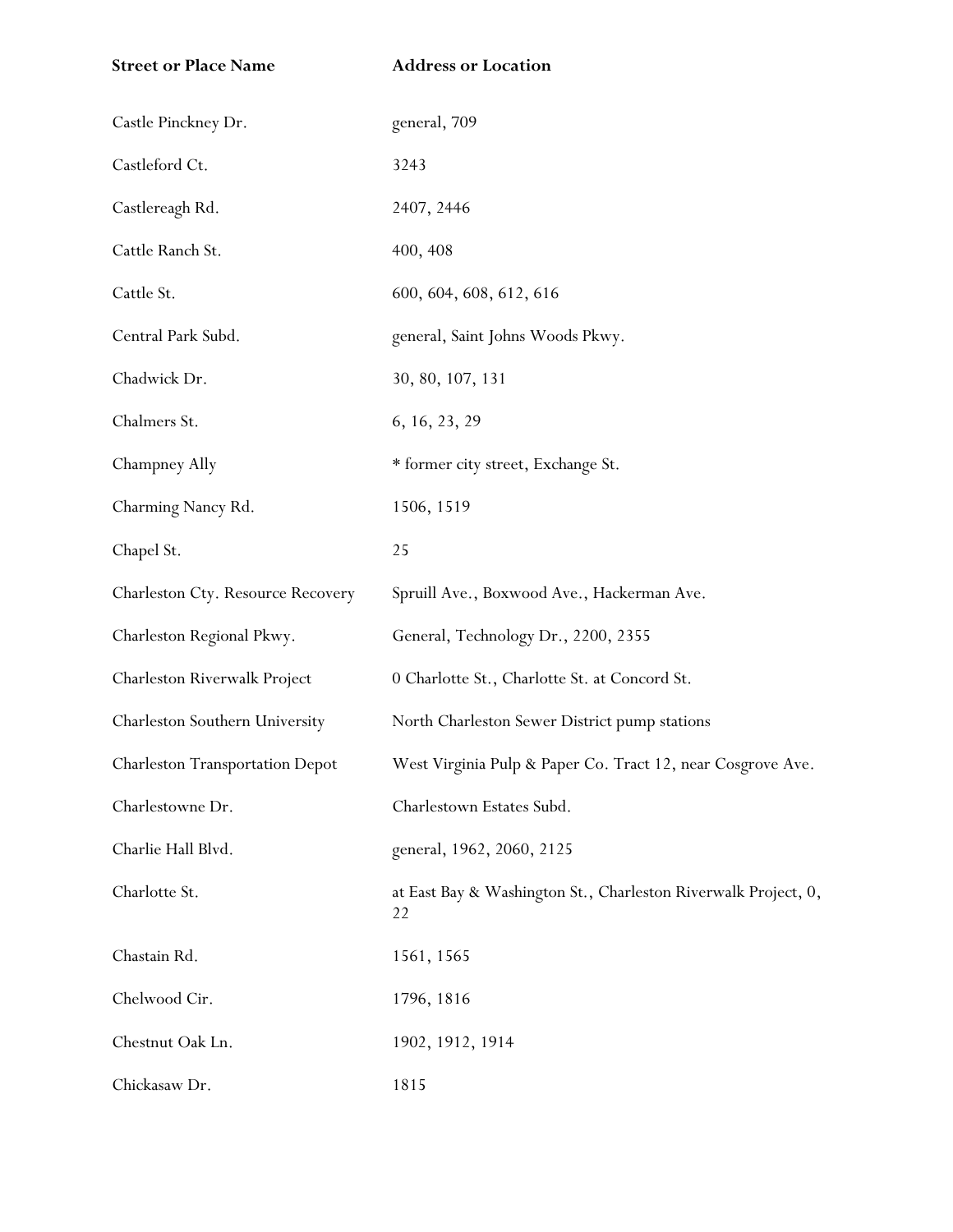| <b>Street or Place Name</b> | <b>Address or Location</b>                                                                                                                                                                                                |
|-----------------------------|---------------------------------------------------------------------------------------------------------------------------------------------------------------------------------------------------------------------------|
| Chicora Pkwy.               | near Greenleaf St., Exxon Co.                                                                                                                                                                                             |
| Chilhowee Rd.               | 2019, 2023, 2027, 2035, 2069, 2091                                                                                                                                                                                        |
| Chimney Back St.            | 306, 309, 314, 328, 340                                                                                                                                                                                                   |
| Church Creek Drainage       | TMS# 356-00-00-019                                                                                                                                                                                                        |
| Church Creek Landing        | aka Pierpont, Boykin Ln., Waterfowl Ln., Town Woods Rd.                                                                                                                                                                   |
| Church St.                  | 8, 26, 34, 37, 66, 80, 82, 83, 84, 85, 100, 102, 102 $\frac{1}{2}$ , 106,<br>108, 109, 109 1/2, 110, 111, 113, 119, 125, 135 (Dock Street<br>Theater), 137, 141, 142, 154, 158, 159, 160, 161, 164, 168,<br>170, 181, 199 |
| Citadel Haven Dr.           | 675                                                                                                                                                                                                                       |
| Clam Shell Row              | 3, 7                                                                                                                                                                                                                      |
| Clark Hills Cir.            | 1744, 1773                                                                                                                                                                                                                |
| Clark Sound Cir.            | 1518, 1532, 1554                                                                                                                                                                                                          |
| Clayton Dr.                 | 375, 382, 399, 403                                                                                                                                                                                                        |
| Clearspring Dr.             | 956, 960, 970, 986, 1122, 1142, 1148                                                                                                                                                                                      |
| Clements Ferry Rd.          | at Sweet Pl.                                                                                                                                                                                                              |
| Coburg Rd.                  | general, Saint Andrews Shopping Center                                                                                                                                                                                    |
| Cochran Ct.                 | 2, 3, 8                                                                                                                                                                                                                   |
| Cochran St.                 | 930                                                                                                                                                                                                                       |
| Cold Harbor Way             | 3109, 3110, 3114, 3118, 3126, 3130, 3188                                                                                                                                                                                  |
| College St.                 | College of Charleston                                                                                                                                                                                                     |
| Colleton Dr.                | 0, 54, 56, 90                                                                                                                                                                                                             |
| Collingwood St.             | 106                                                                                                                                                                                                                       |
| Colonel Harrison Dr.        | 2623, 2663                                                                                                                                                                                                                |
| Colonel Vanderhorst Cir.    | 4145                                                                                                                                                                                                                      |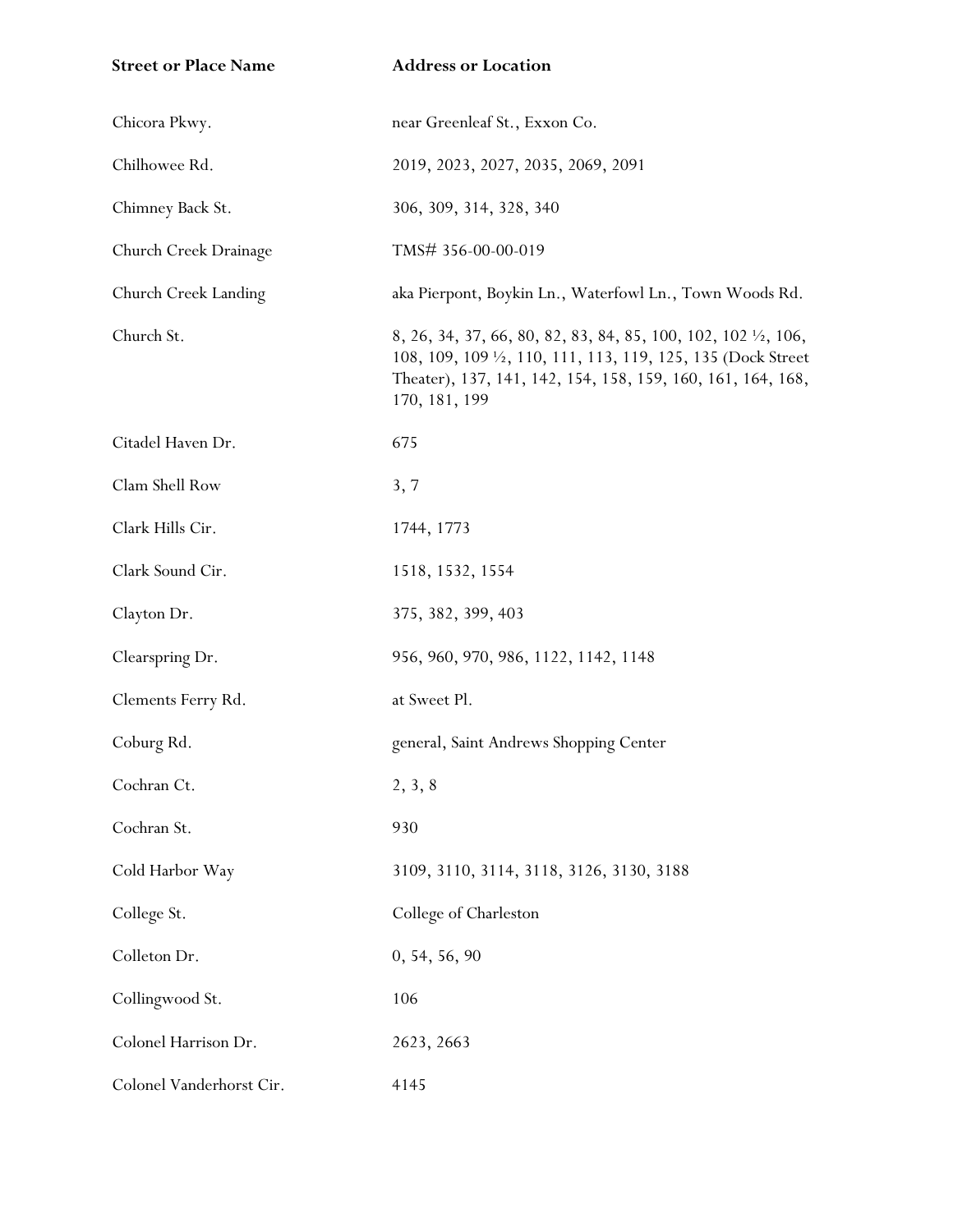| <b>Street or Place Name</b>      | <b>Address or Location</b>                                                                                                                       |
|----------------------------------|--------------------------------------------------------------------------------------------------------------------------------------------------|
| Columbus St.                     | general, State Ports Authority, Charlotte St., SCE&G, 47-49, 93<br>$\frac{1}{2}$ , 96, 100                                                       |
| Coming St.                       | at Duncan, at Calhoun, at Morris, 46, 78, 155, 163, 179, 186,<br>202, 210, 221 1/2, 254                                                          |
| The Commons at Fenwick           | general                                                                                                                                          |
| The Commons at Grande Oaks Subd. | Xavier St., Dorothy St., Larissa Dr.                                                                                                             |
| Concord Park                     | 7 Calhoun St., 25 Calhoun St., 309 Concord St., Gadsdenboro<br>Park, Commissioners of Public Works                                               |
| Concord St.                      | general, at Pritchard St., at Charlotte St., at Vendue Range<br>(SCE&G), north of Charlotte St. (SCE&G), 6, 63, 175, 309 (SC<br>Public Railways) |
| Cone St.                         | at Cumberland & Concord St.                                                                                                                      |
| Congress St.                     | general, sidewalk, 155                                                                                                                           |
| Conroy St.                       | general                                                                                                                                          |
| Conservancy Ln.                  | 2791, 2975, 2812, 2820, 2824, 2860, 3024, 3107, 3111, 3115,<br>3143, 3182, 3197, 3205                                                            |
| Cooper River Waterfront          | <b>SC State Ports Authority</b>                                                                                                                  |
| Cooper St.                       | 61, 140                                                                                                                                          |
| Coopers Basin Cir.               | 3025                                                                                                                                             |
| Cordes St.                       | 1, 5, 7                                                                                                                                          |
| Corn Planters St.                | general                                                                                                                                          |
| Cornflower Ct.                   | 5106                                                                                                                                             |
| Cornsilk Dr.                     | 1729, 1731, 1733, 1773, 1808, 1829, 1837, 1857, 1889                                                                                             |
| The Cottages at Johns Island     | general, Maybry Dr., Towne St., Pottinger Dr., Applegrove Ln.,<br>Baycroft Ln., Tweedside Ln., Lapham Aly.                                       |
| Cottonwood St.                   | general                                                                                                                                          |
| Country Club Dr.                 | general, 4, 6                                                                                                                                    |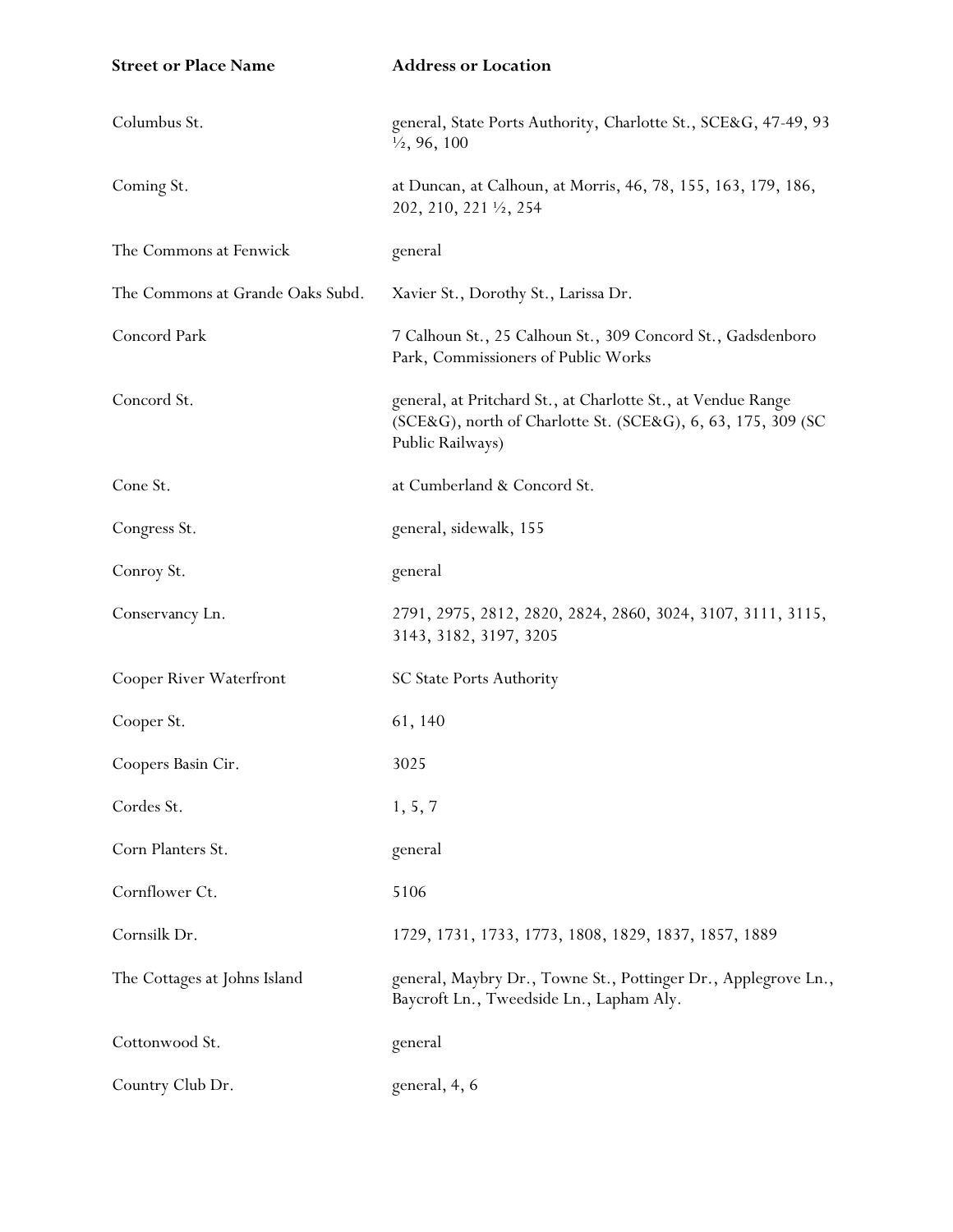| <b>Street or Place Name</b> | <b>Address or Location</b>                                                                                                                                                                                                                                                                                                                                                                                                                           |
|-----------------------------|------------------------------------------------------------------------------------------------------------------------------------------------------------------------------------------------------------------------------------------------------------------------------------------------------------------------------------------------------------------------------------------------------------------------------------------------------|
| Courthouse Square           | 10                                                                                                                                                                                                                                                                                                                                                                                                                                                   |
| Courtenay Dr.               | general, SCDOT, at Spring St., at Cannon St., Charleston County<br>Hospital                                                                                                                                                                                                                                                                                                                                                                          |
| Creek Back St.              | 202, 210                                                                                                                                                                                                                                                                                                                                                                                                                                             |
| Creek House Ln.             | 1404, 1413                                                                                                                                                                                                                                                                                                                                                                                                                                           |
| Creek Landing St.           | 409, 436, 440, 458, 465, 481, 482, 487, 493                                                                                                                                                                                                                                                                                                                                                                                                          |
| Creek Side Way              | 1501, 1514, 1535, 1536                                                                                                                                                                                                                                                                                                                                                                                                                               |
| Cristalino Cir.             | 1605, 1607, 1609, 1611, 1613, 1615, 1620, 1622, 1624, 1626                                                                                                                                                                                                                                                                                                                                                                                           |
| Croghans Landing Subd.      | general                                                                                                                                                                                                                                                                                                                                                                                                                                              |
| Crosscreek Dr.              | 15, 34 (AT&T)                                                                                                                                                                                                                                                                                                                                                                                                                                        |
| Crown Pointe St.            | 4009                                                                                                                                                                                                                                                                                                                                                                                                                                                 |
| Crowne at Live Oak Square   | Crowne Commons Way, Maybank Hwy., Devlin Rd., Reva<br>Ridge Dr., Harold Arnold Way, Mitnick Ln.                                                                                                                                                                                                                                                                                                                                                      |
| Cumberland St.              | 1 (Concord/Cumberland Parking Garage), 2, 5, 8, 12, 13, 26,<br>30, 79, 90, 93                                                                                                                                                                                                                                                                                                                                                                        |
| Cypress Branch Ct.          | 1921                                                                                                                                                                                                                                                                                                                                                                                                                                                 |
| Cypress Gardens             | Commissioners of Public Works, SCDOT                                                                                                                                                                                                                                                                                                                                                                                                                 |
| Daggett St.                 | 600                                                                                                                                                                                                                                                                                                                                                                                                                                                  |
| Dalton St.                  | 2, 4, 7, 11, 15, 16, 23, 26, 27, 35, 47, 63, 79, 90                                                                                                                                                                                                                                                                                                                                                                                                  |
| Daniel Ellis Dr.            | 766                                                                                                                                                                                                                                                                                                                                                                                                                                                  |
| Daniel Island Dr.           | 2240, 2394, 2397, 2401, 2405, 2409, 2413, 2421, 2428, 2437,<br>2441, 2445, 2449, 2453, 2457, 2473, 2477, 2481, 2482, 2485,<br>2486, 2489, 2490, 2494, 2497, 2498. 2501, 2502, 2505, 2506,<br>2509, 2510, 2513, 2514, 2517, 2518, 2521, 2522, 2525, 2526,<br>2529, 2530, 2533, 2534, 2537, 2538, 2544, 2545, 2548, 2549,<br>2552, 2553, 2556, 2557, 2561, 2566, 2569, 2573, 2577, 2581,<br>2589, 2593, 2597, 2598, 2601, 2602, 2609, 2610, 2614, 2621 |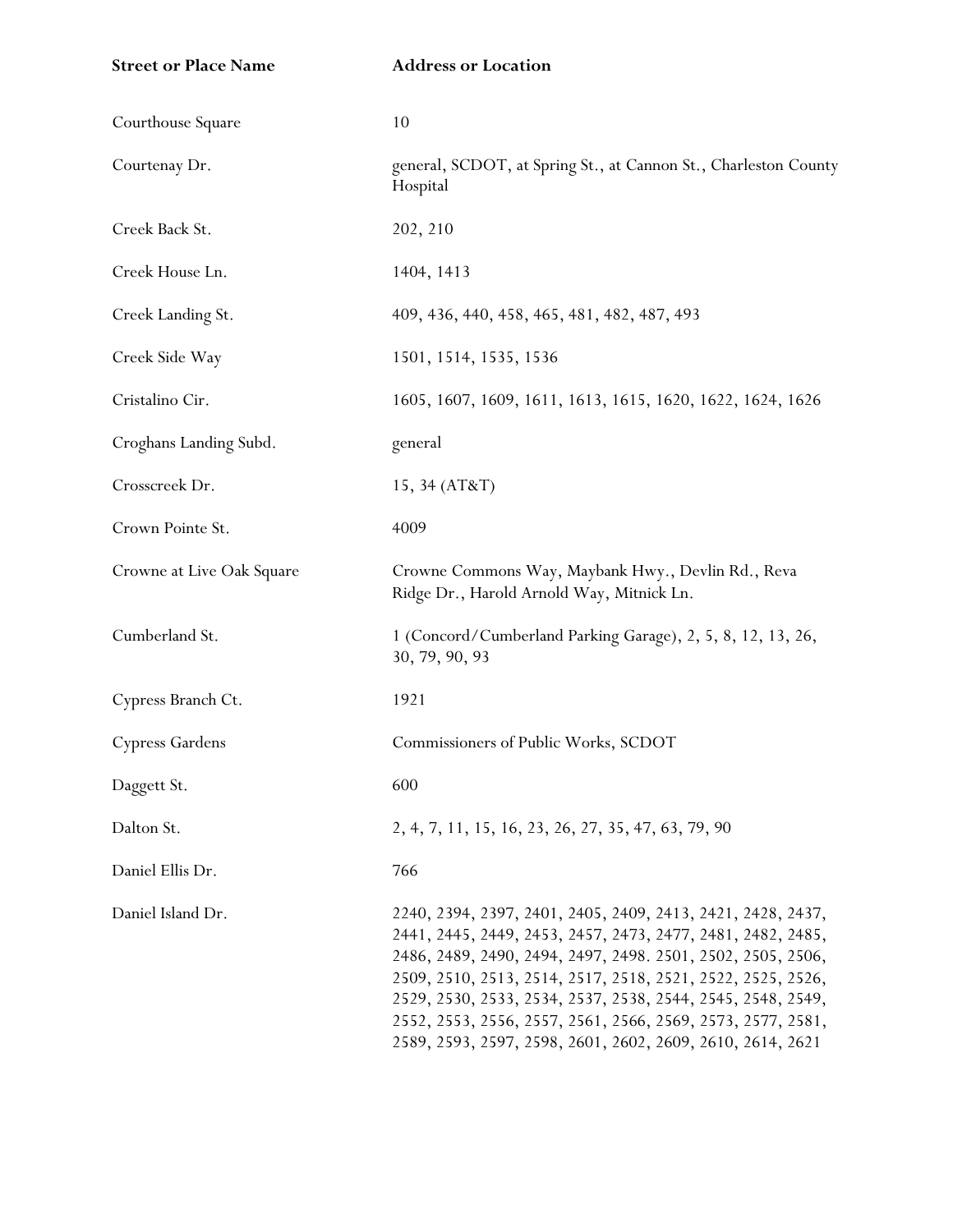| <b>Street or Place Name</b>         | <b>Address or Location</b>                                                                                                                                                                                                                                                                        |
|-------------------------------------|---------------------------------------------------------------------------------------------------------------------------------------------------------------------------------------------------------------------------------------------------------------------------------------------------|
| Daniel Island, General              | Parcel 2, Interstate 526, SCDOT, SC Ports Authority, deeds to<br>various streets                                                                                                                                                                                                                  |
| Daniel Island Overlapping Parcels   | Blakeway St., open spaces in Parcels CC, Z & BB; Pierce St.,<br>Barfield St., Baltimore St., Daniel Island Dr., Etiwan Park St.,<br>Mahone Ct., Center St., Belin Ln., Center Park St.                                                                                                            |
| Daniel Island Parcel B              | Phase 1A, Delahow St., Dalton St., Grove St., Woodford St.,<br>Pagett St., Surr St., Pool Ln., Guliema Ln., Hazelhurst St., Lafar<br>St., Phase 3                                                                                                                                                 |
| Daniel Island Parcel C              | Daniel Island Park Subd., Fairbanks Dr., Watroo Point, Block H                                                                                                                                                                                                                                    |
| Daniel Island Parcel E, Phase 2     | Block B lots 22-24, Block F lots 1-2, Block H lots 1-3, Block J lots<br>1-2, Lesesne St., Brailsford St., Originall Ln., Aera Furnace Ln.,<br>Chimney Back St., Fish Tale Rd., Black Powder Ln.                                                                                                   |
| Daniel Island Parcel E Phases 4-7   | Isaac Ln., Chimney Back St., Dark Timber St., Lesesne St., Aera<br>Furnace Ln., Black Powder Ln., Block F lots 25-33, Block O lots<br>3-12, Block B lots 8-12, Block E lots 5-14, Block F lots 1-4 &<br>open space                                                                                |
| Daniel Island Parcel F              | Island Park Dr., Furman Farm Pl., Ithecaw Creek St., River<br>Green Pl., Saucy Jack Ln., Block D lots 5-27, Block E lots 1-7,<br>Block F lots 5-8 & 44-53, Wading Way, Bermuda Isle St.,<br>Foundry St., Ironworks Ln., Nobels Point St., Apprentice St.,<br>Block F lots 14-32, Block H lots 3-4 |
| Daniel Island Parcel G              | Island Park Dr., Iron Bottom Ln., CPW pump station, Rhoden<br>Island Dr., Creek Landing St., Park Crossing St., Southstar Ln.,<br>King George St., Landgrave Ln, Gunboat Ln., Ralston Creek St.,<br>Moonham Ln., Olive Land Ln., Cattle St., Daniel Island Co. Golf<br>Cart Tunnel                |
| Daniel Island Parcels I through L   | Delahow St., Ehrick Ln., Gillideau Ln., Ginned Cotton St.,<br>Cattle Ranch St., Rattray Ln., Robert Daniel Dr., 514 Robert<br>Daniel Dr., pump station, 600-615 Robert Daniel Dr., Seven<br>Farms Dr. at River Grove Ave.                                                                         |
| Daniel Island Parcel M              | Brady St., Cochran St., Milner St., North Ladd Ct., South Ladd<br>Ct., Dunham St., Netherton Ct., North Leavitt Ct., South Leavitt<br>Ct.                                                                                                                                                         |
| Daniel Island Parcels M & N Phase 7 | Scott St., Bounty St., Jordan Ct., Brady St.                                                                                                                                                                                                                                                      |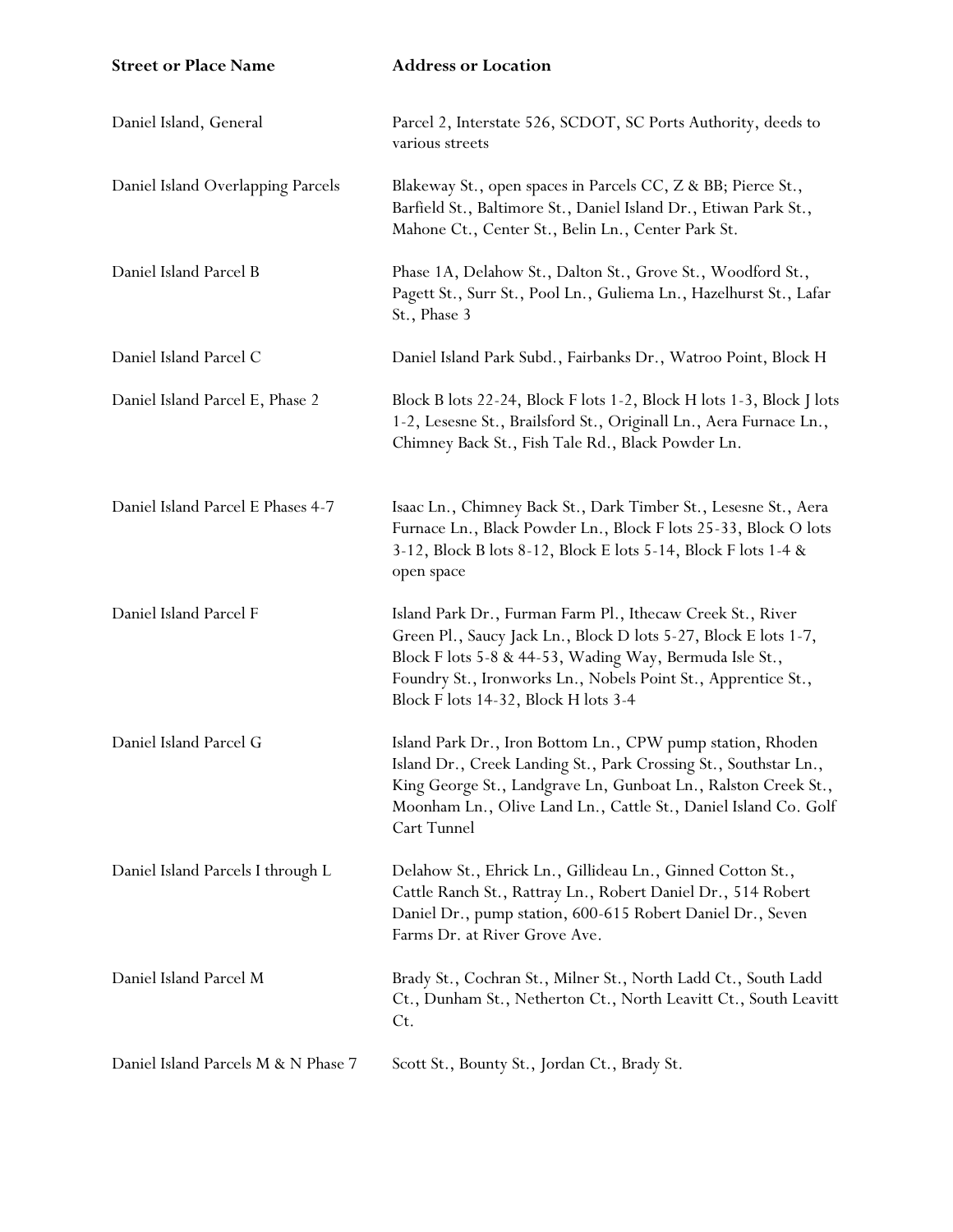| <b>Street or Place Name</b>       | <b>Address or Location</b>                                                                                                                                                                                                                                                                                                                                                                                                                                        |
|-----------------------------------|-------------------------------------------------------------------------------------------------------------------------------------------------------------------------------------------------------------------------------------------------------------------------------------------------------------------------------------------------------------------------------------------------------------------------------------------------------------------|
| Daniel Island Parcel N Phases 4-7 | Brady St., Scott St., Cooke St., Mellish Ct., Cartright St.,<br>Proprietors Ln., Etiwan Park St., Cape St.                                                                                                                                                                                                                                                                                                                                                        |
| Daniel Island Parcels N & O       | Burnham St., Scott St., Corn Planters St., Brady St., Cartright<br>St., Beresford Creek St., Cape St., Codners Ferry St.                                                                                                                                                                                                                                                                                                                                          |
| Daniel Island Parcel O            | Phase 2, Beresford Creek St., Shipwright St., Barnaby St.,<br>Fairchild St., Lucia St.                                                                                                                                                                                                                                                                                                                                                                            |
| Daniel Island Parcel Q            | Central Island St., Fairchild St.                                                                                                                                                                                                                                                                                                                                                                                                                                 |
| Daniel Island Parcel R            | Daniels Landing Dr., Seven Farms Dr. Ext., Pier View St., Block<br>G lot 4                                                                                                                                                                                                                                                                                                                                                                                        |
| Daniel Island Parcel S            | Tract 2, Farr St.                                                                                                                                                                                                                                                                                                                                                                                                                                                 |
| Daniel Island Parcels T-U         | Baltimore St., Blakeway St., Crown Pointe St., Barfield St.,<br>Etiwan Park St., Center Park St., Center St., Seven Farms Rd.                                                                                                                                                                                                                                                                                                                                     |
| Daniel Island Parcel V            | Pierce St., Doldridge St., Bulline St., Mawan Ln., Boillat Ln.,<br>Dark Star Ln., Bennett Stock Ln., Bushnell Ln., Elfe St., Mazo<br>St., Barfield St., Daniel Island Dr., Block E                                                                                                                                                                                                                                                                                |
| Daniel Island Parcel X            | TMS# 275-16-02-053 (open space X-1), Dennis Parrish Ln., Farr<br>St., Gibbon St., Irvine Ln., Pierce St., Viscount St., Boyd Ln.,<br>Sabine Ln., Grand Council St., Northumberland Ln., East<br>Merchant St., West Merchant St., Slann Ln., Oak Overhang Dr.,<br>Smythe St.                                                                                                                                                                                       |
| Daniel Island Parcels Y & Z       | Purcell Ln., Frigate Ln., Smythe St., Settlers St., Blakeway St.,<br>Russell Ln., Trezevant Ln., Wando View St., Providence St.,<br>Sandy Soil Ln., Mitchell Wharf St., Linlithgow Ln., Coxswain<br>Ln., Marmaduke Ln., Native Dancer Ln., open space Z/B/5,<br>open space Z/F/1, lots B20 & B21 of Parcel Z, Mawan Ln.,<br>Churchmen Ln., Ducker Ln., Future Aly., Hester St., Hooper<br>St., Lime Ln., Old Landing St., Pierce St., Poyas Ln., Pritchard<br>St. |
| Daniel Island Parcel BB           | Limeburner Ln., Daniel Island Dr., Orange Quarter Ln.,<br>Willtown St., Oak Leaf St., Judge Johnson Ln., Canecutter Ln.,<br>Josiah St., Willtown St., 1651 Oak Leaf St., Tidal Mill Pl.                                                                                                                                                                                                                                                                           |
| Daniel Island Parcels BB & CC     | Waverly St., Waker St., Juliana St., Limeburner Ln., Daniel<br>Island Dr., Josiah St., Trewin Ct., Gatewood St., Louisville St.,<br>Braze Ln., Augustus St., Fifteen Acres Ln., Pritchell Ln.,<br>Townsend Pl.                                                                                                                                                                                                                                                    |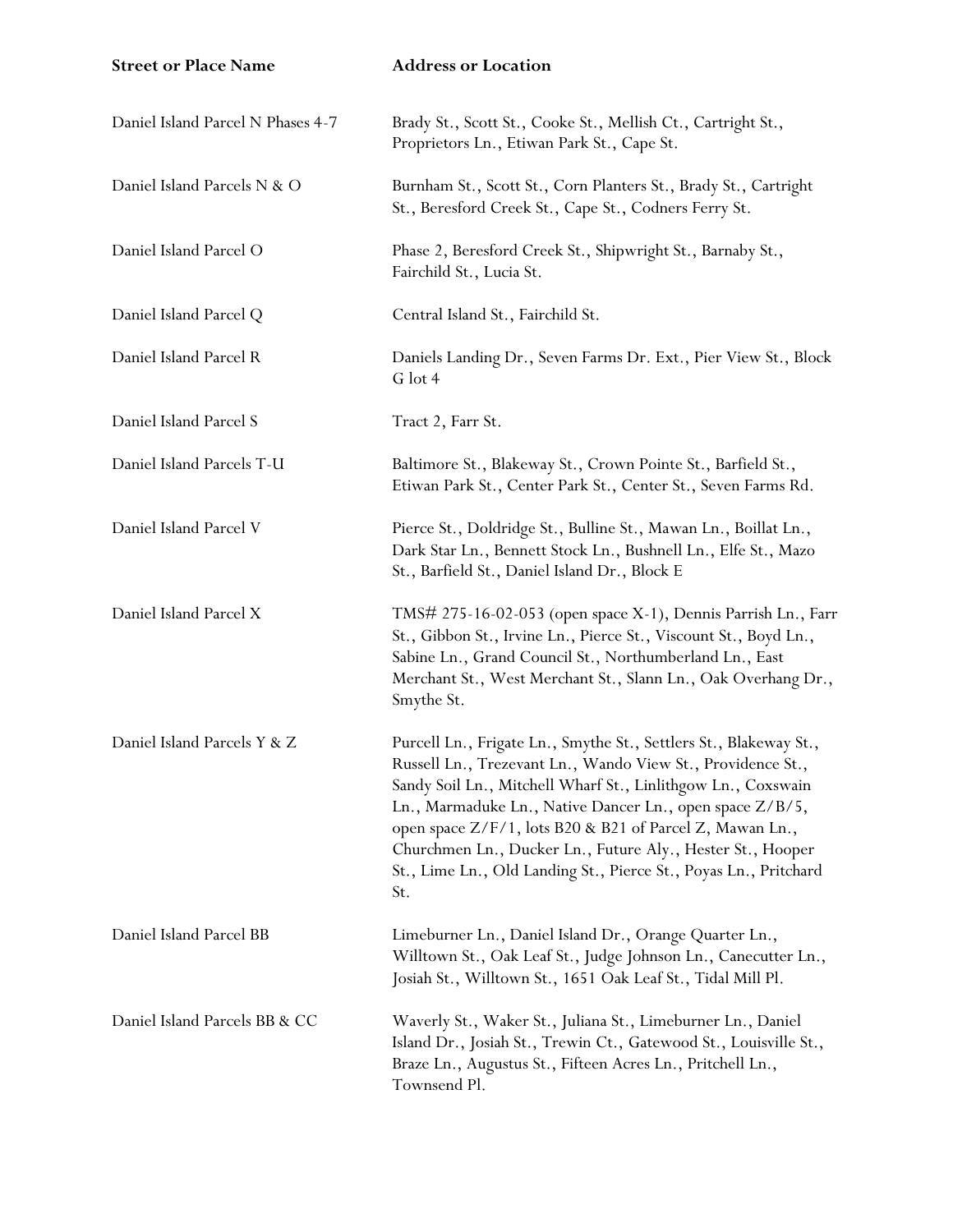| <b>Street or Place Name</b> | <b>Address or Location</b>                                                                                                                                                                                                                    |
|-----------------------------|-----------------------------------------------------------------------------------------------------------------------------------------------------------------------------------------------------------------------------------------------|
| Daniel Island Parcel CC     | Village Crossing Dr., Water View Ln., Bellona St., Frissel St.,<br>Waterview Ln., Limeburner Ln., Daniel Island Dr., Waverly St.,<br>Village Crossing Dr., Triple Tail Ln., Reprisal Ln., Pierce St.,<br>August St., Hackle Ln., Willtown St. |
| Daniel Island Parcel FF     | Rhoden Island Bridge, Wayfaring Pt., Captain Goddard Rd.,<br>Captains Island Dr., Old Compass Rd.                                                                                                                                             |
| Daniel St.                  | 8                                                                                                                                                                                                                                             |
| Darien Dr.                  | 8                                                                                                                                                                                                                                             |
| Dark Timber St.             | 421, 425                                                                                                                                                                                                                                      |
| Dawn Hill Dr.               | 2214, 2218                                                                                                                                                                                                                                    |
| Deerfield Dr.               | 100                                                                                                                                                                                                                                           |
| Delahow St.                 | 201, 203, 205, 209, 213, 221, 224, 225, 228, 231, 232, 235,<br>239, 244, 248, 252, 263, 266, 267, 270, 275, 286, 290                                                                                                                          |
| Derbyshire Ct.              | 3318                                                                                                                                                                                                                                          |
| Dereef Ct.                  | Morris Square                                                                                                                                                                                                                                 |
| Despestre St.               | 5016                                                                                                                                                                                                                                          |
| Desportes Ct.               | $\overline{2}$                                                                                                                                                                                                                                |
| Dill Tract                  | The Island Subd., Aruba Cir., Barbados Way                                                                                                                                                                                                    |
| Dobbin Rd.                  | 620                                                                                                                                                                                                                                           |
| Dogwood Commons Subd.       | Chestnut Oak Ln.                                                                                                                                                                                                                              |
| Dogwood Rd.                 | 2074                                                                                                                                                                                                                                          |
| Dorothy Dr.                 | 101-110, 112, 113, 115, 117, 119, 121, 123, 125, 127, 129-133,<br>135, 137, 139-141, 143-145, 147-160, 165, 167, 169-181, 183,<br>185, 187, 189, 191, 193, 195                                                                                |
| Dotterers Run               | 1600                                                                                                                                                                                                                                          |
| Doubletree Ct.              | 2640, 2652, 2669, 2708                                                                                                                                                                                                                        |
| Doughty St.                 | MUSC, 101                                                                                                                                                                                                                                     |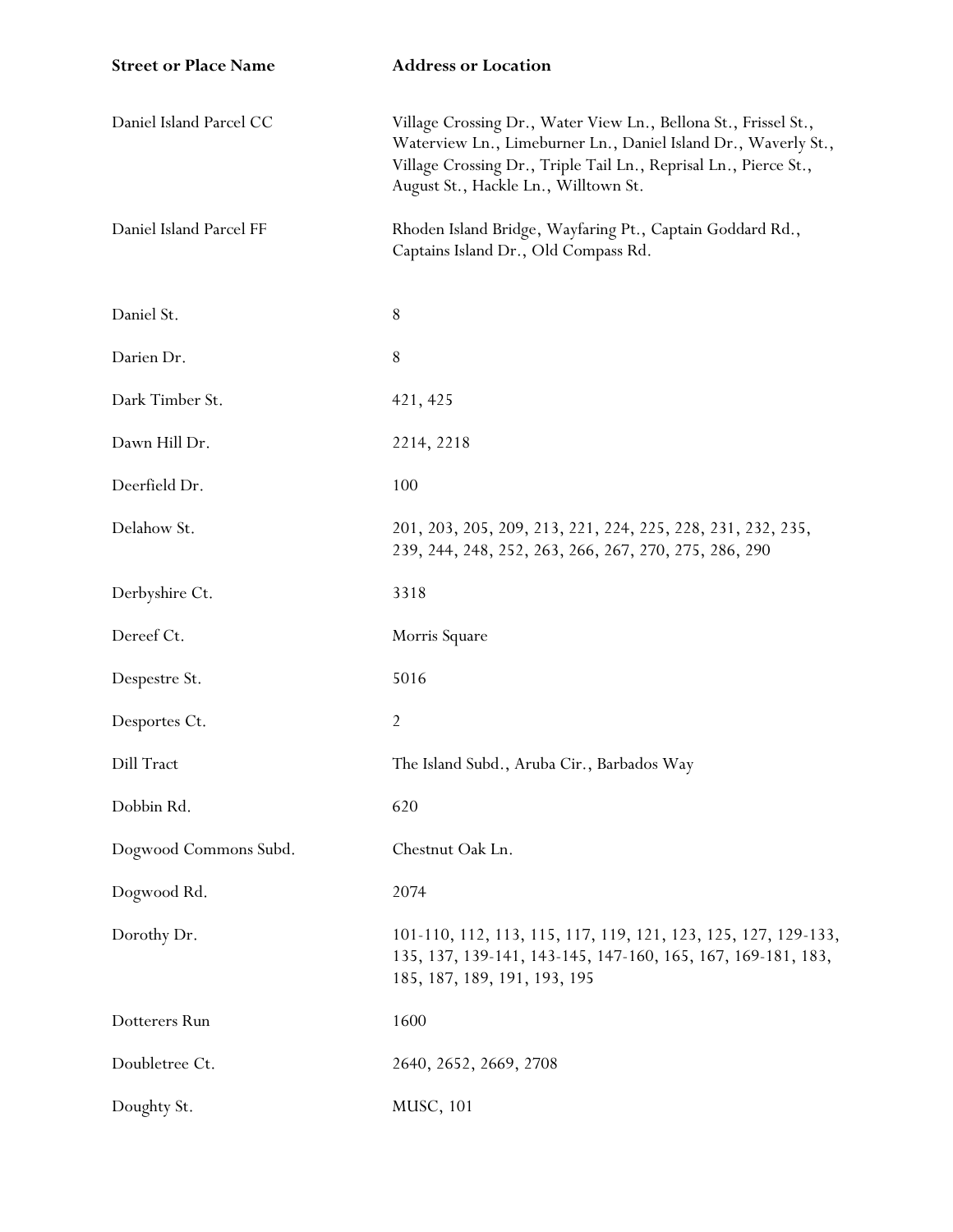**Street or Place Name Address or Location**

| Drake St.          | west end, Southern Bell, curb/sidewalk, St. Julian Devine Center                                                                                                                                                                                                                                                                                                                                                                                                                                                         |
|--------------------|--------------------------------------------------------------------------------------------------------------------------------------------------------------------------------------------------------------------------------------------------------------------------------------------------------------------------------------------------------------------------------------------------------------------------------------------------------------------------------------------------------------------------|
| Downing St.        | at Sam Rittenberg Blvd., AT&T                                                                                                                                                                                                                                                                                                                                                                                                                                                                                            |
| Dresser St.        | 2804, 2808, 2812, 2816                                                                                                                                                                                                                                                                                                                                                                                                                                                                                                   |
| Drews Aly.         | 530 Meeting St.                                                                                                                                                                                                                                                                                                                                                                                                                                                                                                          |
| Droos Way          | 96, 108, 123                                                                                                                                                                                                                                                                                                                                                                                                                                                                                                             |
| Duncan St.         | at Coming St., 10                                                                                                                                                                                                                                                                                                                                                                                                                                                                                                        |
| Dunham St.         | 851, 853, 855, 857, 859                                                                                                                                                                                                                                                                                                                                                                                                                                                                                                  |
| Dunneman Ave.      | 47, 110                                                                                                                                                                                                                                                                                                                                                                                                                                                                                                                  |
| Dweller Ct.        | 2606                                                                                                                                                                                                                                                                                                                                                                                                                                                                                                                     |
| Eagle Creek Dr.    | 2337, 2341, 2346, 2350, 2360, 2389, 2393, 2394                                                                                                                                                                                                                                                                                                                                                                                                                                                                           |
| Eaglewood Retreat  | Eaglewood Trail, Serenity Way, High Nest Ln., Hidden Fields<br>Way, Vista Perch Ln., Aviary Way, Soaring Ln.                                                                                                                                                                                                                                                                                                                                                                                                             |
| Eaglewood Trail    | 1075, 1078, 1089, 1091, 1093, 1095, 1107, 1109                                                                                                                                                                                                                                                                                                                                                                                                                                                                           |
| Earl Ct.           | 1923                                                                                                                                                                                                                                                                                                                                                                                                                                                                                                                     |
| Eascott Ct.        | private street                                                                                                                                                                                                                                                                                                                                                                                                                                                                                                           |
| East Amy Ln.       | 4004, 4022, 4069, 4118, 4122, 4124                                                                                                                                                                                                                                                                                                                                                                                                                                                                                       |
| East Battery St.   | 21                                                                                                                                                                                                                                                                                                                                                                                                                                                                                                                       |
| East Bay St.       | general, at Drake, at Blake and Cooper St. (Old Incinerator<br>Building), SCE&G, East Bay Bike & Pedestrian Walkway, East Bay<br>Kollection, at Interstate 26, 40, 50 (Carolina Yacht Club), 75, 80,<br>93, 96, 102, 111, 116, 120, 130, 132, 143, 145, 148 1/2, 149-<br>151, 152, 153, 155, 157, 159-161, 160, 166, 167, 182-184, 183-<br>185, 188, 189, 190, 191, 194, 195, 198, 199, 200, 205, 209,<br>213, 215, 225, 233-235, 263, 269, 280, 283, 287, 300, 316,<br>317, 332, 334, 336, 342, 343, 475, 485, 549, 579 |
| East Central Lofts | Meeting St., Huger St., SCDOT                                                                                                                                                                                                                                                                                                                                                                                                                                                                                            |
| East Merchant St.  | 9002, 9006, 9010, 9014, 9018, 9022                                                                                                                                                                                                                                                                                                                                                                                                                                                                                       |
| East Wimbledon Dr. | 483, 528, 532                                                                                                                                                                                                                                                                                                                                                                                                                                                                                                            |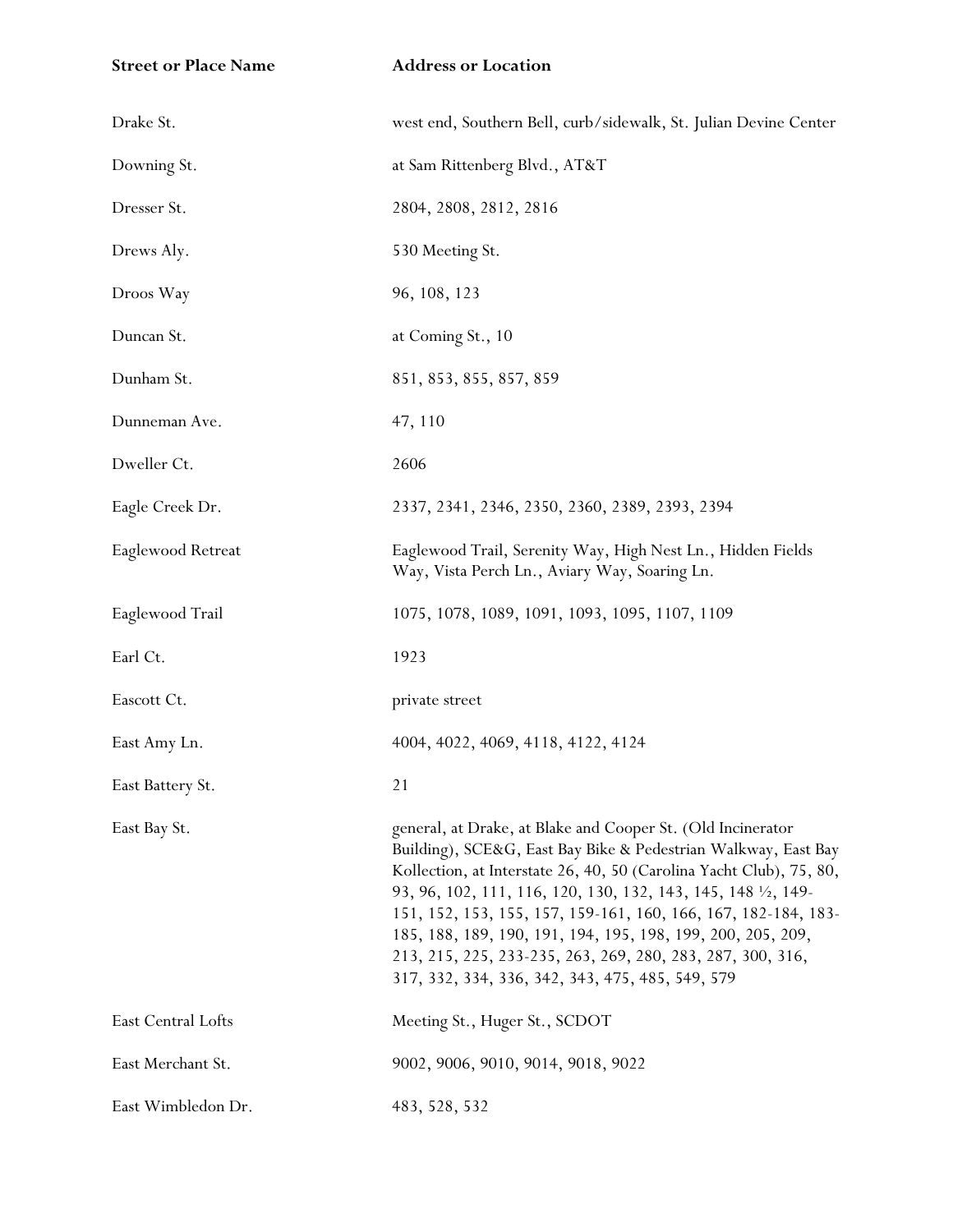| <b>Street or Place Name</b>   | <b>Address or Location</b>                                                                                                                                                                                                                                                                                                                      |
|-------------------------------|-------------------------------------------------------------------------------------------------------------------------------------------------------------------------------------------------------------------------------------------------------------------------------------------------------------------------------------------------|
| Edenwood Ct.                  | 9, 11                                                                                                                                                                                                                                                                                                                                           |
| Egret Ln.                     | 2013                                                                                                                                                                                                                                                                                                                                            |
| <b>Egrets Pointe</b>          | Lakefront Dr., Crab Walk, Old Battery Cir., Fiddle Way, 1288<br>Lakefront Dr., 1235 Lakefront Dr., 1173 Crab Walk, 1093<br>Battery Cir., 1281 Lakefront Dr., 1171 Crab Walk, 1239<br>Lakefront Dr., 1287 Lakefront Dr., 1089 Old Battery Cir.                                                                                                   |
| Ehrick Ln.                    | 304, 308, 312, 316                                                                                                                                                                                                                                                                                                                              |
| Eighth Ave.                   | general, CPW                                                                                                                                                                                                                                                                                                                                    |
| Element Apts. at Carolina Bay | Parklawn Dr., general                                                                                                                                                                                                                                                                                                                           |
| Elizabeth St.                 | 38                                                                                                                                                                                                                                                                                                                                              |
| Elliott St.                   | 5,9                                                                                                                                                                                                                                                                                                                                             |
| Elliotts Cut Dr.              | 1166, 1167                                                                                                                                                                                                                                                                                                                                      |
| Ellis Creek Bridge            | James Island Creek, SCDOT                                                                                                                                                                                                                                                                                                                       |
| Ellison Run                   | 1330                                                                                                                                                                                                                                                                                                                                            |
| Elmwood Ave.                  | $20 - 22$                                                                                                                                                                                                                                                                                                                                       |
| Emmetts Rd.                   | 1659                                                                                                                                                                                                                                                                                                                                            |
| Engel St.                     | sidewalk                                                                                                                                                                                                                                                                                                                                        |
| Essex Farms at Carolina Bay   | Henry Tecklenberg Dr. Ext., Carolina Bay Amenities Center,<br>Essex Farms Dr., TMS# 309-00-00-003, Trotter Aly, Ruterford<br>Way, Gracewood Dr., Trawler Aly, Hanwood Aly, Hunnicutt<br>Aly, Dry Creek Ln., Hibiscus Ln., Cambria Cir., Carolina Bay<br>Dr., Mentella Cove Dr., Kendall Dr., Shipaz Ln., Flat Bloom<br>Dr., 2560 Rutherford Way |
| Essex Farms Rd.               | 1962, 1966, 1970, 1974                                                                                                                                                                                                                                                                                                                          |
| Essex Village Subd.           | general, Watch Tower Ln.                                                                                                                                                                                                                                                                                                                        |
| Etiwan Ave.                   | 620                                                                                                                                                                                                                                                                                                                                             |
| Euclid Dr.                    | 1101, 1103, 1105, 1111, 1113, 1115, 1117, 1119                                                                                                                                                                                                                                                                                                  |
| Eutaw Battalion Dr.           | 1421, 1425, 1430, 1448                                                                                                                                                                                                                                                                                                                          |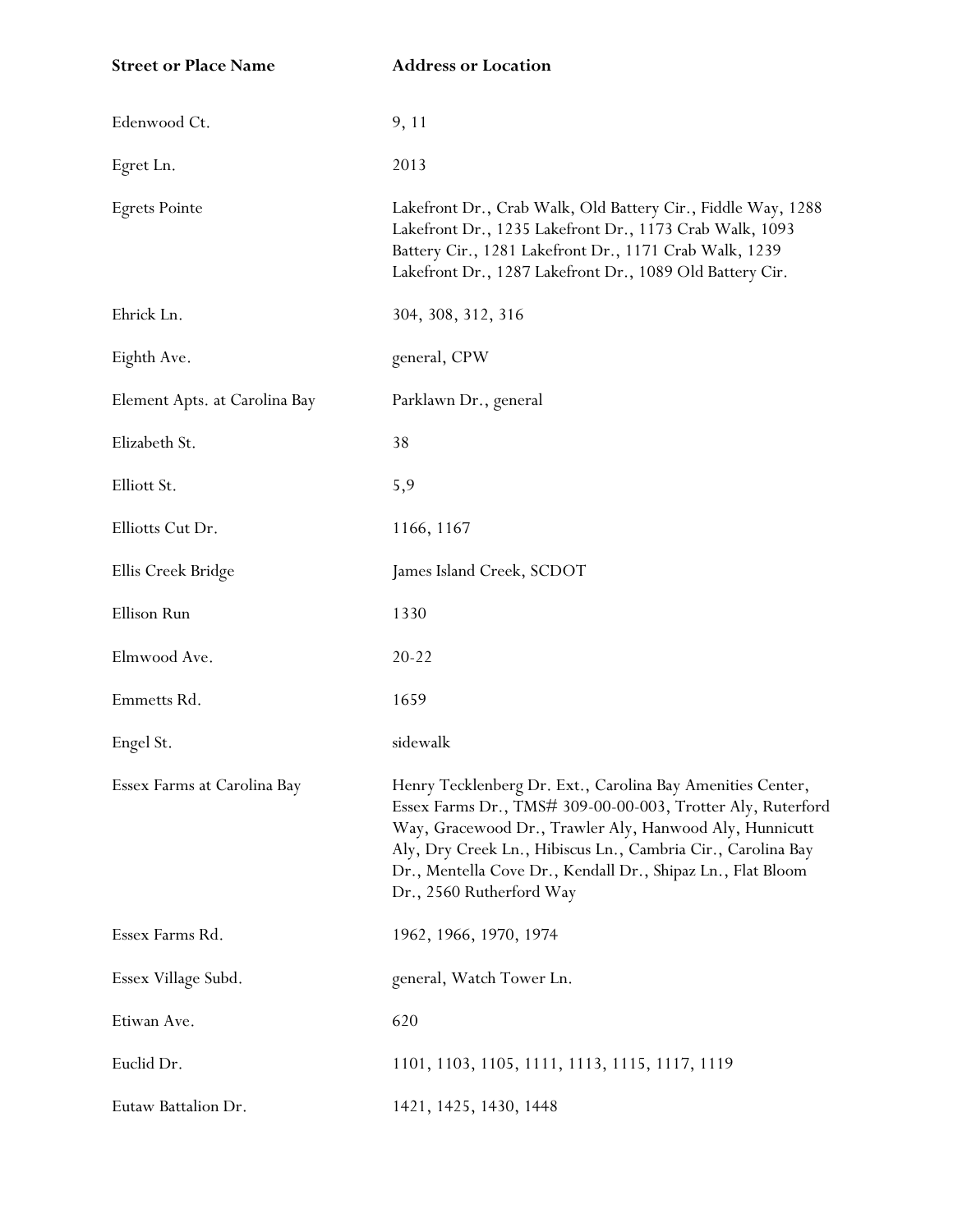| <b>Street or Place Name</b> | <b>Address or Location</b>                                                |
|-----------------------------|---------------------------------------------------------------------------|
| <b>Evening Shade</b>        | 156                                                                       |
| Exchange St.                | 3                                                                         |
| Ezra Ct.                    | 1108                                                                      |
| Faber St.                   | 5                                                                         |
| Fain St.                    | SCE&G, at Aviation Ave.                                                   |
| Fair Spring Dr.             | 695                                                                       |
| Fairchild St.               | general, 125, 200                                                         |
| Family Cir.                 | $8\,$                                                                     |
| Farmers Market Dr.          | 3420, 3424, 3428, 3433                                                    |
| Farmfield Dr.               | 23                                                                        |
| Farmington Annex Subd.      | Farmington Rd.                                                            |
| Farr St.                    | 7840, 7844, 7856, 7860, 7870, 7874, 7882, 7886                            |
| Federal St.                 | general                                                                   |
| Felix St.                   | 3                                                                         |
| Fenwick Commons Subd.       | general, Saint Johns Parish Way                                           |
| Fenwick Hall Aly.           | general, 60                                                               |
| Fenwick Hills Subd.         | Killfish Rd., Dunwick Dr., Fishbone Dr., Shellring Way, Arrow<br>Arum Dr. |
| Ferguson Rd.                | general                                                                   |
| Ferris & Cyrus Rd.          | 2017                                                                      |
| Ferryman Ln.                | 207, 210, 214                                                             |
| Fetterbush Ln.              | 1602, 1604, 1614, 1616, 1618, 1620                                        |
| Field Planters Rd.          | 3430, 3454, 3473                                                          |
| Fieldstone Cir.             | 6052, 6142, 6177, 6191, 6200, 6230                                        |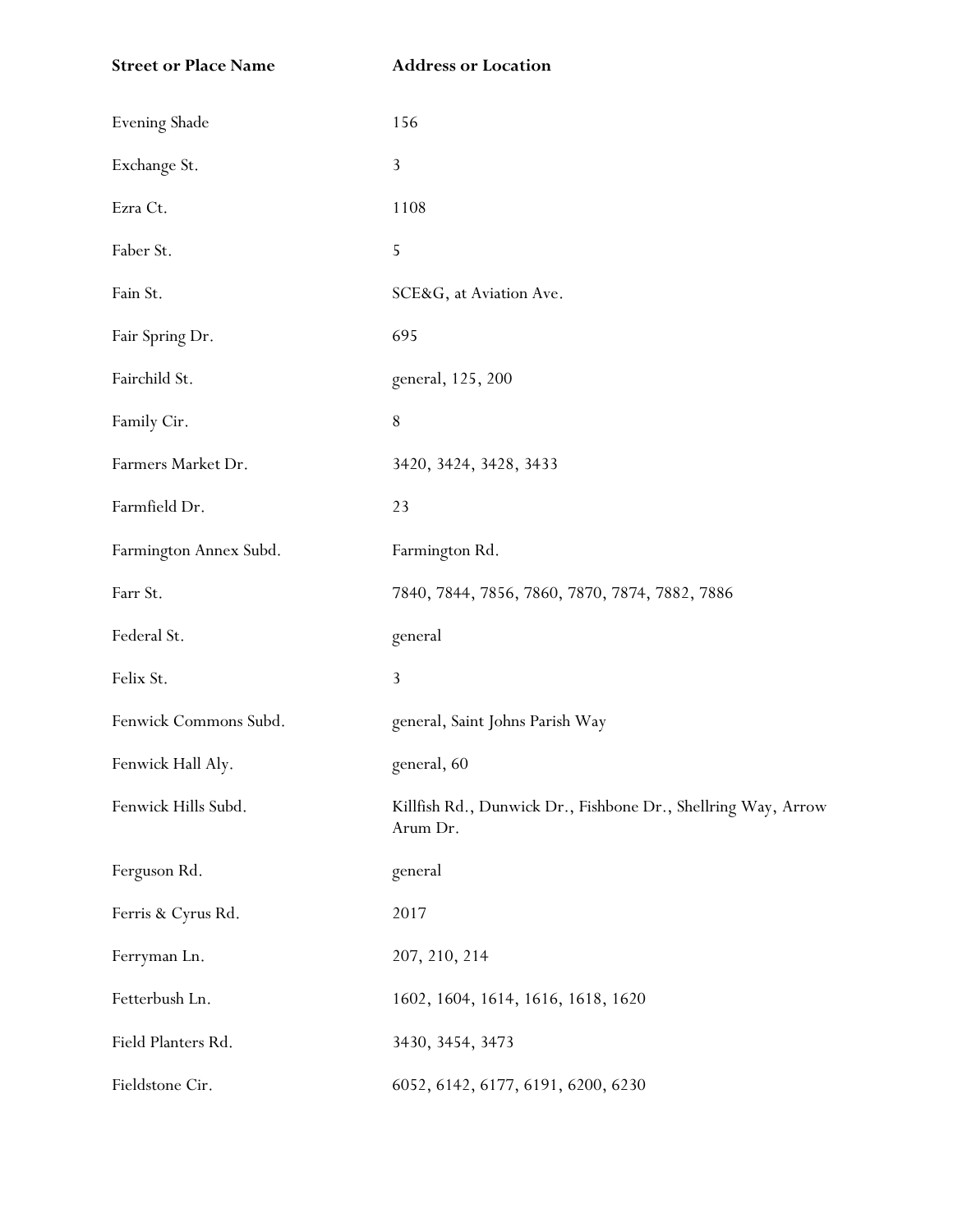| <b>Street or Place Name</b>   | <b>Address or Location</b>                                                                                                                                         |
|-------------------------------|--------------------------------------------------------------------------------------------------------------------------------------------------------------------|
| Fifth Ave.                    | general, 1341                                                                                                                                                      |
| Fish Tale Rd.                 | 415, 450                                                                                                                                                           |
| Fishburne St.                 | at King St., 93, 265                                                                                                                                               |
| Fleming Park Subd.            | Fleming Woods Rd.                                                                                                                                                  |
| Flower Creek Way              | 2785                                                                                                                                                               |
| Foliage Ln.                   | 907, 929, 962, 966, 967, 970, 974                                                                                                                                  |
| Folly Rd.                     | at Windermere, 73, 504, 1271, 1549, 1986                                                                                                                           |
| Forest Glen Dr.               | general, 3356, 3360, 3408, 3424, 3432, 3492, 3511                                                                                                                  |
| Forest Lakes Subd.            | Northlake Ct., Gun Club Rd., Emerald Forest Pkwy., Wabeek                                                                                                          |
| Fort Johnson Rd.              | Way, Arrow Wind Terrace, Mariners Ferry, Rivermont Pl.,<br>Bayview Soccer Complex, 1050, CPW, 1173, Southern Bell                                                  |
| Forrest Dr.                   | general                                                                                                                                                            |
| Fort Sumter National Monument | signs throughout the city                                                                                                                                          |
| Foundry St.                   | 205, 206                                                                                                                                                           |
| Fox Ridge Ct.                 | 1706, 1717, 1725                                                                                                                                                   |
| Franklin Gaillard Rd.         | general, 1983                                                                                                                                                      |
| Freemans Point Subd.          | general, Hills Plantation Dr., John McEnery Rd., Adela Hills Dr.,<br>Eutaw Battalion Dr., Rivers Bee Rd., Toomer Porter Aly.,<br>Grange Simmons Aly., Pressley Rd. |
| Frissel St.                   | 1701, 1703, 1705, 1707, 1709, 1711, 1713, 1715, 1717                                                                                                               |
| Fruitwood Ave.                | 1884                                                                                                                                                               |
| Furman Farm Pl.               | 208, 212, 215, 220, 224, 228, 232, 240, 244, 248, 250, 254,<br>258, 262, 266, 274, 286, 290                                                                        |
| Fuseler Rd.                   | 1245                                                                                                                                                               |
| Gadsdenboro Park              | Concord St.                                                                                                                                                        |
| Gadsdenboro St.               | general, 5                                                                                                                                                         |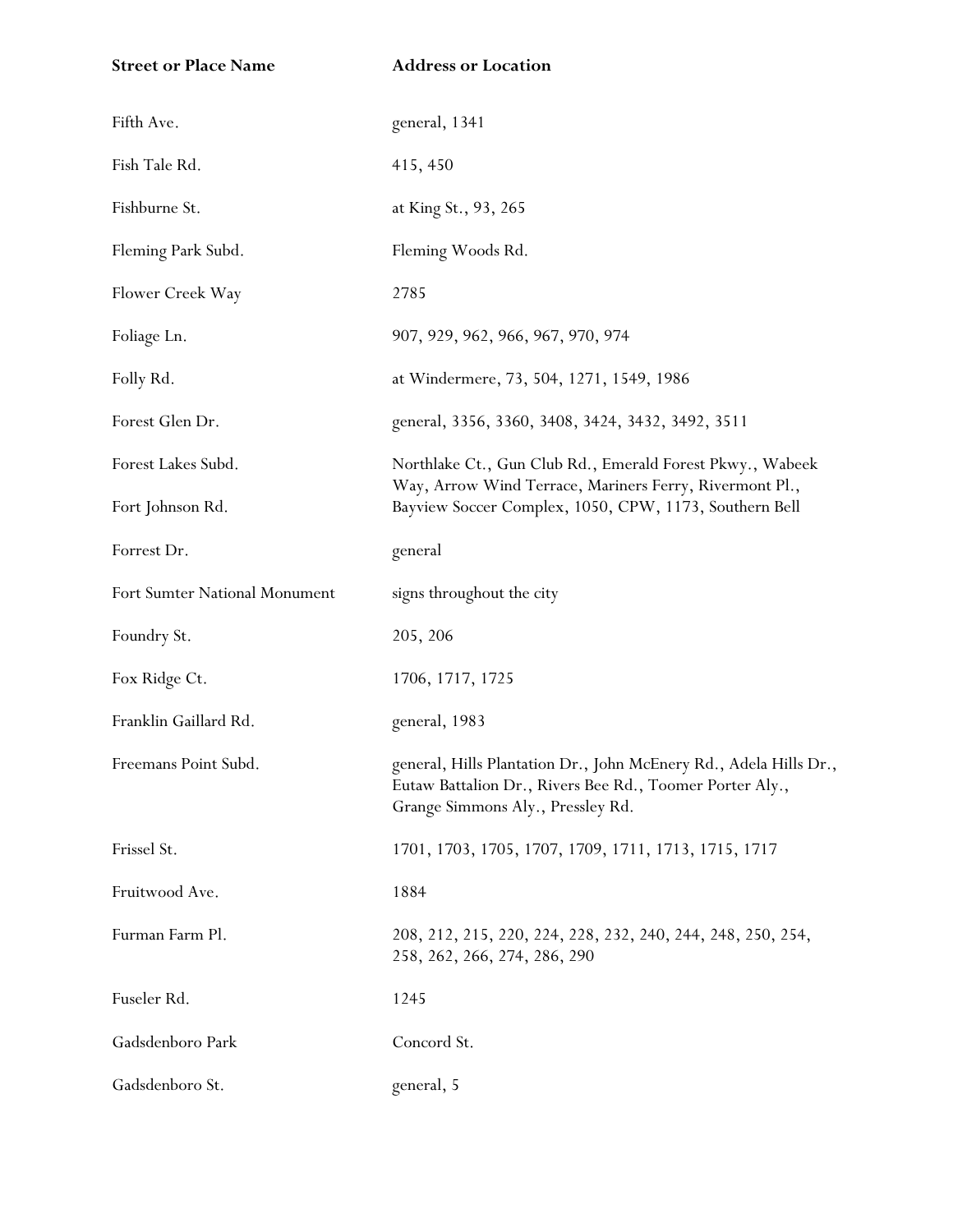| <b>Street or Place Name</b>      | <b>Address or Location</b>                                                                                                                                        |
|----------------------------------|-------------------------------------------------------------------------------------------------------------------------------------------------------------------|
| Gallberry St.                    | 3101, 3110, 3113, 3137, 3141                                                                                                                                      |
| Gammon St.                       | 1882, 1945, 1961, 2003, 2007, 2008, 2012, 2015, 2020, 2032,<br>2045, 2080, 2085, 2098, 2106                                                                       |
| Gardens at Riverview Farms Subd. | Turkey Trot Dr., Lois Allen Rd., Black Maple Way, Farmland<br>Rd., Thin Pine Dr.                                                                                  |
| Gardens at Whitney Lake Subd.    | Primula Ln., Sedum Aly., Waterleaf Ln., Strawberry Ln., Lobelia<br>Aly., Zinnia Aly., Fetterbush Ln., Sweetleaf Ln., Bee Balm Rd.,<br>Malope Aly., Valley Oak Rd. |
| Gardenwalk Ct.                   | 6001                                                                                                                                                              |
| Gatewood St.                     | 2501, 2502, 2505, 2506, 2511, 2512, 2515, 2516, 2519, 2520,<br>2524, 2528, 2532, 2536, 2540, 2544                                                                 |
| Gazania Way                      | 236                                                                                                                                                               |
| Gendron St.                      | at East Bay St.                                                                                                                                                   |
| Genesis St.                      | general                                                                                                                                                           |
| George Griffiths Blvd.           | general, 2051                                                                                                                                                     |
| George St.                       | near Alexander, near Meeting, SCE&G, 21, 27, 31 (parking lot),<br>36, 39, 41, 43-45, 52, 59                                                                       |
| Georgia Guard Dr.                | 2413                                                                                                                                                              |
| Gibbes St.                       | 9,500                                                                                                                                                             |
| Gibbon St.                       | 8001, 8005, 8009, 8013, 8017, 8021, 8025, 8029, 8033, 8037,<br>8040, 8041, 8047, 8051, 8055, 8059, 8063                                                           |
| Gillon St.                       | general, Exchange Building parking lot, SCE&G, 2, 4, 6, 8                                                                                                         |
| Gin House Ct.                    | 744                                                                                                                                                               |
| Ginned Cotton St.                | 301, 302, 304, 315, 317, 319, 324, 328                                                                                                                            |
| Glazed Brick St.                 | 1402, 1407, 1411, 1415                                                                                                                                            |
| Glenarden Dr.                    | 2927                                                                                                                                                              |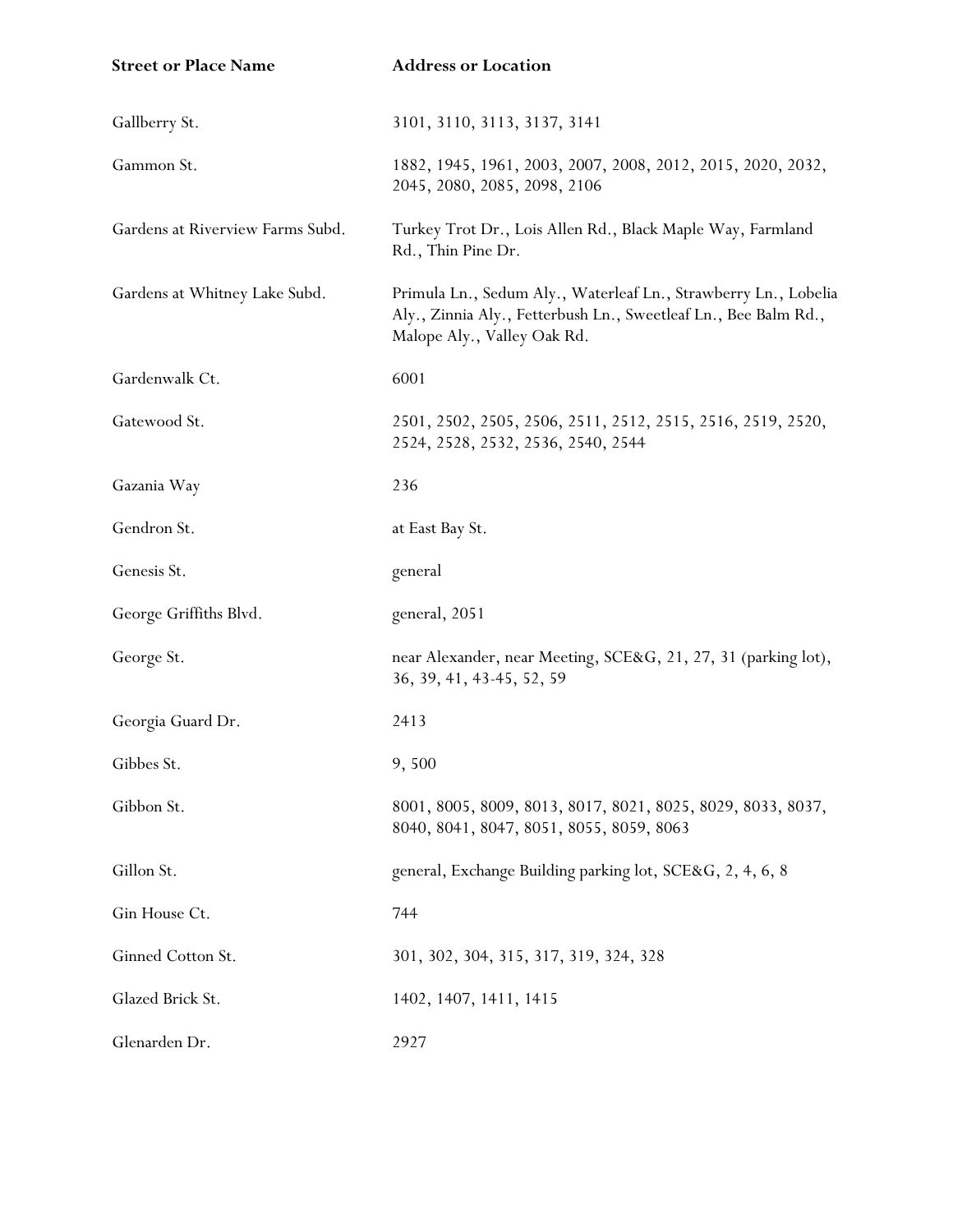| <b>Street or Place Name</b> | <b>Address or Location</b>                                                                                                                                                                                                                  |
|-----------------------------|---------------------------------------------------------------------------------------------------------------------------------------------------------------------------------------------------------------------------------------------|
| Goodlet Cir.                | 628, 632, 648, 656, 664, 699, 700, 705, 712, 716, 717, 729,<br>739, 746, 754, 758, 762, 766, 770, 774, 775, 778, 782, 786,<br>790, 794                                                                                                      |
| Grand Bay Ln.               | 3033                                                                                                                                                                                                                                        |
| Grand Council St.           | 6050, 6051, 6054, 6055, 6059, 6060, 6063, 6064, 6067, 6070,<br>6071, 6075                                                                                                                                                                   |
| Grand Oaks Commons Subd.    | general, Dorothy Dr., Larissa Dr., Weeping Willow Dr., Xavier<br>St.                                                                                                                                                                        |
| Grand Oaks Subd.            | Gazania Way, Pasdalum Ct., Lycoris Way, Sterlington Way, Byrd<br>Garden Rd., Gray Owl Way, Swiftwater Rd., S. Sparkle Cir., N.<br>Sparkle Cir., Merrywood Dr., Matuskovic Dr., Dunbeath Ct.,<br>Barons Dr., Pepperbush St., Bramblewood Ct. |
| Grand Oaks Townhomes        | Certificate Ct., Rue Dr., Pointe Coupee Ln., Note Ln., Ashley<br>Gardens Blvd.                                                                                                                                                              |
| Grand Terrace at Grand Oaks | Claret Cup Way, Spindlewood Way, Water Lotus Dr.                                                                                                                                                                                            |
| Grande Oaks Blvd.           | general                                                                                                                                                                                                                                     |
| Grandiflora Blvd.           | 2310, 2331                                                                                                                                                                                                                                  |
| Grants Passage Ave.         | 3203, 3216                                                                                                                                                                                                                                  |
| Greenleaf St.               | near Main St., Humble Oil Co., 1445                                                                                                                                                                                                         |
| Greenpark Ave.              | 1963                                                                                                                                                                                                                                        |
| Gregorie Commons            | 1201, 1209                                                                                                                                                                                                                                  |
| Grey Owl Way                | 513                                                                                                                                                                                                                                         |
| Grimball Rd.                | sidewalk                                                                                                                                                                                                                                    |
| Grove Ln.                   | 44                                                                                                                                                                                                                                          |
| Grove St.                   | 151                                                                                                                                                                                                                                         |
| Guerard Rd.                 | 6                                                                                                                                                                                                                                           |
| Gullane Dr.                 | 242                                                                                                                                                                                                                                         |
| Gun Powder Ct.              | 1207                                                                                                                                                                                                                                        |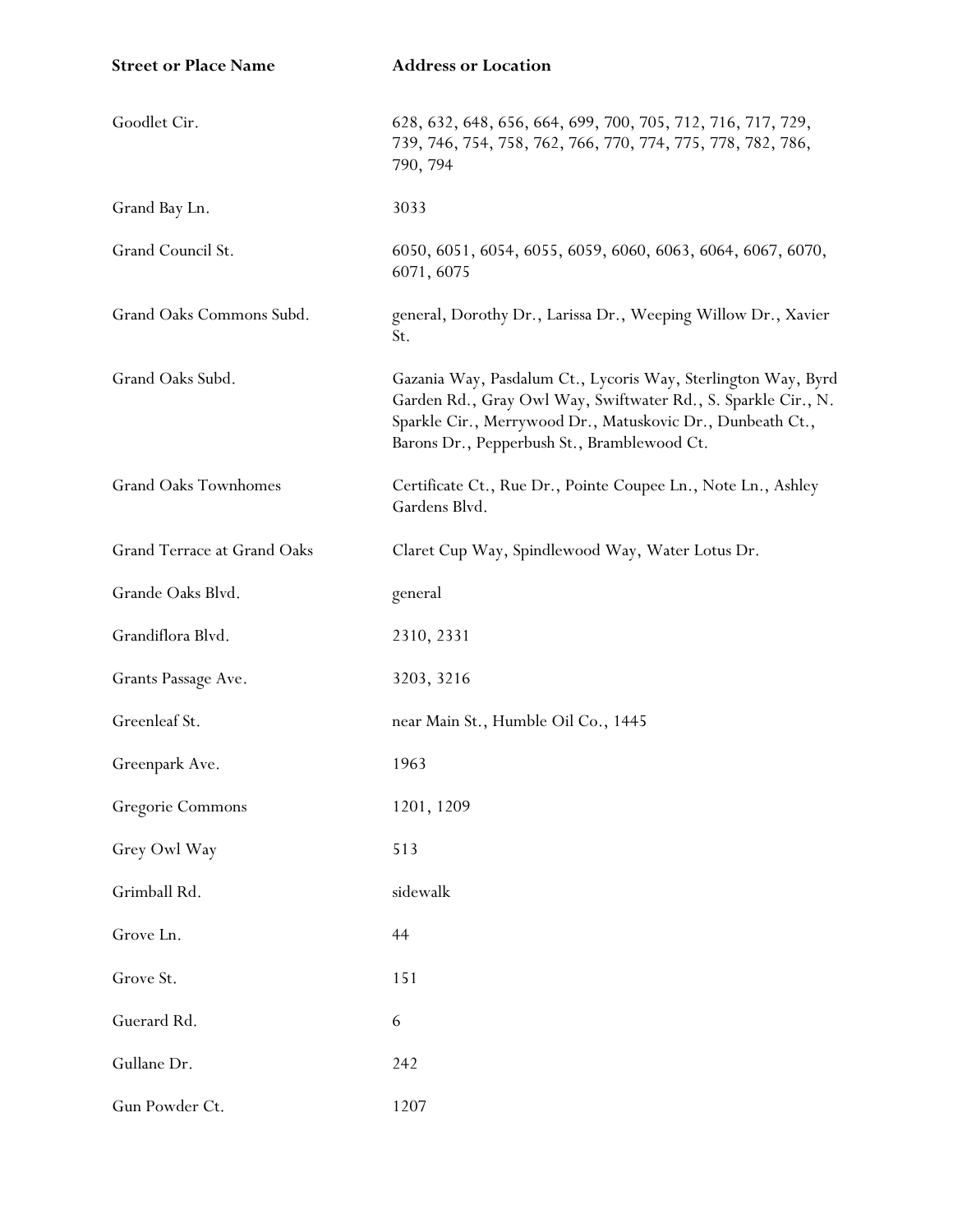| <b>Street or Place Name</b> | <b>Address or Location</b>                                                                                                                                                                                                      |
|-----------------------------|---------------------------------------------------------------------------------------------------------------------------------------------------------------------------------------------------------------------------------|
| Gunboat Ln.                 | 304, 305, 309, 323                                                                                                                                                                                                              |
| Hackeman Ave.               | North Charleston Sewer District                                                                                                                                                                                                 |
| Hagood Ave.                 | between Fishburne and Line St., SCE&G                                                                                                                                                                                           |
| Hainsworth Dr.              | 556, 613, 620                                                                                                                                                                                                                   |
| Halsey Blvd.                | sidewalks                                                                                                                                                                                                                       |
| Halstead St.                | 612                                                                                                                                                                                                                             |
| Hamilton Grove Subd.        | Hamilton Grove Blvd., Ashley Gardens Blvd., Blue Dragonfly<br>Dr., Whispering Cypress Dr., Steele Magnolia, Sycamore Shade<br>St., Weeping Willow Way, Evening Shade Dr., Heron Watch<br>Ct., White Oleander Ct., Hawks Cay Ct. |
| Hammerick Ln.               | 1160                                                                                                                                                                                                                            |
| Hampstead Square            | adjacent to Columbus St.                                                                                                                                                                                                        |
| Hampton Bluff Rd.           | 204                                                                                                                                                                                                                             |
| Hampton Park                | Commissioners of Public Works, SCE&G, The Citadel                                                                                                                                                                               |
| Hanahan                     | Commissioners of Public Works, SCE&G                                                                                                                                                                                            |
| Hanover St.                 | general                                                                                                                                                                                                                         |
| Harbor Oaks Subd.           | general                                                                                                                                                                                                                         |
| Harbor Place Dr.            | 847                                                                                                                                                                                                                             |
| Harbor Woods Subd.          | general, Harbortowne Rd., Harbor Woods Cir.                                                                                                                                                                                     |
| Harbor Woods Cir.           | 825, 829, 837, 841, 855, 856                                                                                                                                                                                                    |
| Harborsun Dr.               | Wexford Sound Subd.                                                                                                                                                                                                             |
| Harbortowne Rd.             | 1050                                                                                                                                                                                                                            |
| Harborview Rd.              | 1567                                                                                                                                                                                                                            |
| Harcourt Ln.                | 1200, 1204, 1208, 1217, 1220                                                                                                                                                                                                    |
| Harlech Way                 | 212, 239                                                                                                                                                                                                                        |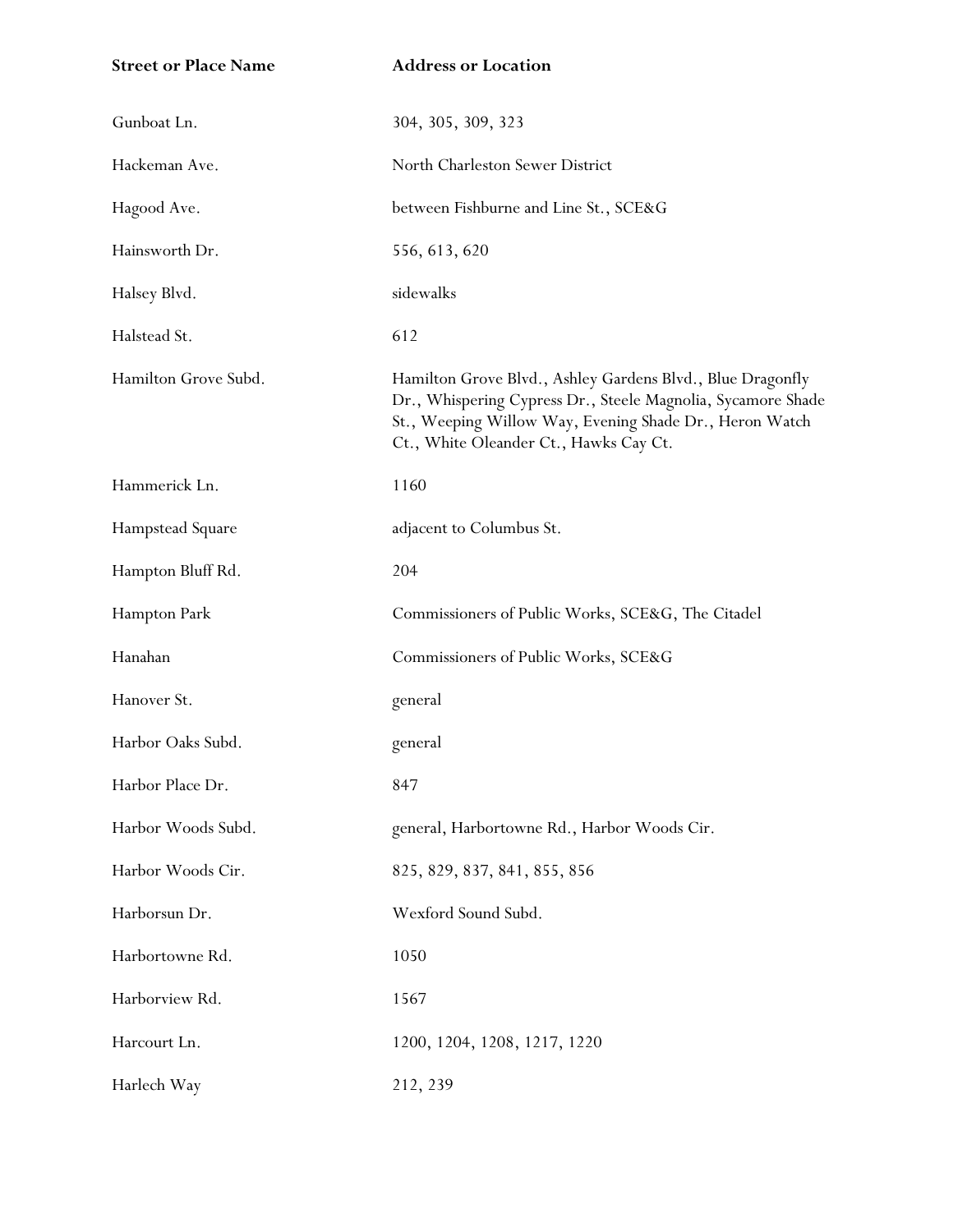| <b>Street or Place Name</b> | <b>Address or Location</b>                                                                                              |
|-----------------------------|-------------------------------------------------------------------------------------------------------------------------|
| Harlem Ct.                  | Commissioners of Public Works                                                                                           |
| Harrington Place Subd.      | Walnut Creek Rd., Ivy Cir., Maple Oak Ln., Monarch Ct.,<br>Mount Royal Subd., Bent Hickory Rd.                          |
| Harrison Ave.               | 1720                                                                                                                    |
| Harrod Ln.                  | 401, 421, 425                                                                                                           |
| Hartland St.                | 4029, 4061, 4065, 4067, 4071, 4075, 4077, 4081, 4085, 4087                                                              |
| Hartwell St.                | 3201, 3306                                                                                                              |
| Hasell St.                  | at Maiden Ln., 21, 28, 45, 63, 66, 87, 87 1/2, 92, 99, 103                                                              |
| Hatchet Bay Dr. Ext.        | general, at Maybank Hwy.                                                                                                |
| Hayne St.                   | 10, 14, 33, 35                                                                                                          |
| Hazel Parker Playground     | Commissioners of Public Works, East Bay St.                                                                             |
| Hazelhurst St.              | 4, 7, 9, 37                                                                                                             |
| Hazelnut St.                | $8\,$                                                                                                                   |
| Hazymist Ln.                | 1163, 1167, 1174                                                                                                        |
| Headquarters Plantation Dr. | 1866, 1872                                                                                                              |
| Hearthside Dr.              | 3304, 3317                                                                                                              |
| Hempstead Ct.               | 3212                                                                                                                    |
| Henry Tecklenberg Dr.       | 2085, 2095, 2280, 2290                                                                                                  |
| Hepburn St.                 | 1203, 1206                                                                                                              |
| Heriot St.                  | at Interstate 26 (SCDOT), 2221 (Charleston Rifle Club)                                                                  |
| Heritage Oaks Subd.         | general, Belle Terra Ln.                                                                                                |
| Hester Park St.             | 1212, 1216, 1220, 1224                                                                                                  |
| Hidden Bottom Ln.           | 307, 314, 316, 322                                                                                                      |
| Highway 17                  | pedestrian overpass, general (SCDOT), Croghans Landing Subd.,<br>Savannah Hwy., SCDOT, Ashley River Bridge, Highway 61, |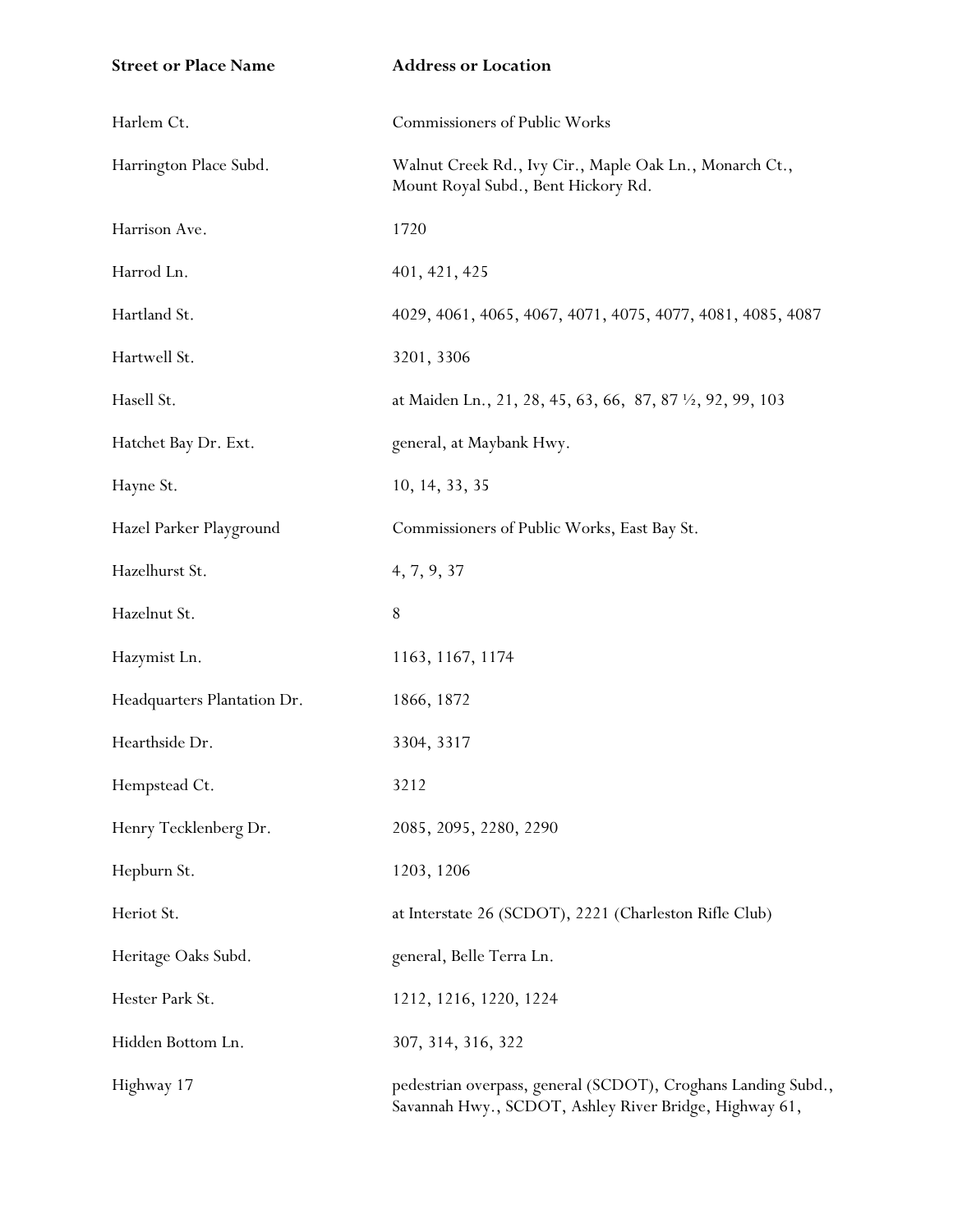| <b>Street or Place Name</b> | <b>Address or Location</b>                                                                        |
|-----------------------------|---------------------------------------------------------------------------------------------------|
|                             | White Oak Dr., Palmetto Construction Co., Markfield Rd.,<br>Dobbins Rd.                           |
| Highway 52                  | SCDOT, Atlantic Coast Line Rail Road, State Ports Authority                                       |
| Highway 61                  | Southern Bell, at Old Towne Rd., SCDOT, Magwood Rd., Bees<br>Ferry Rd., River Oaks Subd.          |
| Highway 78                  | SCDOT, Interstate 26 interchange                                                                  |
| Hills Plantation Dr.        | 1020, 1076, 1088, 1092                                                                            |
| <b>History Trail</b>        | multiple locations through the city                                                               |
| Hockley Blvd.               | 1806, 1810, 1814                                                                                  |
| Holydale Ct.                | street acceptance                                                                                 |
| Hooper St.                  | 1417, 1422, 1426, 1430, 1433, 1434                                                                |
| Hopewell St.                | general, Cainhoy Plantation                                                                       |
| Horlbeck Aly.               | parking lot, SCE&G                                                                                |
| Horizon St.                 | general                                                                                           |
| Howle Ave.                  | sidewalk                                                                                          |
| Huger St.                   | Huger St. Apts., 370                                                                              |
| Huntington Dr.              | 1776                                                                                              |
| Hunters Forest Dr.          | 10                                                                                                |
| Hunters Rest Dr.            | 3204, 3232, 3244, 3262, 3264, 3282                                                                |
| Hutson St.                  | 26                                                                                                |
| Hydrangea Trl.              | 3217, 3224                                                                                        |
| Indaba Way                  | 1601, 1603 to 1612, 1621, 1623 to 1629, 1631, 1633, 1635 to<br>1638, 1640, 1642, 1644, 1691, 1751 |
| Indian Corn Ct.             | 503, 506, 507                                                                                     |
| Innkeeper Ln.               | 1551, 1578                                                                                        |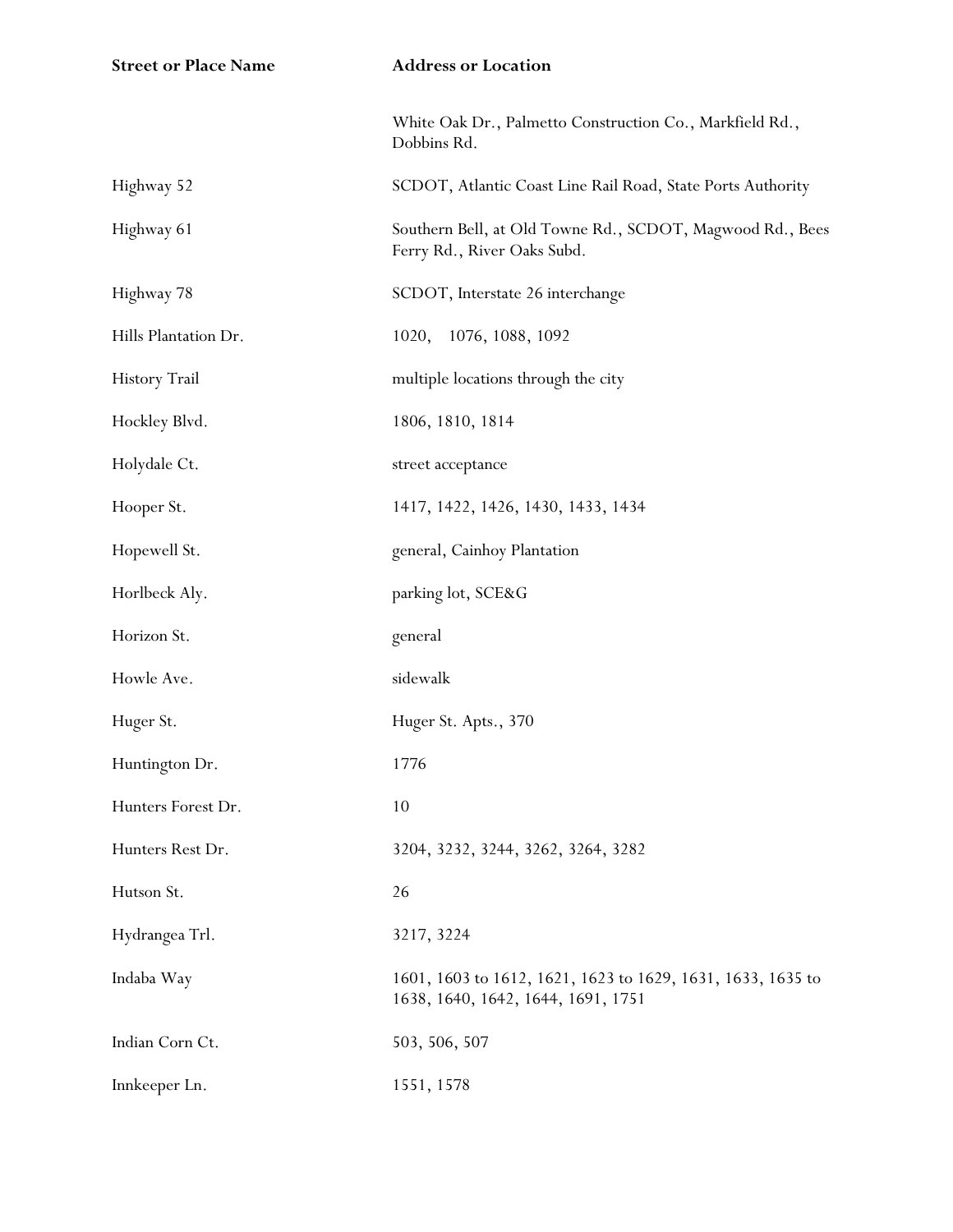| <b>Street or Place Name</b>       | <b>Address or Location</b>                                                                                                                                                                                                                                                                                                                                    |
|-----------------------------------|---------------------------------------------------------------------------------------------------------------------------------------------------------------------------------------------------------------------------------------------------------------------------------------------------------------------------------------------------------------|
| Interstate 26                     | general, SCDOT, lighting, multi-use facility under I-26 viaduct,<br>at Heriot St., at Cooper River Bridge                                                                                                                                                                                                                                                     |
| Inverness Dr.                     | 1566                                                                                                                                                                                                                                                                                                                                                          |
| Iron Bottom Ln.                   | 16, 17, 20, 27, 32, 41, 43, 45, 53, 57, 59, 65, 67, 74, 75, 77,<br>78, 79, 80, 83, 84, 85, 91, 95, 99, 103, 116, 126                                                                                                                                                                                                                                          |
| Isabella St.                      | 11                                                                                                                                                                                                                                                                                                                                                            |
| Island Estates Dr.                | 3308, 3372, 3420, 3445                                                                                                                                                                                                                                                                                                                                        |
| Island Estates Subd.              | general                                                                                                                                                                                                                                                                                                                                                       |
| The Island at Governors Cay Subd. | general, Forrest Dr., Governors Cay Cir.                                                                                                                                                                                                                                                                                                                      |
| Island Park Dr.                   | general, at Fairbanks Dr. (TMS#s 271-00-00-003 & 271-00-00-<br>006), 104, 108, 123, 127, 135, 143, 250, 273, 274, 278, 282,<br>286, 289, 290, 294, 298, 302, 305, 306, 314, 318, 321, 322,<br>326, 330, 340, 350, 416, 431, 437, 443, 449, 455, 461, 466,<br>472, 478, 484, 490, 514, 526, 532, 607, 627, 643, 647, 651,<br>655, 860, 864, 866, 880, 890, 899 |
| Island Shores Subd.               | Rainsong Dr., Sunstone Ct., Hollyberry Rd.                                                                                                                                                                                                                                                                                                                    |
| Ithecaw Ct.                       | 1205, 1213, 1217                                                                                                                                                                                                                                                                                                                                              |
| Ithecaw Creek St.                 | 106, 110, 121, 127, 156, 160, 167, 171, 172, 175, 176, 180,<br>183, 187, 199, 203, 207                                                                                                                                                                                                                                                                        |
| Ivy Cir.                          | 507                                                                                                                                                                                                                                                                                                                                                           |
| Jackson St.                       | SCDOT, speed humps, 155 (MLK Pool)                                                                                                                                                                                                                                                                                                                            |
| James Island Expressway           | SCDOT                                                                                                                                                                                                                                                                                                                                                         |
| Jamestown Village Subd.           | Gun Powder Ct., Swamp Fox Way                                                                                                                                                                                                                                                                                                                                 |
| Jasper St.                        | at Morris St., Smith-Morris project                                                                                                                                                                                                                                                                                                                           |
| Jenkins Rd.                       | sidewalk, 1030                                                                                                                                                                                                                                                                                                                                                |
| John McEnery Rd.                  | 1110, 1114, 1138                                                                                                                                                                                                                                                                                                                                              |
| John St.                          | at Meeting St. (Hampton Inn), 37-39, 41, 43                                                                                                                                                                                                                                                                                                                   |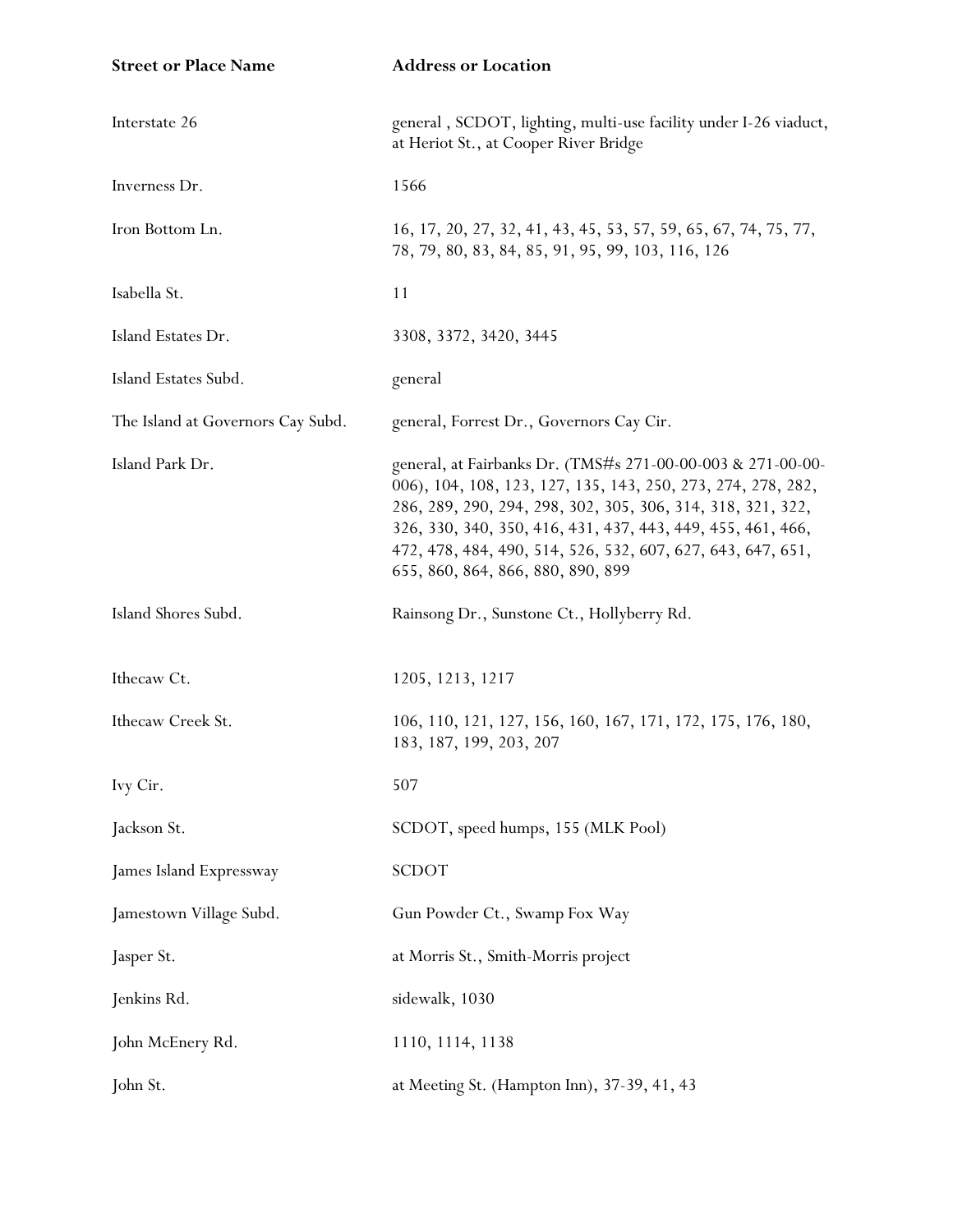| <b>Street or Place Name</b> | <b>Address or Location</b>                                                                                                                                                                                                                                                                                                                                                                                                                                                                                                                                                                                                                                                                                                                                                                                                                                                                                                                                                                                                                                                                                                                                                                                                                                                                                                                                  |
|-----------------------------|-------------------------------------------------------------------------------------------------------------------------------------------------------------------------------------------------------------------------------------------------------------------------------------------------------------------------------------------------------------------------------------------------------------------------------------------------------------------------------------------------------------------------------------------------------------------------------------------------------------------------------------------------------------------------------------------------------------------------------------------------------------------------------------------------------------------------------------------------------------------------------------------------------------------------------------------------------------------------------------------------------------------------------------------------------------------------------------------------------------------------------------------------------------------------------------------------------------------------------------------------------------------------------------------------------------------------------------------------------------|
| Johns Island Park           | Berkeley Electric                                                                                                                                                                                                                                                                                                                                                                                                                                                                                                                                                                                                                                                                                                                                                                                                                                                                                                                                                                                                                                                                                                                                                                                                                                                                                                                                           |
| Johns River Creek Subd.     | general                                                                                                                                                                                                                                                                                                                                                                                                                                                                                                                                                                                                                                                                                                                                                                                                                                                                                                                                                                                                                                                                                                                                                                                                                                                                                                                                                     |
| Jonathan Lucas St.          | MUSC, 86                                                                                                                                                                                                                                                                                                                                                                                                                                                                                                                                                                                                                                                                                                                                                                                                                                                                                                                                                                                                                                                                                                                                                                                                                                                                                                                                                    |
| Jonfield Park               | general, Savannah Hwy.                                                                                                                                                                                                                                                                                                                                                                                                                                                                                                                                                                                                                                                                                                                                                                                                                                                                                                                                                                                                                                                                                                                                                                                                                                                                                                                                      |
| Josiah St.                  | 2502, 2506, 2510, 2514, 2517, 2520, 2521, 2524, 2525, 2528,<br>2529, 2532, 2533, 2536, 2537, 2542, 2543, 2544, 2546, 2547,<br>2548, 2550, 2551, 2552, 2554, 2555, 2556, 2558, 2560, 2564,<br>2568, 2572, 2576, 2580, 2584, 2588, 2592, 2596, 2600, 2604,<br>2610                                                                                                                                                                                                                                                                                                                                                                                                                                                                                                                                                                                                                                                                                                                                                                                                                                                                                                                                                                                                                                                                                            |
| Judith St.                  | 13                                                                                                                                                                                                                                                                                                                                                                                                                                                                                                                                                                                                                                                                                                                                                                                                                                                                                                                                                                                                                                                                                                                                                                                                                                                                                                                                                          |
| Juliana St.                 | 1605, 1608, 1609, 1612, 1616, 1620, 1624, 1628, 1632, 1636,<br>1640                                                                                                                                                                                                                                                                                                                                                                                                                                                                                                                                                                                                                                                                                                                                                                                                                                                                                                                                                                                                                                                                                                                                                                                                                                                                                         |
| Kendall Dr.                 | 2401                                                                                                                                                                                                                                                                                                                                                                                                                                                                                                                                                                                                                                                                                                                                                                                                                                                                                                                                                                                                                                                                                                                                                                                                                                                                                                                                                        |
| Kensington Dr.              | 1236, 1322                                                                                                                                                                                                                                                                                                                                                                                                                                                                                                                                                                                                                                                                                                                                                                                                                                                                                                                                                                                                                                                                                                                                                                                                                                                                                                                                                  |
| Killfish Rd.                | 1509                                                                                                                                                                                                                                                                                                                                                                                                                                                                                                                                                                                                                                                                                                                                                                                                                                                                                                                                                                                                                                                                                                                                                                                                                                                                                                                                                        |
| King George Rd.             | 134, 135, 138, 139, 143, 179, 181, 186, 190, 200, 205, 208,<br>213, 217, 233                                                                                                                                                                                                                                                                                                                                                                                                                                                                                                                                                                                                                                                                                                                                                                                                                                                                                                                                                                                                                                                                                                                                                                                                                                                                                |
| King St.                    | at White Point Gardens, at Broad St., at East Bay St., 1, 3, 12,<br>19, 39, 63-65, 72 $\frac{1}{2}$ , 74, 118, 118-120, 122, 123, 125, 127,<br>141, 143-145, 149, 150, 152 to 155, 158, 158 1/2, 159, 161, 161<br>$\frac{1}{2}$ , 163, 169, 175 to 179 $\frac{1}{2}$ , 183 to 186, 188, 191, 193, 195,<br>197, 198, 200, 202, 204 to 206, 208, 211, 212, 214, 216, 218,<br>220, 221, 223, 225, 226, 229, 231, 233, 235, 237, 239, 239 1/2,<br>241, 243, 244, 245, 247 to 254, 256, 258, 259, 263, 264, 265,<br>269, 270, 272, 273, 275, 275-328 (George St. to Wentworth<br>St.), 276 to 279, 282, 285, 286, 288, 289, 290, 292 to 296, 298<br>to 301, 299, 303, 306, 306 $\frac{1}{2}$ , 307, 309, 310, 312, 312 $\frac{1}{2}$ , 314<br>to 320, 322, 323-325, 327, 328, 329-515 (Mary St. to Calhoun<br>St.), 333 to 338, 341 to 349, 353, 356, 359, 360, 363, 363 1/2,<br>364, 369, 370, 372, 374, 377, 379, 380, 387, 393, 401, 403,<br>404, 405, 409, 412, 415-417, 416, 417-423, 420, 423, 424, 426<br>to 434, 436, 440 to 442, 444, 445, 451, 455 $\frac{1}{2}$ , 460, 462, 466,<br>467, 469, 471, 474, 476 to 485, 488, 489, 493 to 495, 497, 499,<br>501, 502, 510, 511, 514, 515, 522, 525, 529, 532, 534, 537,<br>544, 547, 550, Cannon St. to Spring St. (550 to 570), 556, 560<br>to 562, 570, 573, 574, 577, 583, 584, 584-588, 585, 587, 599, |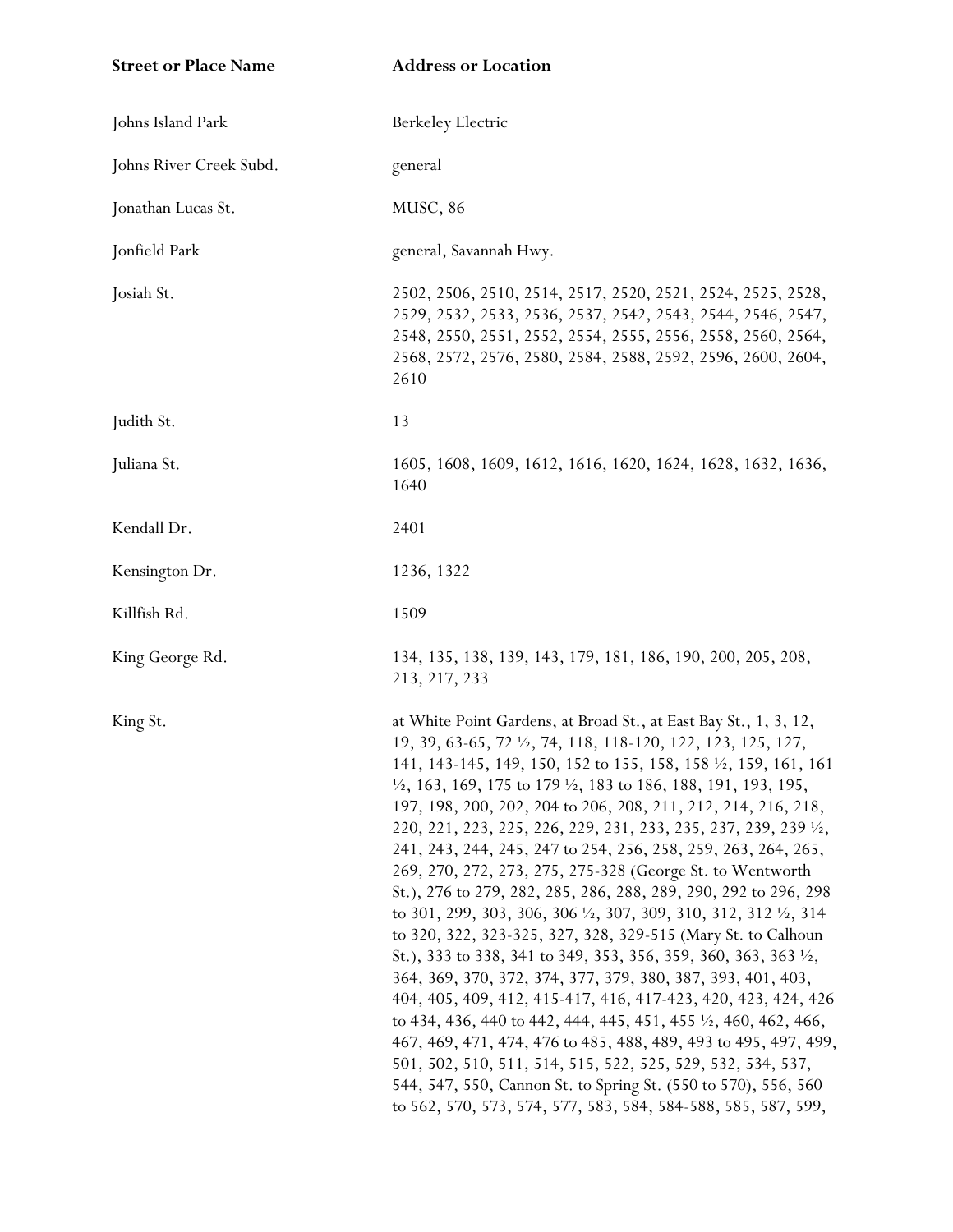| <b>Street or Place Name</b>     | <b>Address or Location</b>                                                                                                                                                                                                                  |
|---------------------------------|---------------------------------------------------------------------------------------------------------------------------------------------------------------------------------------------------------------------------------------------|
| King St. continued              | 602, 605, 613, 617, 620, 621, 630, 631, 632, 637, 654, 656,<br>666, 667 (undated ca. 1960s photo), 686, 694, 698, 700 (1968<br>photo), 708, 710, 711, 719, 721, 724, 733, 737, 765, 1001,<br>1002, 1015, 1077, 1093, 1107, 1111, 1152, 1156 |
| King St. Ext.                   | sidewalks                                                                                                                                                                                                                                   |
| Kings Mill Ct.                  | 92                                                                                                                                                                                                                                          |
| Kinloch Ct.                     | quit claim deeds                                                                                                                                                                                                                            |
| Krawcheck St.                   | 1202, 1207, 1215, 1223                                                                                                                                                                                                                      |
| Lafar St.                       | 18                                                                                                                                                                                                                                          |
| Lake Frances Dr.                | general, St. Michaels Place Subd., 638, 641, 749, 751                                                                                                                                                                                       |
| Lakeside Park at Brownswood Rd. | general                                                                                                                                                                                                                                     |
| Lakeside Village Subd.          | Misty Lake Dr.                                                                                                                                                                                                                              |
| The Landing at Grand Oaks       | Fulmar Pl., Grouse Park, Redwing Trl., Brambling Ln.                                                                                                                                                                                        |
| Langston Rd.                    | 1638                                                                                                                                                                                                                                        |
| Lansfair Dr.                    | 919                                                                                                                                                                                                                                         |
| Larissa Dr.                     | 102, 104, 106, 107, 109 to 113, 117, 119, 121, 123, 171, 173,<br>238, 240, 242 to 250, 252 to 259, 261 to 264, 268                                                                                                                          |
| Laurel Oak Grove Subd.          | Clover Leaf Ln., Laurel Leaf Ln.                                                                                                                                                                                                            |
| Laurelwood Dr.                  | 4068                                                                                                                                                                                                                                        |
| Laurens St.                     | at Washington St. (SCE&G), 48                                                                                                                                                                                                               |
| Lawton Harbor Subd.             | Affirmation Blvd., Pleasant Cove Ct., 324 Allison Cove Dr.                                                                                                                                                                                  |
| Lazarette Ln.                   | general, Nautical Chart Dr., 3002, 3004, 3006, 3008, 3010,<br>3012, 3015 to 3026                                                                                                                                                            |
| Lee St.                         | 74, 77, 80                                                                                                                                                                                                                                  |
| Lee Tract                       | Berkeley County, SCE&G                                                                                                                                                                                                                      |
| Legare St.                      | 6, 55, 82                                                                                                                                                                                                                                   |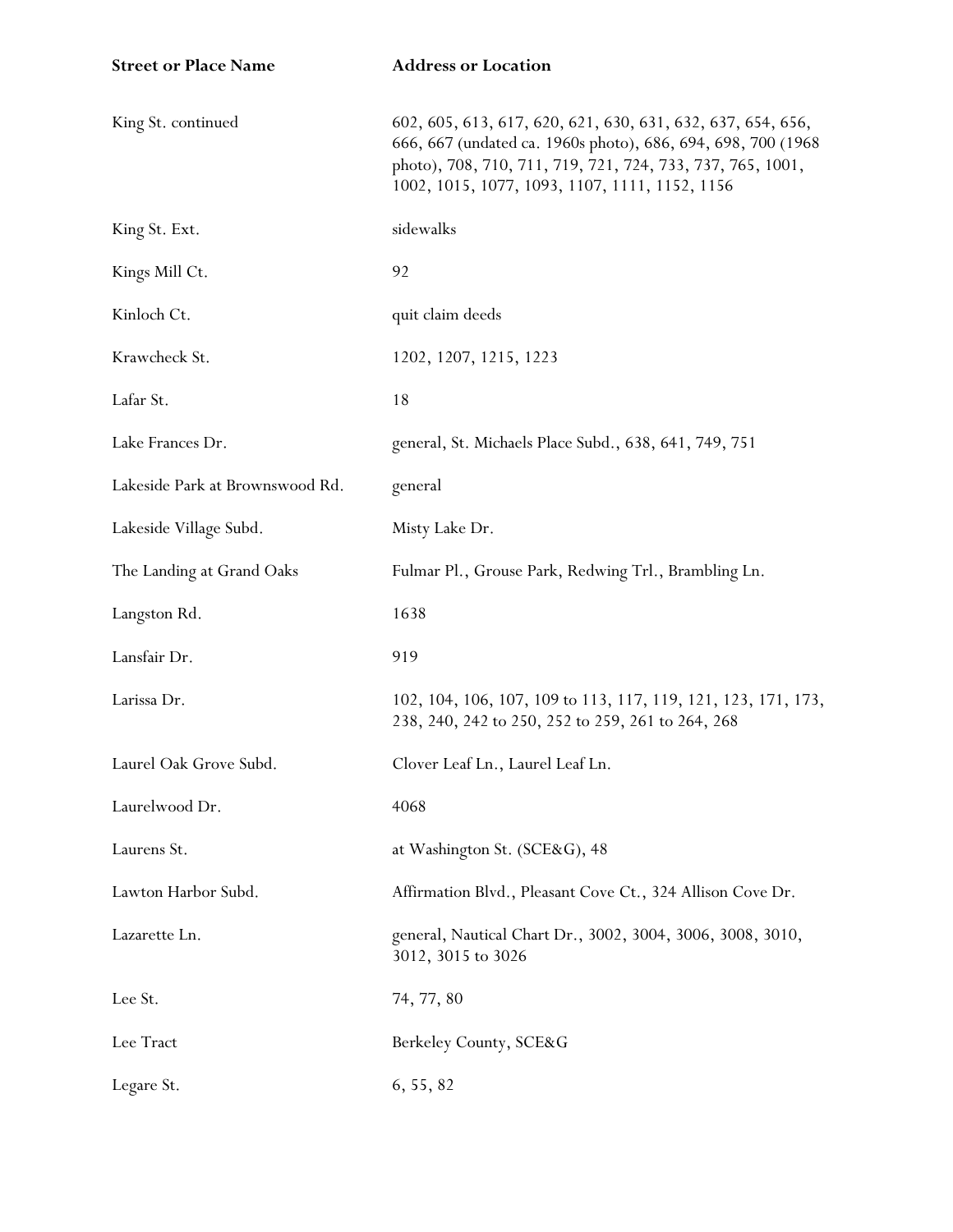| <b>Street or Place Name</b> | <b>Address or Location</b>                                                                                                                                                                                                                                        |
|-----------------------------|-------------------------------------------------------------------------------------------------------------------------------------------------------------------------------------------------------------------------------------------------------------------|
| Lemon St.                   | general, SCDOT                                                                                                                                                                                                                                                    |
| Lenevar Subd.               | general, 1405 Miles Dr. (West Ashley Southern Methodist<br>Church), 1435 West Lenevar Dr. (SC Dept. of Mental<br>Retardation), 1427 & 1429 West Lenevar Dr.                                                                                                       |
| Lesesne St.                 | 310, 320, 324, 341, 355, 378, 383, 384, 388, 389, 397, 405,<br>409, 413, 424, 435, 439, 443, 461, 470, 501, 552                                                                                                                                                   |
| Liberty St.                 | 1, 3, 4, 5                                                                                                                                                                                                                                                        |
| Limehouse St.               | 12, 9 Greenhill St.                                                                                                                                                                                                                                               |
| Lindrick Ct.                | 307, 308, 319                                                                                                                                                                                                                                                     |
| Line St.                    | at Hagood Ave., 47, 78, 80, 158, 171, 180                                                                                                                                                                                                                         |
| Little John Dr.             | general, 1020                                                                                                                                                                                                                                                     |
| Lockwood Dr.                | at Ashley River (1965 photos), MUSC, Ashley River Walk<br>(WestEdge St., 35 Lockwood Dr.) at Fourth St. & Halsey Blvd.,<br>at Calhoun St., at Highway 17, at Fishburne St. (SC Employment<br>Security Commission), 7, 17, 170 (at Line St. & Horizon St.),<br>180 |
| Logan St.                   | 55, 70, 110, 120, 142                                                                                                                                                                                                                                             |
| Longborough Subd.           | general, Longborough Ln.                                                                                                                                                                                                                                          |
| Longshore St.               | 301                                                                                                                                                                                                                                                               |
| Lord Calvert Dr.            | 1                                                                                                                                                                                                                                                                 |
| Louisville St.              | 2401, 2405, 2409, 2413, 2417, 2421, 2425, 2429, 2433, 2437,<br>2441, 2447, 2451, 2461, 2465                                                                                                                                                                       |
| Lynne Ave.                  | 580                                                                                                                                                                                                                                                               |
| Lytham Ct.                  | 214, 235                                                                                                                                                                                                                                                          |
| Mackay St.                  | 609                                                                                                                                                                                                                                                               |
| Magnolia Bluff Subd.        | various lots, Ardeer Dr., Copperleaf Way, Grandiflora Blvd.,<br>Lilytree Dr., Mulan Ln., Plumier Pl., Tepals Ln., Riverine View,<br>Saucer Aly.                                                                                                                   |
| Magnolia Lakes Subd.        | Sugar Magnolia Way, Twelve Oaks Dr., Manorwood Ln., Saville<br>Row, Ashwood Ln.                                                                                                                                                                                   |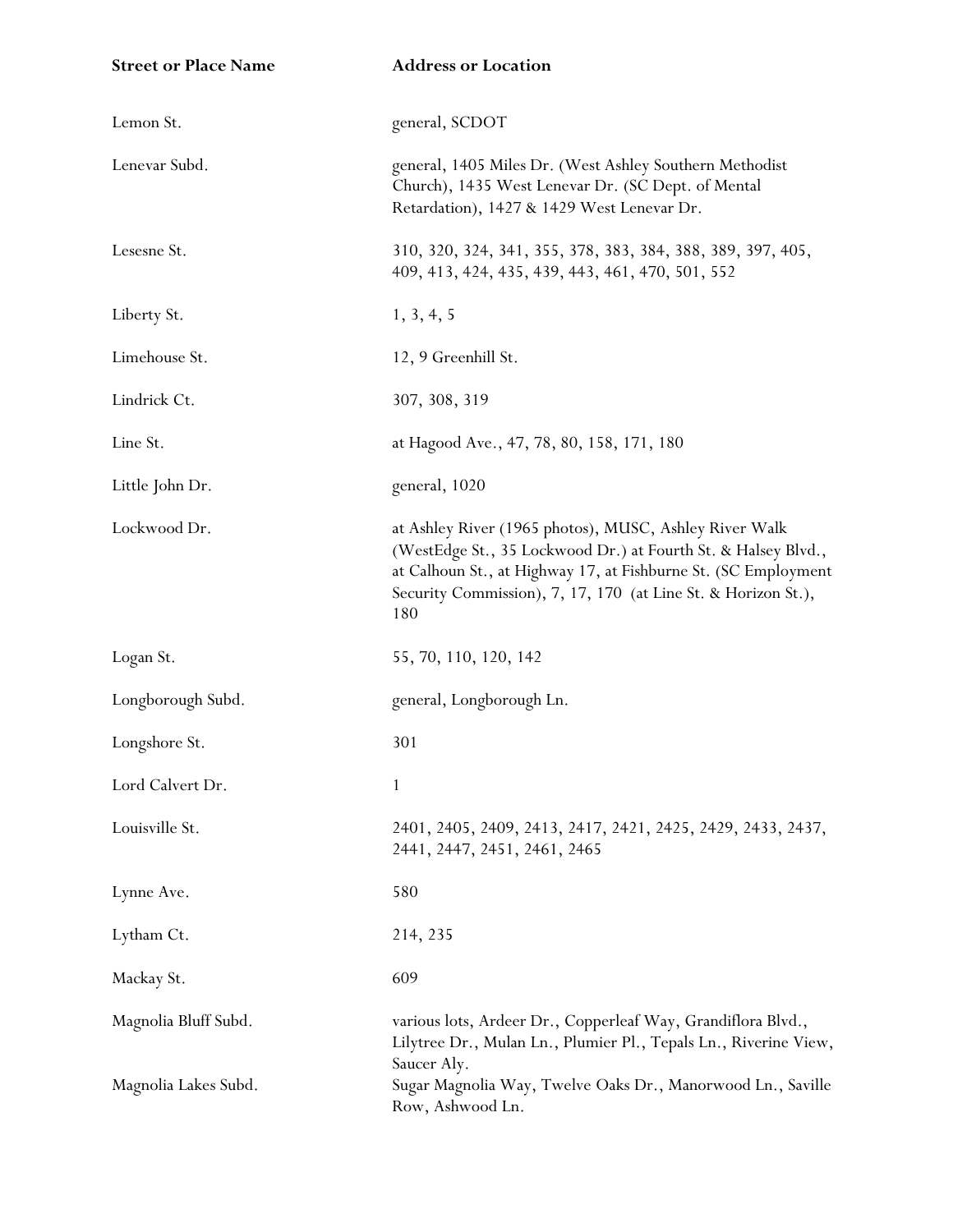| Magnolia Rd.           | at Symmes Dr. & Byron Rd.                                                                                      |
|------------------------|----------------------------------------------------------------------------------------------------------------|
| Magwood Rd.            | general                                                                                                        |
| Maiden Ln.             | 1, 9                                                                                                           |
| Main Rd.               | sidewalk at Brownswood Rd.                                                                                     |
| Majestic Oaks Dr.      | 640, 669, 719                                                                                                  |
| Mallory Dr.            | 204, 249, 250                                                                                                  |
| Manassas Dr.           | 1715, 1721, 1723, 1725, 1731, 1735, 1741, 1745, 1747                                                           |
| Manorwood Ln.          | 439                                                                                                            |
| Maple Leaf Ct.         | 1890                                                                                                           |
| Maple Oak Ln.          | 433, 435, 437                                                                                                  |
| Mapleton Ave.          | general, 1311, 1325                                                                                            |
| Maple St.              | Southern Railway System, Union Station, 4                                                                      |
| Marbel Ln.             | 6, 8, 10                                                                                                       |
| Marble Arch Ct.        | 5                                                                                                              |
| Marginal Rd.           | sidewalk, SCDOT                                                                                                |
| Mariners Ferry         | 2205                                                                                                           |
| Marion St.             | 8, 18                                                                                                          |
| Market St.             | 125, 129, 130, 135, 136, 137, 139, 141, 157, 164                                                               |
| Markfield Dr.          | Harrison Acres Subd., Indigo Point Subd.                                                                       |
| Marsh Creek Dr.        | 2590                                                                                                           |
| Marsh Cove Subd.       | Arabian Dr., Palomino Ct., Stallion Ct., Pony Ln., Ashley Hall<br>Plantation Rd., lot 12-1, lots 15-3 and 15-4 |
| Marsh Oak Medical Park | Physicians Dr.                                                                                                 |
| Marsh Oak Dr.          | 250                                                                                                            |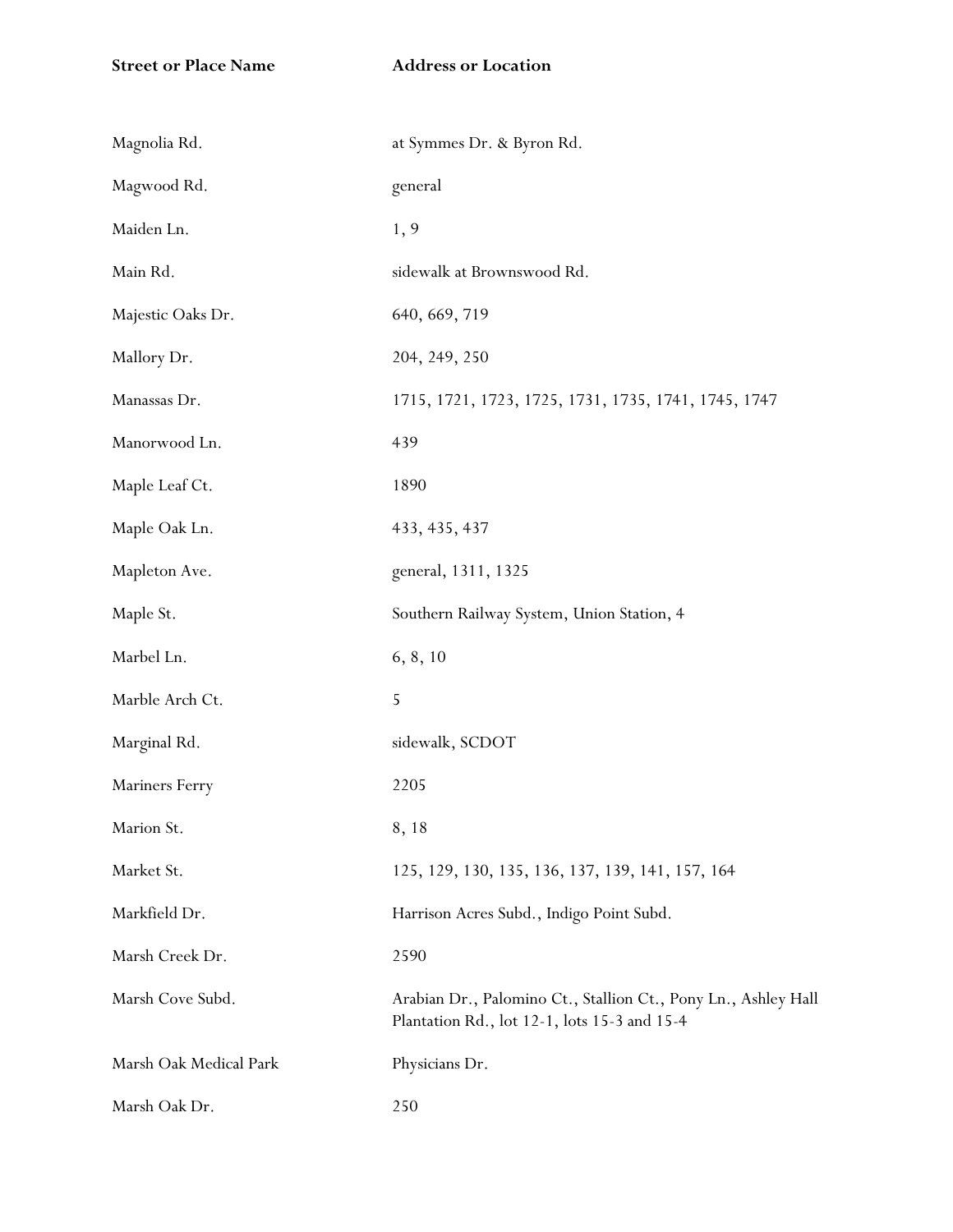| <b>Street or Place Name</b>     | <b>Address or Location</b>                                                                                                                                                                                                                                                               |
|---------------------------------|------------------------------------------------------------------------------------------------------------------------------------------------------------------------------------------------------------------------------------------------------------------------------------------|
| Marshes at Cooper River Subd.   | Rowans Creek Dr., Spring Hollow Dr., Bergoo Aly., Harlequin<br>Aly., Scoter Aly., Clear Creek Aly., Pathfinder Way, Guerin<br>Creek Dr., Rathall Creek Dr., Toomer Creek Dr., Habakkuk<br>Ln., Trumpeter Aly., Cherry Run Aly., Creek Bottom Aly.,<br>Lachicotte Creek Dr., Low Gap Aly. |
| Marshfaire Pl.                  | 3449                                                                                                                                                                                                                                                                                     |
| Martins Creek Subd.             | Bradbury Ln.                                                                                                                                                                                                                                                                             |
| Martins Path                    | 29                                                                                                                                                                                                                                                                                       |
| Marvin Ave.                     | 1292                                                                                                                                                                                                                                                                                     |
| Mary Ellen Dr.                  | 100, 102, 112, 114, 117, 129, 158, 167                                                                                                                                                                                                                                                   |
| Mary Murray Dr.                 | 30                                                                                                                                                                                                                                                                                       |
| Mary St.                        | 39, 41, 82, 90                                                                                                                                                                                                                                                                           |
| Maxcey St.                      | 2208                                                                                                                                                                                                                                                                                     |
| Maybank Hwy.                    | general, 2110 (Municipal Golf Course), 2901, 3112, 3130                                                                                                                                                                                                                                  |
| Maybank Village Subd.           | general, Rabun Ct., Singletary Ct., Hartwell St., Timberline Dr.,<br>Meeks Farm Rd., Fontana St., Grand Bay Ln., Harding Ct.<br>Tugalo St., Keowee Way                                                                                                                                   |
| Maybelles Ln.                   | 2005, 2009, 2021, 2033, 2054                                                                                                                                                                                                                                                             |
| McEnery Aly.                    | 502, 503, 506, 510, 513, 514, 517, 518, 521, 530, 534                                                                                                                                                                                                                                    |
| McIntosh Rd.                    | 1502, 1508, 1514                                                                                                                                                                                                                                                                         |
| McLaura Bluff Subd.             | High Tide Dr., Spring Tide Ct., Macbeth Creek Dr.                                                                                                                                                                                                                                        |
| McLeod Plantation               | general, Country Club Estates                                                                                                                                                                                                                                                            |
| McMillan Ave.                   | general                                                                                                                                                                                                                                                                                  |
| McPherson Landing               | 1455                                                                                                                                                                                                                                                                                     |
| Meadow Trace Ct.                | 4101                                                                                                                                                                                                                                                                                     |
| Medical University of SC (MUSC) | Jonathan Lucas St., 130 Bee St.                                                                                                                                                                                                                                                          |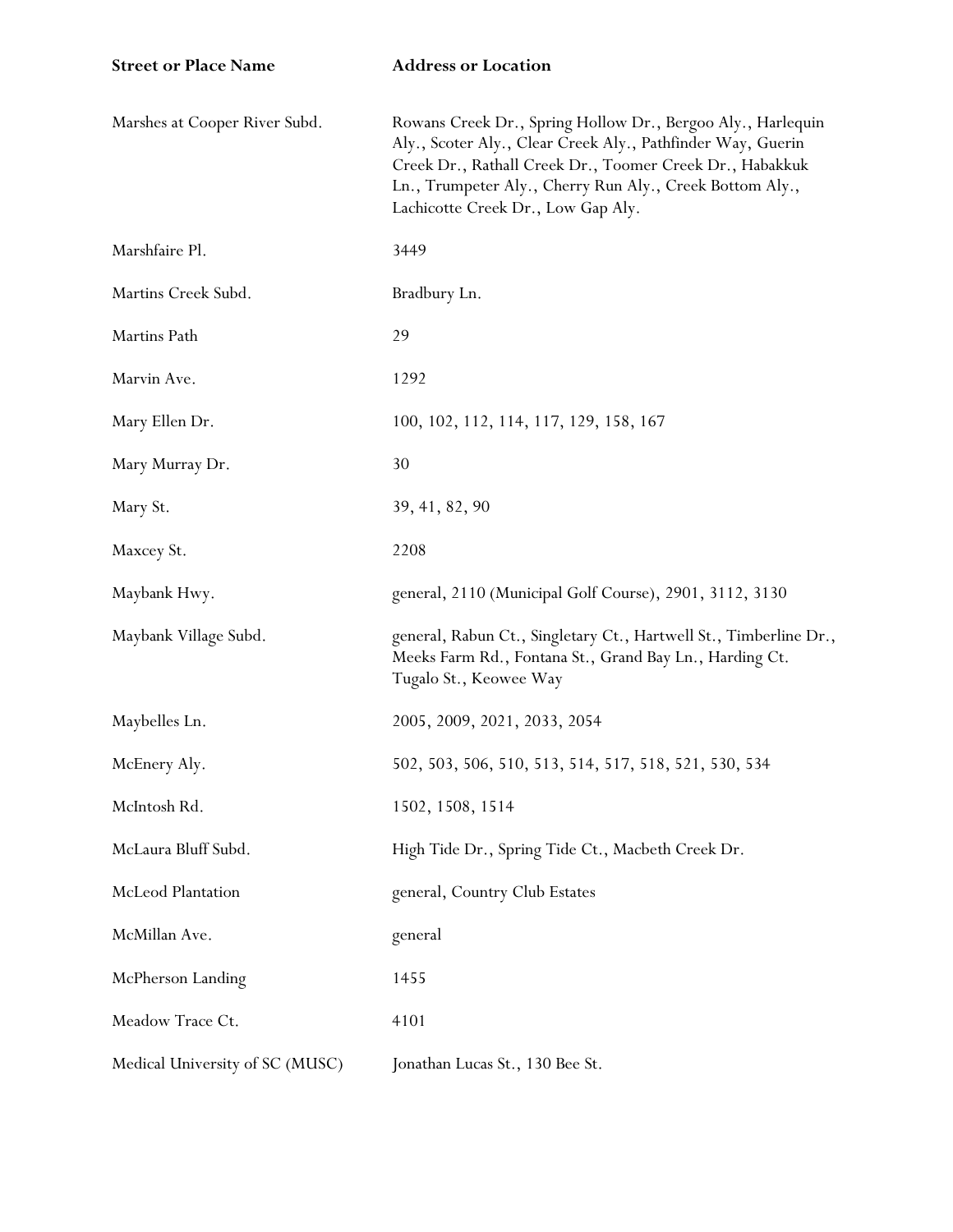| Meeting St.                       | at Broad St., at Interstate 26, at Romney St., 3, 7, 16, 20, 43, 47,<br>51, 58, 65, 69, 95, 100 (Fireproof Building & Washington Park),<br>101, 111, 115, 120, 122, 125, 128, 128 1/2 (with 1970<br>streetscape photo), 129, 134 (with 1962 photo), 135, 147-149<br>,151, 155 (with 1968 photo), 158, 170, 171, 173, 175-183, 177,<br>180, 182, 188, 194, 199, 200, 209, 211, 219, 223, 227, 228,<br>229, 231, 232-234, 233, 235, 237, 238, 242, 246, 248, 251<br>(with 1968 streetscape photo), 252, 259, 266, 272, 273, 280,<br>283, 285, 286 (with ca. 1968 photo), 288, 309, 319, 320, 328<br>334, 345, 350 (with 1967 photo), 356, 360 (Charleston<br>Museum), 363, 366, 367, 369, 376, 381 (1968 plans), 385, 396,<br>400, 415, 418, 420, 428, 428 ½, 430, 441, 445 (bus shelter),<br>450, 456, 456 $\frac{1}{2}$ , 460, 465, 511, 517, 519, 521, 535, 571, 573,<br>577, 578, 582, 642, 645, 749, 762, 790, 795, 804 |
|-----------------------------------|----------------------------------------------------------------------------------------------------------------------------------------------------------------------------------------------------------------------------------------------------------------------------------------------------------------------------------------------------------------------------------------------------------------------------------------------------------------------------------------------------------------------------------------------------------------------------------------------------------------------------------------------------------------------------------------------------------------------------------------------------------------------------------------------------------------------------------------------------------------------------------------------------------------------------|
| Meeting Street Rd.                | 1310                                                                                                                                                                                                                                                                                                                                                                                                                                                                                                                                                                                                                                                                                                                                                                                                                                                                                                                       |
| Melrose Dr.                       | 954                                                                                                                                                                                                                                                                                                                                                                                                                                                                                                                                                                                                                                                                                                                                                                                                                                                                                                                        |
| Melrose Subd.                     | general, 913 Corlis Dr.                                                                                                                                                                                                                                                                                                                                                                                                                                                                                                                                                                                                                                                                                                                                                                                                                                                                                                    |
| Memorial Dr.                      | general, 3010, 3041                                                                                                                                                                                                                                                                                                                                                                                                                                                                                                                                                                                                                                                                                                                                                                                                                                                                                                        |
| Merchant St.                      | 9001, 9009, 9013                                                                                                                                                                                                                                                                                                                                                                                                                                                                                                                                                                                                                                                                                                                                                                                                                                                                                                           |
| Meridian Place Subd.              | general, Amanda Park Ln., Blaze Ln., Dexter Ln., Brianna Ln.,<br>Bassett Ct.                                                                                                                                                                                                                                                                                                                                                                                                                                                                                                                                                                                                                                                                                                                                                                                                                                               |
| Middle Atlantic Wharf             | 9, 15                                                                                                                                                                                                                                                                                                                                                                                                                                                                                                                                                                                                                                                                                                                                                                                                                                                                                                                      |
| Middleborough at Shadowmoss Subd. | Deerfield Dr., Shadowmoss Pkwy., Brogun Ln., Heather Glen<br>Dr.                                                                                                                                                                                                                                                                                                                                                                                                                                                                                                                                                                                                                                                                                                                                                                                                                                                           |
| Middleburry Ln.                   | 3201, 3202, 3249, 3254, 3261, 3265, 3271, 3278, 3279, 3280,<br>3281, 3301, 3341, 3354                                                                                                                                                                                                                                                                                                                                                                                                                                                                                                                                                                                                                                                                                                                                                                                                                                      |
| Miles Dr.                         | 1361, 1373                                                                                                                                                                                                                                                                                                                                                                                                                                                                                                                                                                                                                                                                                                                                                                                                                                                                                                                 |
| Military Way                      | 2107, 2116, 2117, 2120, 2125, 2129, 2132, 2133, 2136                                                                                                                                                                                                                                                                                                                                                                                                                                                                                                                                                                                                                                                                                                                                                                                                                                                                       |
| Mill St.                          | St. Francis Xavier Hospital, pedestrian crossway                                                                                                                                                                                                                                                                                                                                                                                                                                                                                                                                                                                                                                                                                                                                                                                                                                                                           |
| Milldam Pass                      | 1423, 1426, 1427, 1460, 1464                                                                                                                                                                                                                                                                                                                                                                                                                                                                                                                                                                                                                                                                                                                                                                                                                                                                                               |
| Misty Lake St.                    | 924, 936                                                                                                                                                                                                                                                                                                                                                                                                                                                                                                                                                                                                                                                                                                                                                                                                                                                                                                                   |
| Mitchell Wharf St.                | 1507, 1523, 1527, 1531, 1536 to 1546                                                                                                                                                                                                                                                                                                                                                                                                                                                                                                                                                                                                                                                                                                                                                                                                                                                                                       |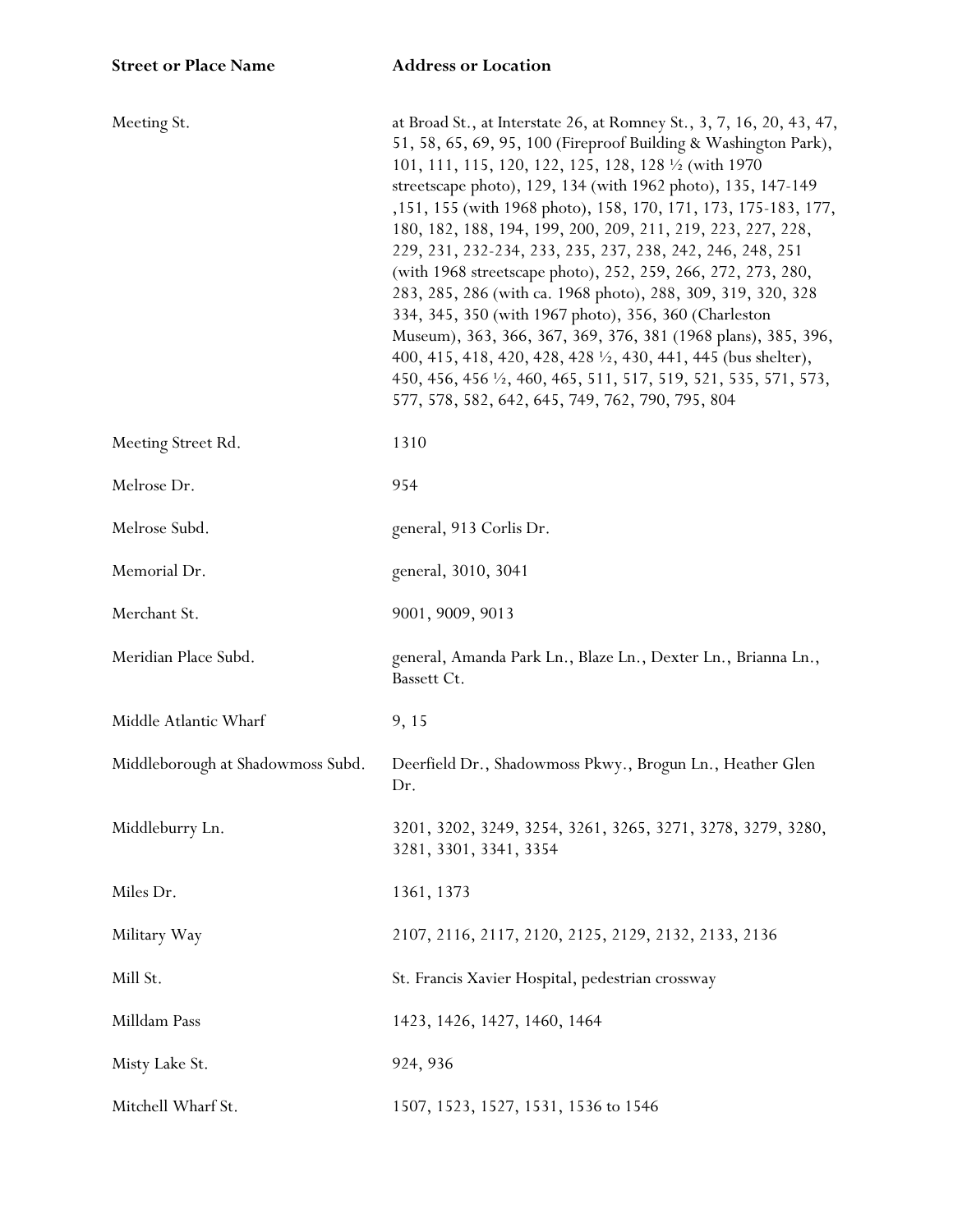| <b>Street or Place Name</b> | <b>Address or Location</b>                                                   |
|-----------------------------|------------------------------------------------------------------------------|
| Mockingbird Ln.             | 902                                                                          |
| Montagu St.                 | 19                                                                           |
| Montgrove Ct.               | 3501                                                                         |
| Moonbeam Dr.                | 2835                                                                         |
| Moonlight Dr.               | 3034                                                                         |
| Moore Dr.                   | 24                                                                           |
| Morris Square               | Simonton Park, Jasper St., Dereef Park                                       |
| Morris St.                  | 37, 42 $\frac{1}{2}$ , 60, 73, 75                                            |
| Morrison Dr.                | general, at Jackson St., 960, 995, 997, 999, 1060-1068, 1063,<br>1080, 1111  |
| Moss Creek Subd.            | Cabrill Dr., Harcourt Ln., Thornberry Dr., Halstead St.                      |
| Moss Beach Aly.             | general                                                                      |
| Mount Pleasant St.          | 2132                                                                         |
| Mount Royall Subd.          | Ivy Cir., Bent Hickory Rd., Summerfield Ct.                                  |
| Mowler Ct.                  | 26                                                                           |
| Muirfield Pkwy.             | at Ashley River Rd., 224                                                     |
| Mulberry Place Apts.        | 1661 to 1687 Mulberry St., 616 Wappoo Rd., 712 Wappoo Rd.,<br>6 Palmetto Rd. |
| Mulberry St.                | 1503, 1665                                                                   |
| Murray Blvd.                | low battery restoration project, 18                                          |
| Murraywood Subd.            | Partner Rd., Prosperity Rd.                                                  |
| Musgrove St.                | 1521                                                                         |
| Mutual Dr.                  | general, Lantern St., 382                                                    |
| Myrtle St.                  | paper street near Spring, Cannon, and Lockwood Dr.                           |
| Nashmore Rd.                | general, 7                                                                   |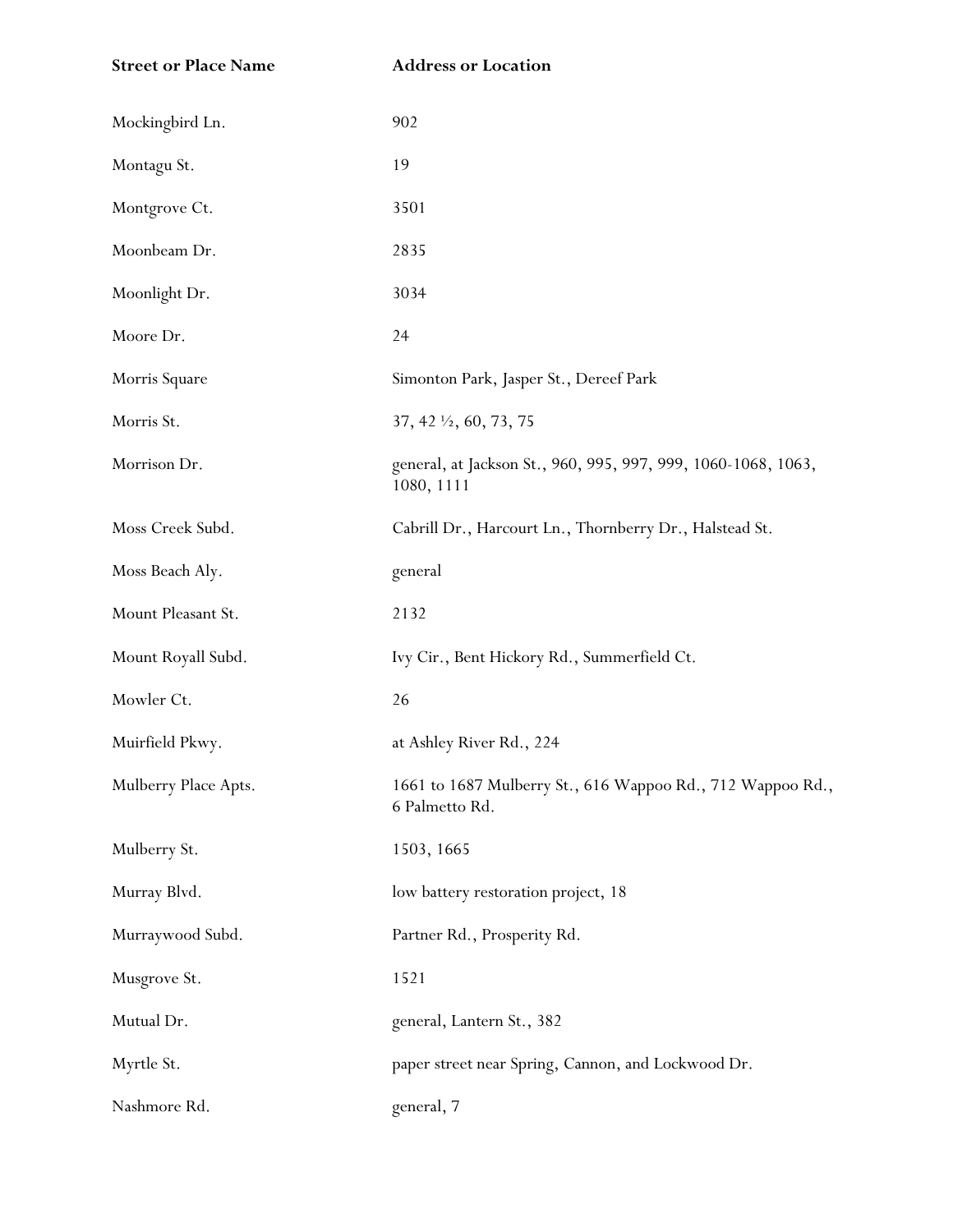| <b>Street or Place Name</b> | <b>Address or Location</b>                                                                                                                                                                                                                    |
|-----------------------------|-----------------------------------------------------------------------------------------------------------------------------------------------------------------------------------------------------------------------------------------------|
| Nassau St.                  | general, 12, 36, 83, 96, 115                                                                                                                                                                                                                  |
| Nautical Chart Dr.          | 1401, 1403, 1405, 1407, 1411, 1413, 1415, 1417, 1419, 1421,<br>1425, 1427, 1429, 1431, 1433, 1435, 1441, 1443, 1445, 1447,<br>1451, 1453, 1455, 1457, 1461 to 1469, 1473, 1475, 1477, 1479,<br>1481, 1521, 1527, 1547, 1557, 1559, 1563, 1564 |
| Needwood Forest Dr.         | 1309, 1322                                                                                                                                                                                                                                    |
| New Town Ln.                | $\overline{4}$                                                                                                                                                                                                                                |
| Nicholson St.               | general, 40                                                                                                                                                                                                                                   |
| Nobels Point St.            | 119, 129, 133, 165                                                                                                                                                                                                                            |
| Norman St.                  | general                                                                                                                                                                                                                                       |
| North Adgers Wharf          | $\overline{2}$                                                                                                                                                                                                                                |
| North Ainsdale Dr.          | 203, 219, 221                                                                                                                                                                                                                                 |
| North Atlantic Wharf        | 6                                                                                                                                                                                                                                             |
| North Charleston            | Charleston Air Force Base, Seaboard Coastline Railroad                                                                                                                                                                                        |
| North Market St.            | general, 6, 8, 10, 14, 16, 24, 32 (with 1968 photo), 36, 40 (10)<br>Rafer Aly.), 44, 48, 48 1/2, 50, 54, 82, 84, 86, 88, 92, 96, 98,<br>102, 106, 112                                                                                         |
| North Nassau St.            | 464                                                                                                                                                                                                                                           |
| North Rhett Ave.            | SCDOT, Charleston Orphan House                                                                                                                                                                                                                |
| Northfield Ct.              | 5001, 5002, 5005                                                                                                                                                                                                                              |
| Norview Cir.                | 26                                                                                                                                                                                                                                            |
| Oak Bluff Ave.              | general, 1028, 1032, 1036, 1044, 1048, 1052, 1056                                                                                                                                                                                             |
| Oak Leaf St.                | 1608, 1612, 1616, 1617, 1621, 1624, 1625, 1628, 1629, 1632,<br>1633, 1636, 1637, 1640                                                                                                                                                         |
| Oak Overhang St.            | 1107, 1113, 1116, 1119, 1140, 1146                                                                                                                                                                                                            |
| Oakcrest Dr.                | 1042, 1060, 1090                                                                                                                                                                                                                              |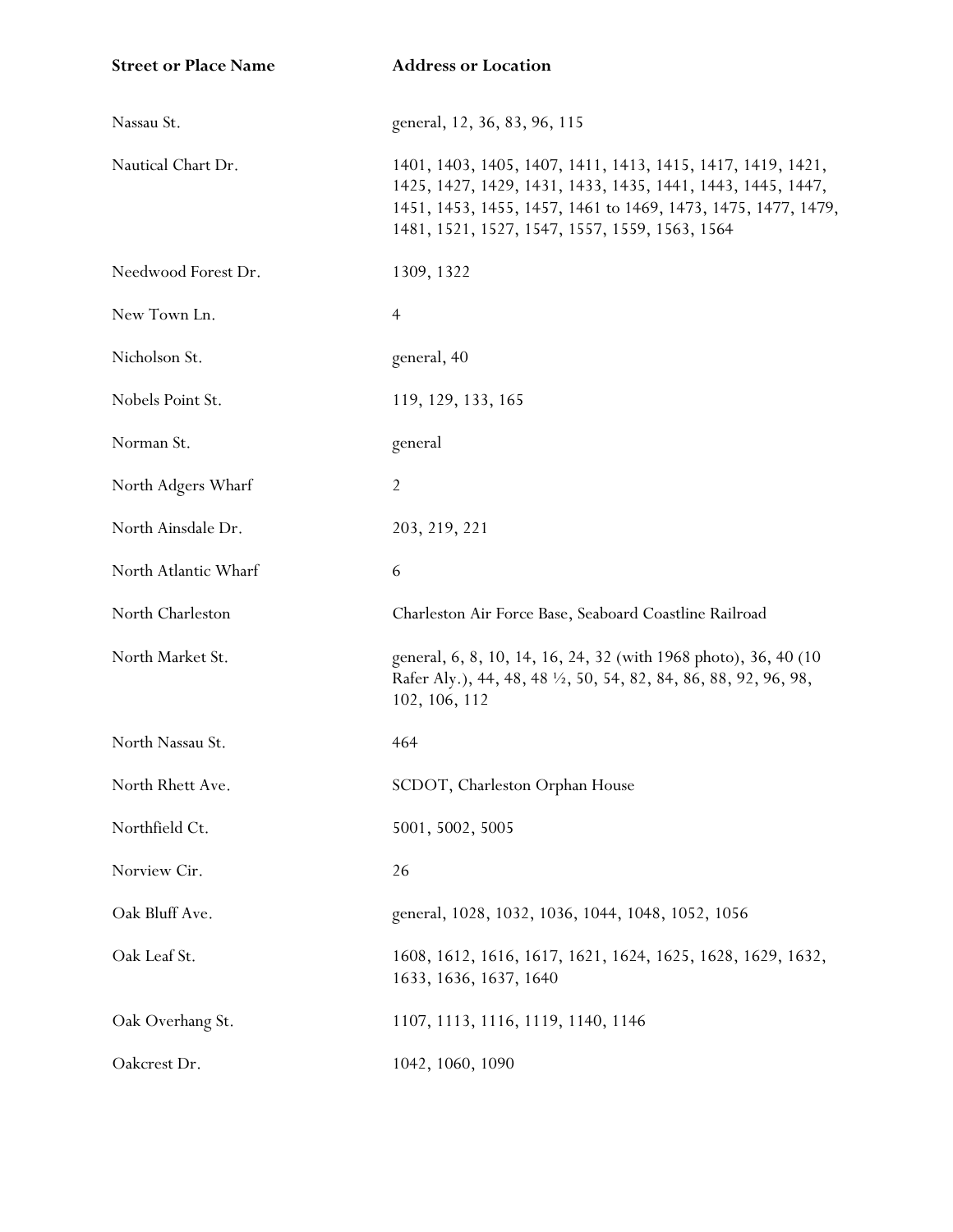| Oakfield Subd.                       | Elvington Rd., Toland Ct., Vincent Astor Dr., Lanneau Ln.,<br>Landau Ln., Colson Dr., Zonny Moss Dr., Rowan Rd., Leopold<br>St., Gin Bay Rd., Gantt Dr., Schwerin Ln., Lily Pond Ln.,<br>Valerian Ln., Groghan Ave., Shadetree Blvd., Lochness Ln.,<br>Kemmerlin St., Whisperwood Rd., Utsey St, Mossdale Dr.,<br>Drakeford Dr., Allspice Dr., Crab Orchard Rd., McCoy Place,<br>Bullock St., Duford Rd., Granger Ln., Des Arc Rd. |
|--------------------------------------|------------------------------------------------------------------------------------------------------------------------------------------------------------------------------------------------------------------------------------------------------------------------------------------------------------------------------------------------------------------------------------------------------------------------------------|
| The Oaks at St. Johns Crossing Subd. | Wellons Dr., Biggio Dr., Potter Ln., Emmets Rd., Chinook<br>Crossing, Cayla St.                                                                                                                                                                                                                                                                                                                                                    |
| Obadiah Ct.                          | general                                                                                                                                                                                                                                                                                                                                                                                                                            |
| Ocean Neighbors Subd.                | Clearspring Dr., George L. Griffith Blvd., Ocean Neighbors<br>Blvd., Sea Robin Ct., Day Lily Ln., Lotus Ln., Angelfish Ct.,<br>Surfside Ct., Sand Harbor Ln., Sea Cove Ct., 1582 Ocean<br>Neighbors Blvd.                                                                                                                                                                                                                          |
| Oceanic St.                          | general, multi-use path                                                                                                                                                                                                                                                                                                                                                                                                            |
| Old English Dr.                      | 7                                                                                                                                                                                                                                                                                                                                                                                                                                  |
| Old Summer House Rd.                 | 10                                                                                                                                                                                                                                                                                                                                                                                                                                 |
| Old Towne Rd.                        | general, SCDOT                                                                                                                                                                                                                                                                                                                                                                                                                     |
| Orange Grove Rd.                     | general, SCDOT, at Mueller Dr., Sandhurst Subd. markers,<br>Northbridge Terrace Subd. markers                                                                                                                                                                                                                                                                                                                                      |
| Orange Grove Shores Dr.              | 1775                                                                                                                                                                                                                                                                                                                                                                                                                               |
| Orange Quarter Ln.                   | general                                                                                                                                                                                                                                                                                                                                                                                                                            |
| Orleans Rd.                          | sidewalk, Orleans Rd. Shopping Center, 24                                                                                                                                                                                                                                                                                                                                                                                          |
| Ortega Dr.                           | 2816, 2832, 2836, 2869, 2873, 2877                                                                                                                                                                                                                                                                                                                                                                                                 |
| <b>Oyster Point Row</b>              | 92, 113                                                                                                                                                                                                                                                                                                                                                                                                                            |
| Packard Ct.                          | 7                                                                                                                                                                                                                                                                                                                                                                                                                                  |
| Paddlecreek Ave.                     | 20                                                                                                                                                                                                                                                                                                                                                                                                                                 |
| Pagett St.                           | 18                                                                                                                                                                                                                                                                                                                                                                                                                                 |
| Palm Cove Dr.                        | 1344                                                                                                                                                                                                                                                                                                                                                                                                                               |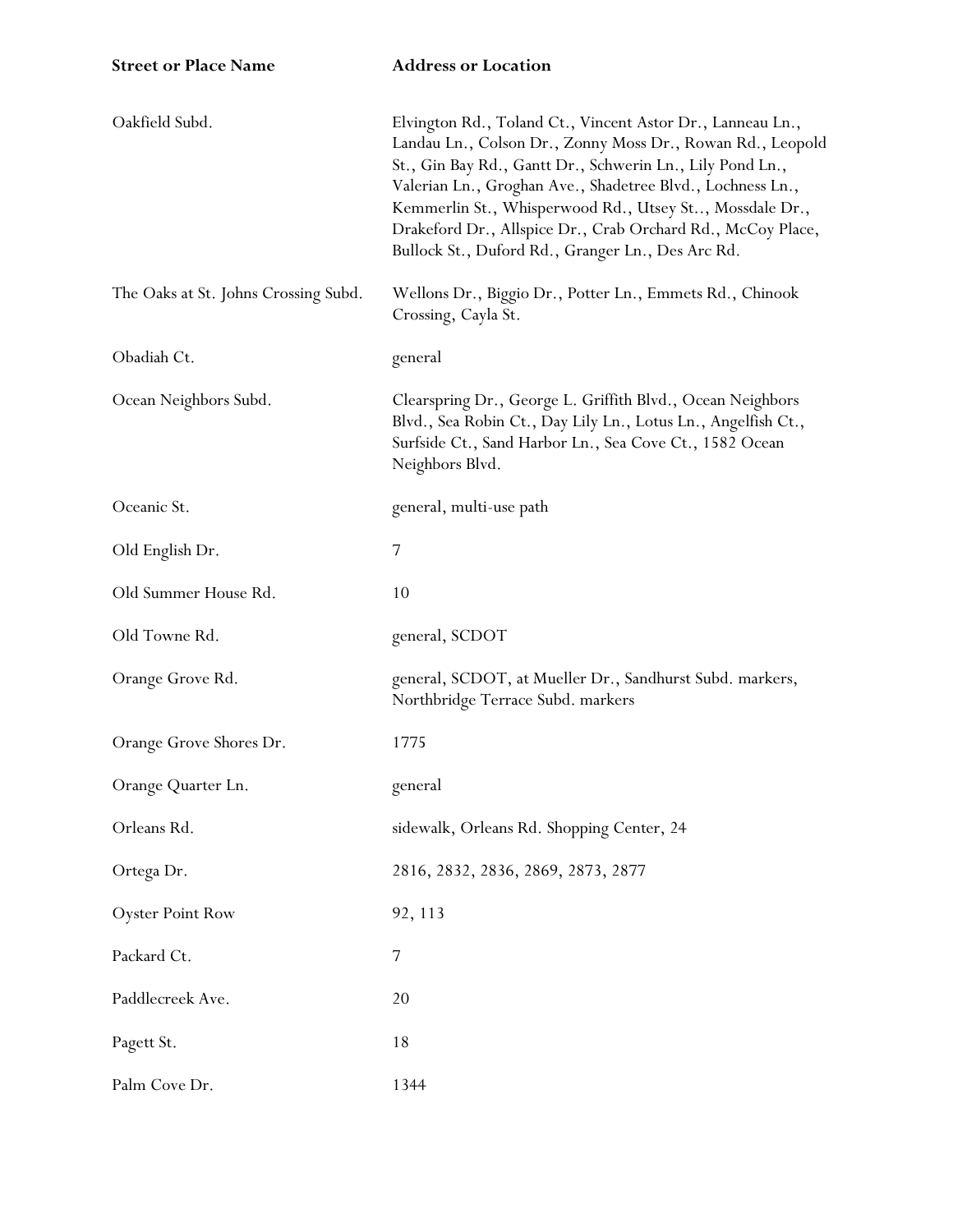| <b>Street or Place Name</b>     | <b>Address or Location</b>                                                                                                                                                               |
|---------------------------------|------------------------------------------------------------------------------------------------------------------------------------------------------------------------------------------|
| Palmetto Rd.                    | 6, 11                                                                                                                                                                                    |
| Paran Oaks Dr.                  | 829                                                                                                                                                                                      |
| Park Crossing St.               | 514, 517, 518, 521, 524, 525, 530, 531, 534, 535, 539, 540,<br>548, 554, 557, 562, 565, 568                                                                                              |
| Parkline Ave.                   | general, Talison Park Ln.                                                                                                                                                                |
| Parrot Bluff Subd.              | Walkers Landing Ln., Treasury Bend Dr.                                                                                                                                                   |
| Parrot Point Dr.                | 606, 615, 627                                                                                                                                                                            |
| Parrothead Ln.                  | $8\,$                                                                                                                                                                                    |
| Patriot Plantation Subd.        | Five Oaks Dr., Winrush Ct., Waxwood Ln., Long Wood Ln.                                                                                                                                   |
| Patriots Plaza Shopping Ctr.    | bus shelter, Mount Pleasant, Houston Northcutt Blvd.                                                                                                                                     |
| Paul Revere Dr.                 | preliminary plat                                                                                                                                                                         |
| Pavilion Lake Dr.               | 3348                                                                                                                                                                                     |
| Paw Paw St.                     | general, AT&T                                                                                                                                                                            |
| Pawtucket St.                   | 3410, 3411                                                                                                                                                                               |
| Peach Blossom Ln.               | 1411, 1415, 1421                                                                                                                                                                         |
| Pebble Rd.                      | 1832                                                                                                                                                                                     |
| Pemberton Farms Ln.             | general                                                                                                                                                                                  |
| Pendleton St.                   | 44                                                                                                                                                                                       |
| The Peninsula Subd. & Townhomes | Waters Edge Dr., Peninsula Cove Dr., Island Club Dr., Marsh<br>Harbor Ln., Sandstone Pl., River Bay Ln., Palm Cove Dr.,<br>Harbor Mist Ct., Breezeway Cir., Ole Oak Dr., Shadow Mist Ln. |
| Peninsula Cove Dr.              | 1066                                                                                                                                                                                     |
| Pentland Dr.                    | 2132, 2148, 2160                                                                                                                                                                         |
| Pepperwood Ct.                  | 1630, 1650                                                                                                                                                                               |
| Percy St.                       | 10                                                                                                                                                                                       |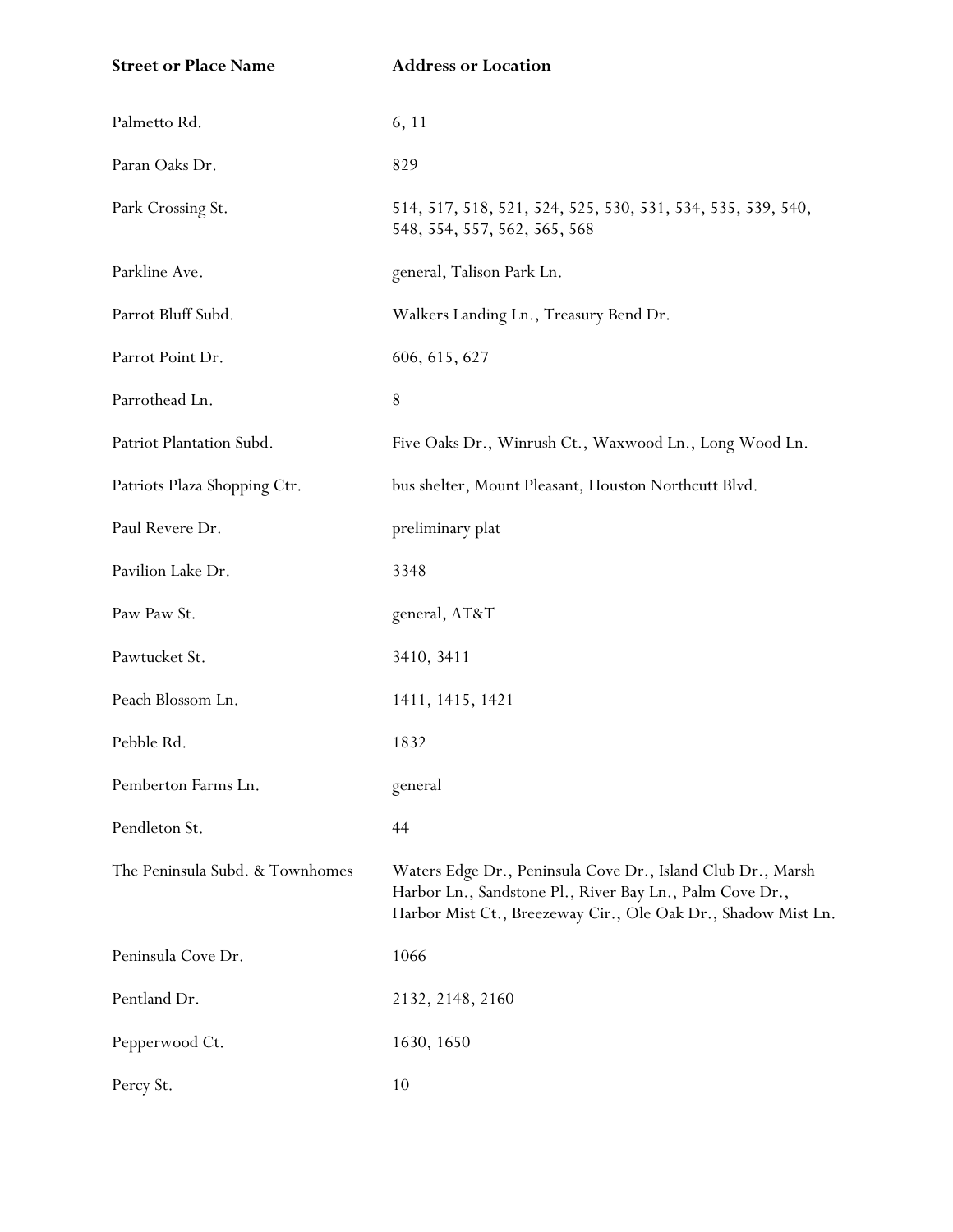| <b>Street or Place Name</b>        | <b>Address or Location</b>                                                                                                                                                                                                                                              |
|------------------------------------|-------------------------------------------------------------------------------------------------------------------------------------------------------------------------------------------------------------------------------------------------------------------------|
| Piedmont Ave.                      | $\overline{2}$                                                                                                                                                                                                                                                          |
| Pier View St.                      | general                                                                                                                                                                                                                                                                 |
| Pierce St.                         | common area, 1635, 1638, 1639, 1642, 1643, 1647, 1651, 1654,<br>1655, 1658, 1659, 1662, 1666, 1670, 1674, 1678, 1679, 1682,<br>1683, 1686, 1695, 1705, 1714, 1718, 1722, 1726, 1730, 1734,<br>1743, 1746, 1762, 1767, 1771, 1775, 1779, 1783, 1787, 1791,<br>1981, 2026 |
| Pierpont Subd.                     | Tibbett Ct.                                                                                                                                                                                                                                                             |
| Pierpont Cove Subd.                | Coffey Ct.                                                                                                                                                                                                                                                              |
| Pinckney St.                       | 19, 40, 45                                                                                                                                                                                                                                                              |
| Pine Pitch St.                     | 305                                                                                                                                                                                                                                                                     |
| Pinefield Plantation Subd.         | general                                                                                                                                                                                                                                                                 |
| Pitt St.                           | 25                                                                                                                                                                                                                                                                      |
| Pixley St.                         | general, 1502, 1549                                                                                                                                                                                                                                                     |
| Planters Dr.                       | 1982                                                                                                                                                                                                                                                                    |
| Planters Trace Subd.               | Planters Trace Dr., Indigo Ct.                                                                                                                                                                                                                                          |
| Pleasant Hill Dr.                  | general, 1648                                                                                                                                                                                                                                                           |
| Plum Island                        | SCE&G                                                                                                                                                                                                                                                                   |
| The Point at Rhodes Crossing Subd. | Safe Harbor Way, Dawn Mist Way                                                                                                                                                                                                                                          |
| Pony Ln.                           | 3, 5                                                                                                                                                                                                                                                                    |
| Porters Ct.                        | 6, 8, 14                                                                                                                                                                                                                                                                |
| The Preserve at Fenwick Subd.      | General Cornwallis Dr.                                                                                                                                                                                                                                                  |
| President St.                      | 111, 137, 190, 208, 244                                                                                                                                                                                                                                                 |
| Princess St.                       | 9, 17, 19                                                                                                                                                                                                                                                               |
| Prioleau St.                       | eastern side from Vendue Range to Mid-Atlantic Wharf, 2, 8 1/2,<br>15, 35                                                                                                                                                                                               |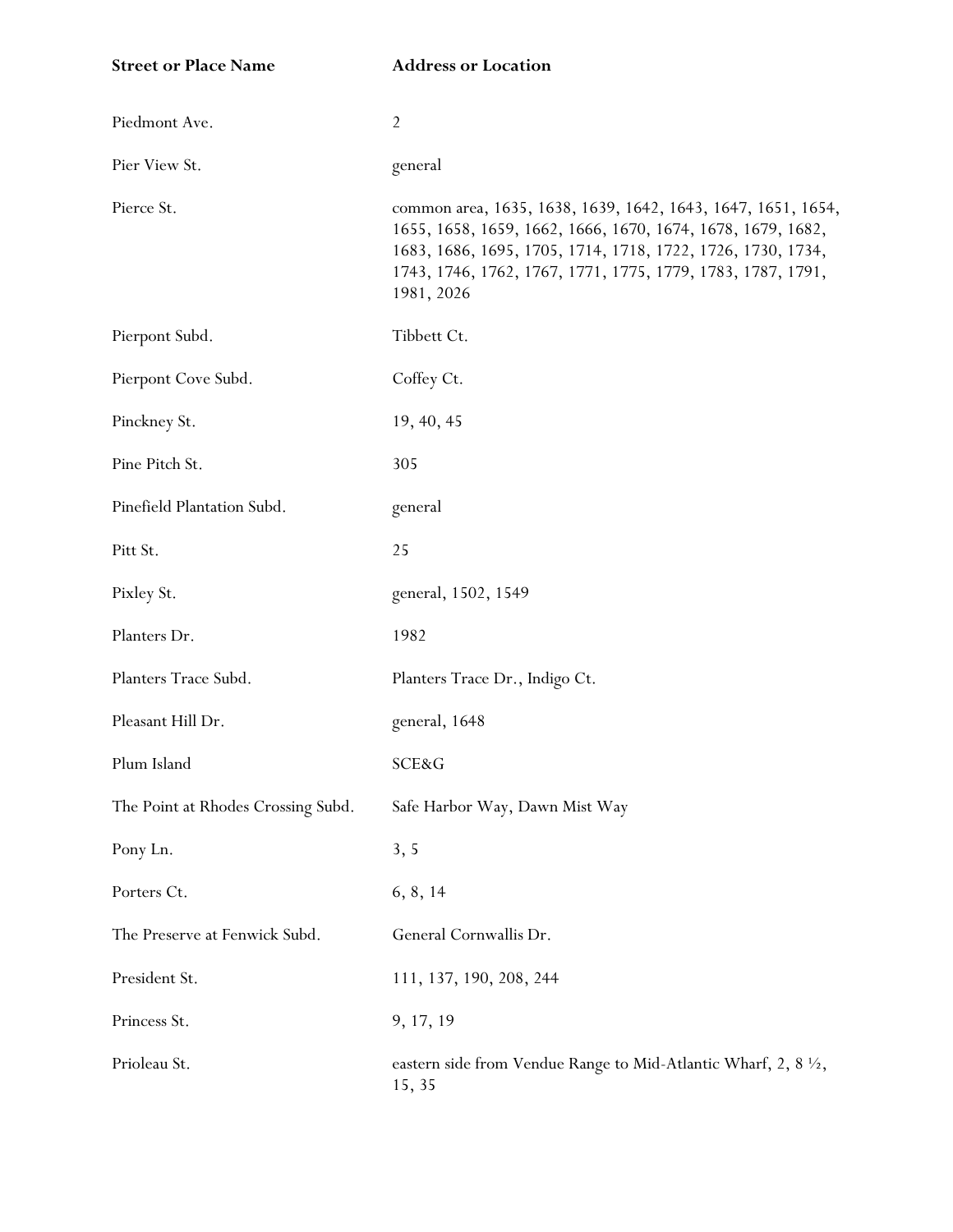| <b>Street or Place Name</b>   | <b>Address or Location</b>                                                                                                                                                       |
|-------------------------------|----------------------------------------------------------------------------------------------------------------------------------------------------------------------------------|
| Pristine View Rd.             | 2297, 2331, 2335                                                                                                                                                                 |
| Private Lefler Dr.            | 2552, 2610                                                                                                                                                                       |
| Promenade Vista St.           | 210                                                                                                                                                                              |
| Providence Commons Subd.      | Bairds Cove, Wayah Dr., Mariners Ferry, Bidwell Cir.                                                                                                                             |
| Providence St.                | 1702, 1706, 1710, 1714, 1718, 1722, 1726, 1735, 1739, 1743,<br>1747, 1748, 1751, 1752, 1755, 1756, 1759, 1760                                                                    |
| Proximity Dr.                 | general, Charleston Water System                                                                                                                                                 |
| Commissioners of Public Works | water company property, SCE&G, Southern Bell, near Highland<br>Park Ave., near Hanahan Pump Station, near U.S. Rt. 78,<br>SCDOT, Armstrong Tract, West Virginia Pulp & Paper Co. |
| Purcell Ln.                   | 2001, 2002, 2006, 2007, 2010, 2013, 2022, 2025, 2026, 2037                                                                                                                       |
| Quail Ridge Ct.               | 1952                                                                                                                                                                             |
| Queen St.                     | near Queen at Meeting St., 2, 8, 10, 12, 20, 22, 23, 56, 56 1/2,<br>57, 61, 62, 72, 78, 82, 82 1/2                                                                               |
| Race St.                      | 414                                                                                                                                                                              |
| Radcliffe Place Subd.         | Radcliffe Place Dr., Double Fox Rd.                                                                                                                                              |
| Radcliffe St.                 | 2, 34, 57                                                                                                                                                                        |
| Rainsong Dr.                  | 513, 520                                                                                                                                                                         |
| Ralston Creek St.             | 316, 319, 322, 323, 330, 346, 349, 350, 357, 358, 369, 370,<br>381, 388, 400, 409, 428, 429                                                                                      |
| Raoul Wallenberg Blvd.        | general, SCDOT                                                                                                                                                                   |
| Rearick Rd.                   | 1105, 1118, 1122, 1126                                                                                                                                                           |
| Rebellion Rd.                 | 12, 58, 76                                                                                                                                                                       |
| Reid St.                      | at East Bay St., Seaboard Coast Line Railroad                                                                                                                                    |
| Remount Rd.                   | Aviation Ave., Knights Inn, Tract D, Tract F, SCE&G                                                                                                                              |
| Restoration Ct.               | 1701, 1720                                                                                                                                                                       |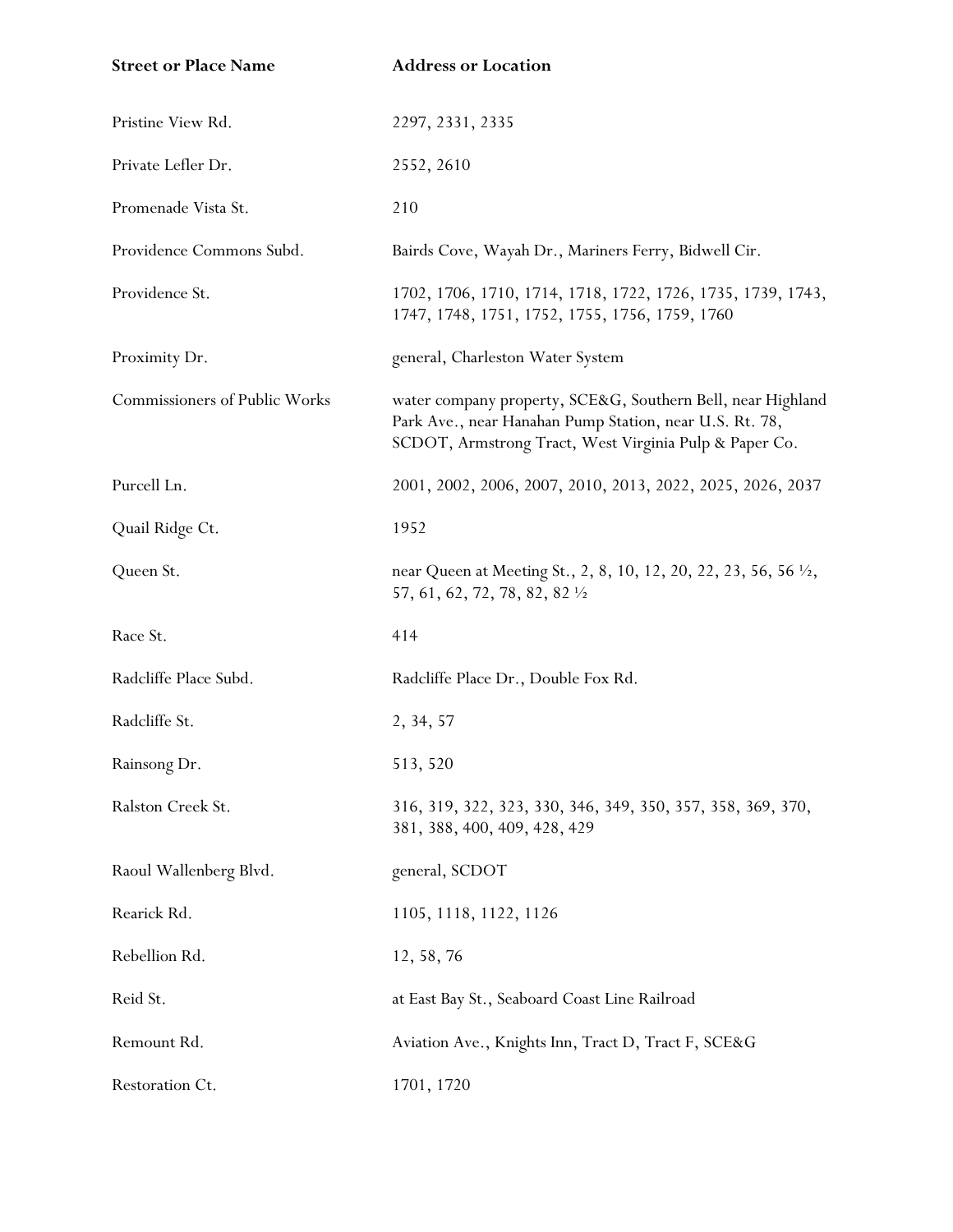**Street or Place Name Address or Location** Reveille Ct. The general general Revelation Dr. general Reverend Joseph Heyward Rd. 1087 Rhett Butler Dr. 406 Rhoden Island Dr. 336, 340, 355, 356, 365, 371, 381 Richland Village Subd. Whaley Way Ripley Point Dr. at Highway 61 Connector River Glen Subd. Donerail Ln., Cavalcade Cir., Glasson St., Cannonade Rd. River Green Pl. 103, 115, 116, 122, 128, 133, 134, 140, 152, 158, 163, 164, 169, 176, 185 River Landing Dr. general, Seven Farms Rd., 125, 145, 200 River Oaks at Village Green Subd. West Bridge Rd., Webster Pl., Middleburry Dr., Pawtucket St., Westerly Ln. Riverland Crossing Subd. Stono River Dr. Riverland Dr. Canal St., SCE&G, Municipal Golf Course Riverland Park Subd. Wappoo Hall Rd. Riverwalk Project Ashley Marina Rivers Ave. SCDOT, at Hanahan Rd. Rivers Point Row general Riverside Dr. 15 Rivershore Rd. 1010, 1085, 1089, 1157, 1163, 1187 Riverview Estates Subd. Weeping Way, Striped Ln., Rubrum Rd., Thin Pine Dr. Rockville Ct. 3501 Robert Daniel Dr. 514 Robert E. Lee Blvd. 867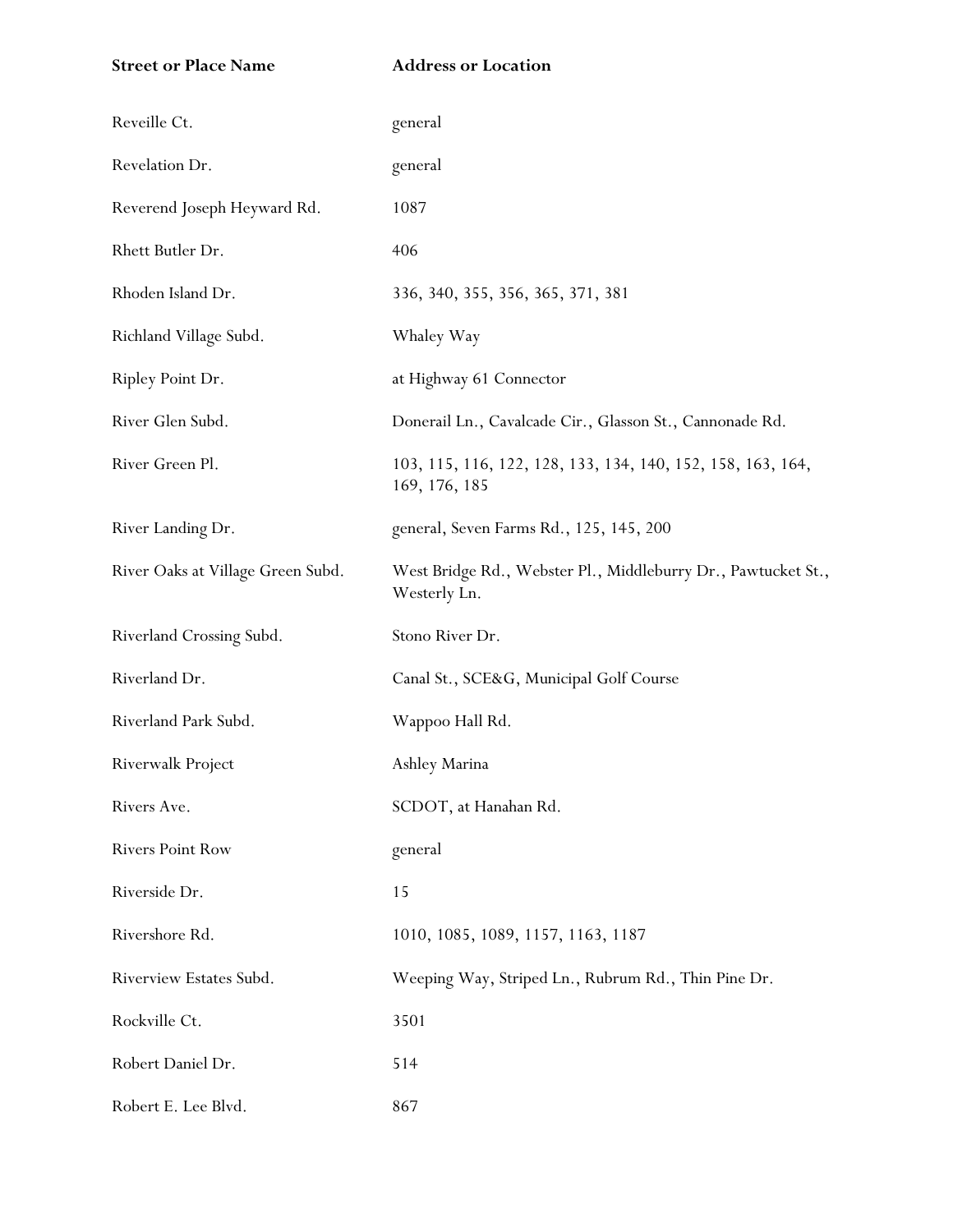| <b>Street or Place Name</b> | <b>Address or Location</b>                                                                                                                                                                                    |
|-----------------------------|---------------------------------------------------------------------------------------------------------------------------------------------------------------------------------------------------------------|
| Romney St.                  | general, Romney St. Ext., Seaboard Coast Line Railroad, 38<br>(adjacent to), 55, 86 (1964 photo)                                                                                                              |
| Rookery Ln.                 | 2101, 2130                                                                                                                                                                                                    |
| Ropemakers Ln.              | 54 Tradd St.                                                                                                                                                                                                  |
| Rose Marie Dr.              | 302                                                                                                                                                                                                           |
| Roustabout Way              | 1452, 1454, 1456, 1458                                                                                                                                                                                        |
| Royal Colony Rd.            | 1510                                                                                                                                                                                                          |
| Rushland Landing Subd.      | general                                                                                                                                                                                                       |
| <b>Rushland Mews</b>        | 3011                                                                                                                                                                                                          |
| Rushland Plantation Subd.   | Rushland Landing Rd., Gregorie Commons, McPherson Landing,<br>Glenbrook Ln., Bower Ln., Chardon Commons, Bernier<br>Commons, Ancient Oaks Ln., Rushland Grove Ln., Scott Island<br>Ct., brick piers, planters |
| Rutherford Way              | 2505, 2507, 2524, 2526, 2706, 2907                                                                                                                                                                            |
| Rutledge Ave.               | at I-26, SCDOT, 101, 107, 107 1/2, 119, 129, 135, 172, 207,<br>209, 210, 211, 212, 246, 511, 579, 585, 602, 698, 714                                                                                          |
| Ryton Dr.                   | 141                                                                                                                                                                                                           |
| Sabin St.                   | at Ashley Ave.                                                                                                                                                                                                |
| Sabrina Cir.                | street acceptance, 1109, 1113, 1117, 1121, 1129, 1206                                                                                                                                                         |
| Sage Way                    | 3001, 3005, 3009, 3010, 3012, 3018, 3019, 3025                                                                                                                                                                |
| Sailmaker St.               | 1701, 1702, 1705, 1706, 1709, 1710, 1713, 1714, 1717, 1718,<br>1723, 1724, 1727, 1731, 1735, 1739, 1743                                                                                                       |
| St. Andrews Blvd.           | 925, 1005, 1014                                                                                                                                                                                               |
| St. Charles Ct.             | general                                                                                                                                                                                                       |
| St. Johns Crossing Subd.    | Bee Balm Rd., Biggio Rd., Potter Ln., Shug Jordan Ln.                                                                                                                                                         |
| St. Johns Water Co.         | Johns Island (various locations)                                                                                                                                                                              |
| St. Johns Wood Pkwy.        | 2190                                                                                                                                                                                                          |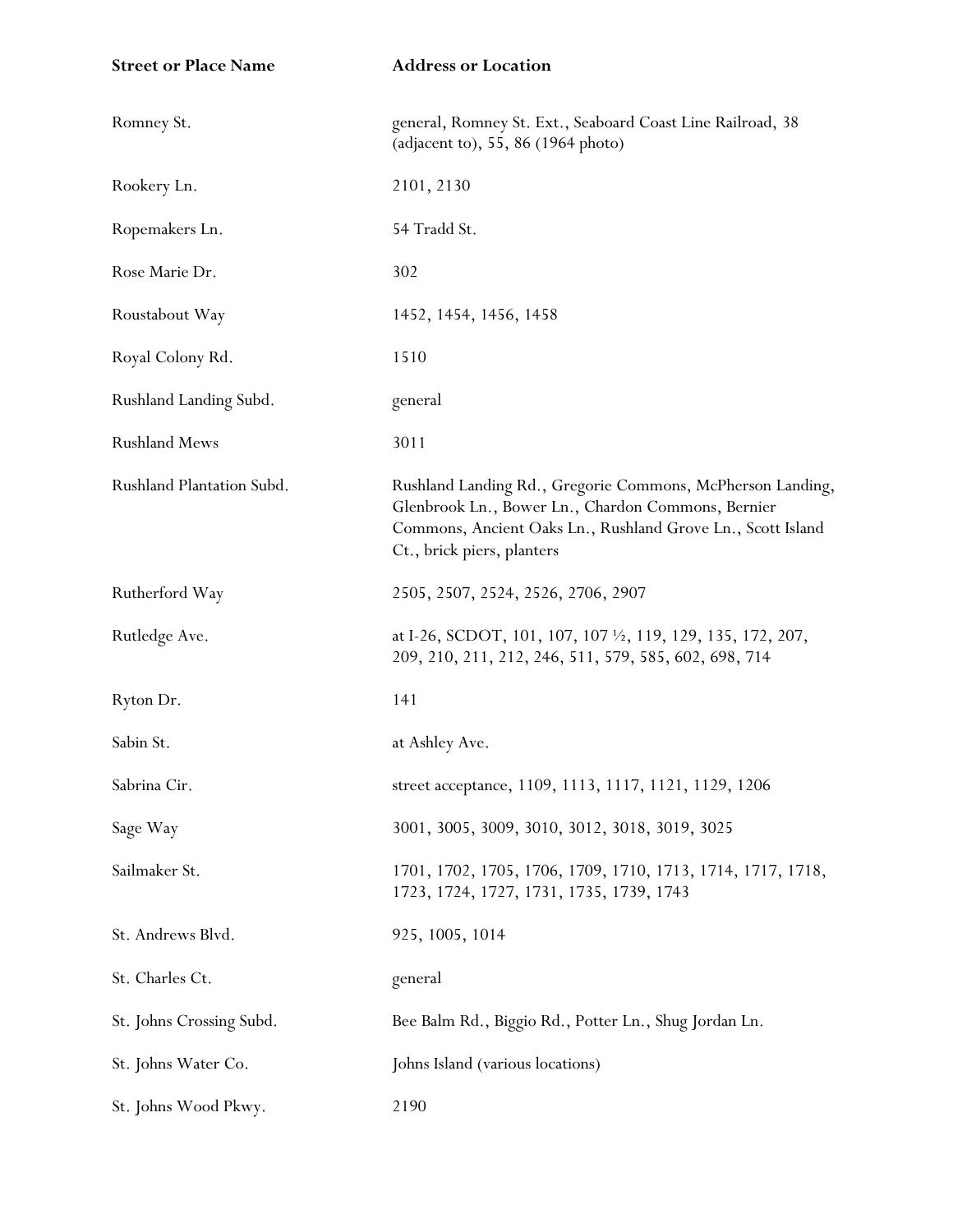| <b>Street or Place Name</b>  | <b>Address or Location</b>                                                                                                 |
|------------------------------|----------------------------------------------------------------------------------------------------------------------------|
| St. Michaels Aly.            | 0, 7, 8                                                                                                                    |
| St. Pauls Parrish Ln.        | 1161, 1163                                                                                                                 |
| St. Philip St.               | quit claim deeds, general, at Sheppard St., 6, 12, 13, 24, 30-34,<br>80, 99, 128, 185, 186, 189, 207, 253                  |
| Saintsbury Cove Dr.          | 3002, 3024                                                                                                                 |
| Salisbury St.                | 1429                                                                                                                       |
| Sam Rittenberg Blvd.         | sidewalk, 1114, 1140, 1924, 2031, 2070, 2076                                                                               |
| Sanders Rd.                  | sidewalk                                                                                                                   |
| Sandlewood Ct.               | 6001                                                                                                                       |
| Santa Elena Way              | 1101                                                                                                                       |
| Savage Rd.                   | near Franke St.                                                                                                            |
| Savage St.                   | 9, 13                                                                                                                      |
| Savannah Hwy.                | 623, 626, 627, 643, 647, 694, 715, 815, 829, 845, 901, 1522,<br>1524, 1573, 1625, 1690, 1734, 1736, 1738, 1901, 2152, 2209 |
| Schaffer St.                 | 739                                                                                                                        |
| Scharite St.                 | 4213                                                                                                                       |
| Schieveling Plantation Subd. | general, Fair Spring Dr., Landgrave Ave.,                                                                                  |
| Schooner Rd.                 | Belle Terre Subd.                                                                                                          |
| Schooner St.                 | 7040, 7046                                                                                                                 |
| Scuba Dr.                    | 3034                                                                                                                       |
| Scudder Ln.                  | 1834, 1838, 1842, 1846                                                                                                     |
| Sea Cotton Cir.              | 105                                                                                                                        |
| Sea Eagle Watch              | 1143, 1173                                                                                                                 |
| Sea Island Farms Subd.       | Sea Island Rd., Thoroughbred Blvd., 1532 Thoroughbred Blvd.                                                                |
| Sea Island Place Subd.       | Island Estates Dr., Yost Ln.                                                                                               |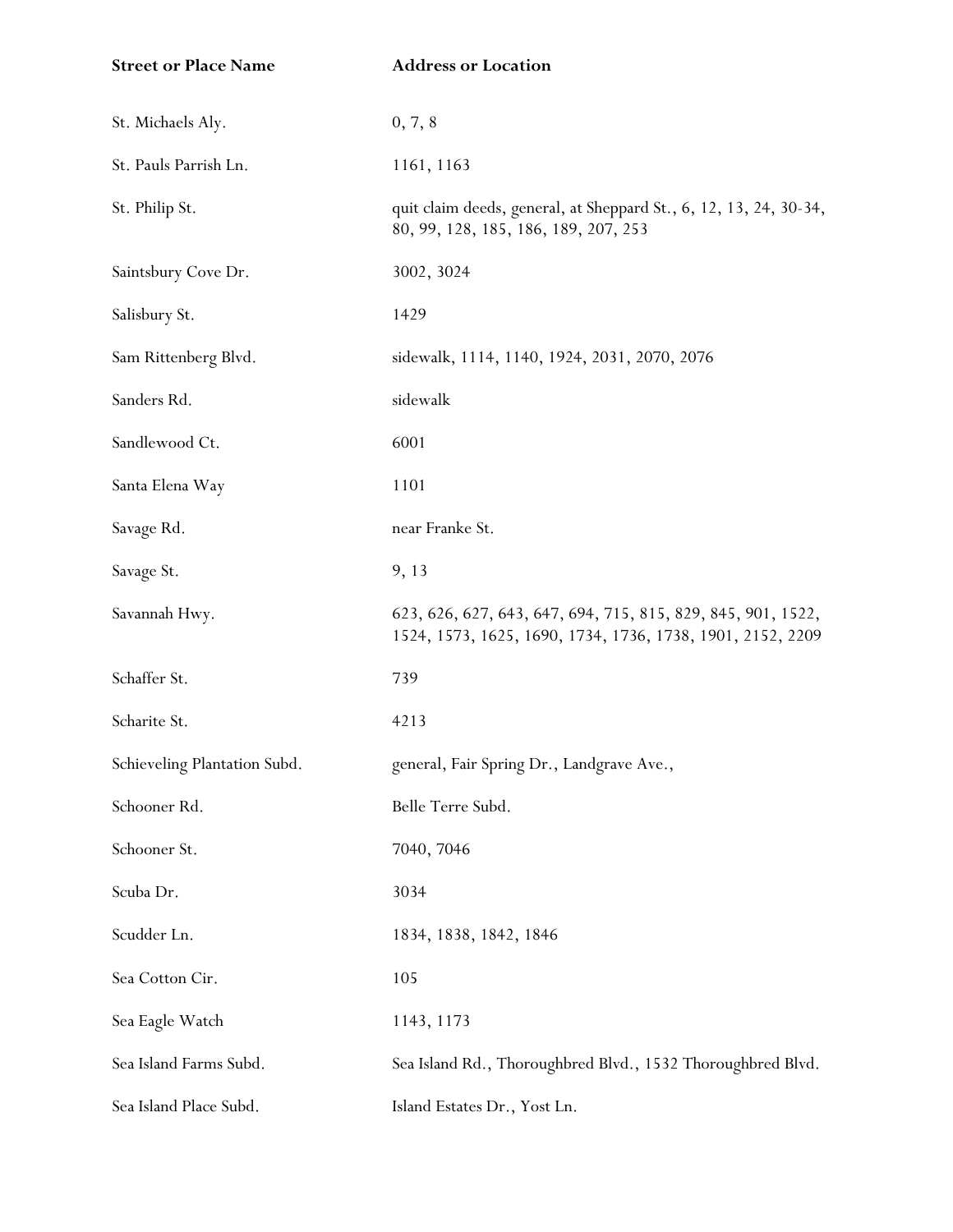| <b>Street or Place Name</b> | <b>Address or Location</b>                                                                                 |
|-----------------------------|------------------------------------------------------------------------------------------------------------|
| Seabago Dr.                 | 1490, 1540, 1577, 1581, 1582, 1601                                                                         |
| Seaside Estates Subd.       | at Ellison Run, Sea Cotton Cir. (nos. 141, 145, 149, 153)                                                  |
| Seaside Plantation Dr.      | 1344                                                                                                       |
| Segar St.                   | 1206, 1298, 1299, 1301, 1302, 1306                                                                         |
| Settlers St.                | 2402, 2410, 2413, 2418, 2425, 2426, 2430, 2431, 2451, 2452,<br>2455, 2456, 2459, 2460, 2464                |
| Seven Farms Dr.             | general, at Daniel Landing Dr., lot 4, lot 6, 161, 208, 216, 225,<br>235, 295, 500                         |
| Shadow Point Dr.            | general                                                                                                    |
| Shadowmoss Pkwy.            | 183, 205, 216, 231, 234, 238, 239, 242, 246, 256, 285, 317,<br>335, 336, 341, 351, 357, 405, 409, 483, 487 |
| Shady Pine Rd.              | 1633, 1636                                                                                                 |
| Sheen Dr.                   | 3520                                                                                                       |
| Shelby Ray Ct.              | general, 3491                                                                                              |
| Shell Sand Rd.              | Harbor Oaks Subd.                                                                                          |
| Shadowmoss Subd.            | general, Two Loch Pl.                                                                                      |
| Shellring Way               | 1529                                                                                                       |
| Shelter Cove Ln.            | general                                                                                                    |
| Sheppard St.                | 26, 151                                                                                                    |
| Sherwood Dr.                | general, SCDOT                                                                                             |
| Sherwood Forest Subd.       | 1619, 1623, 1627, 1633 W. Robinhood Dr., 853, 856 Prince<br>John Dr., 1620, 1624, 1632, 1720 Juniper St.   |
| Shiraz Ln.                  | 2401, 2405, 2411, 2415, 2431, 2435                                                                         |
| Shoreham Rd.                | 1129, 1157                                                                                                 |
| Shutes Folly Dr.            | 870                                                                                                        |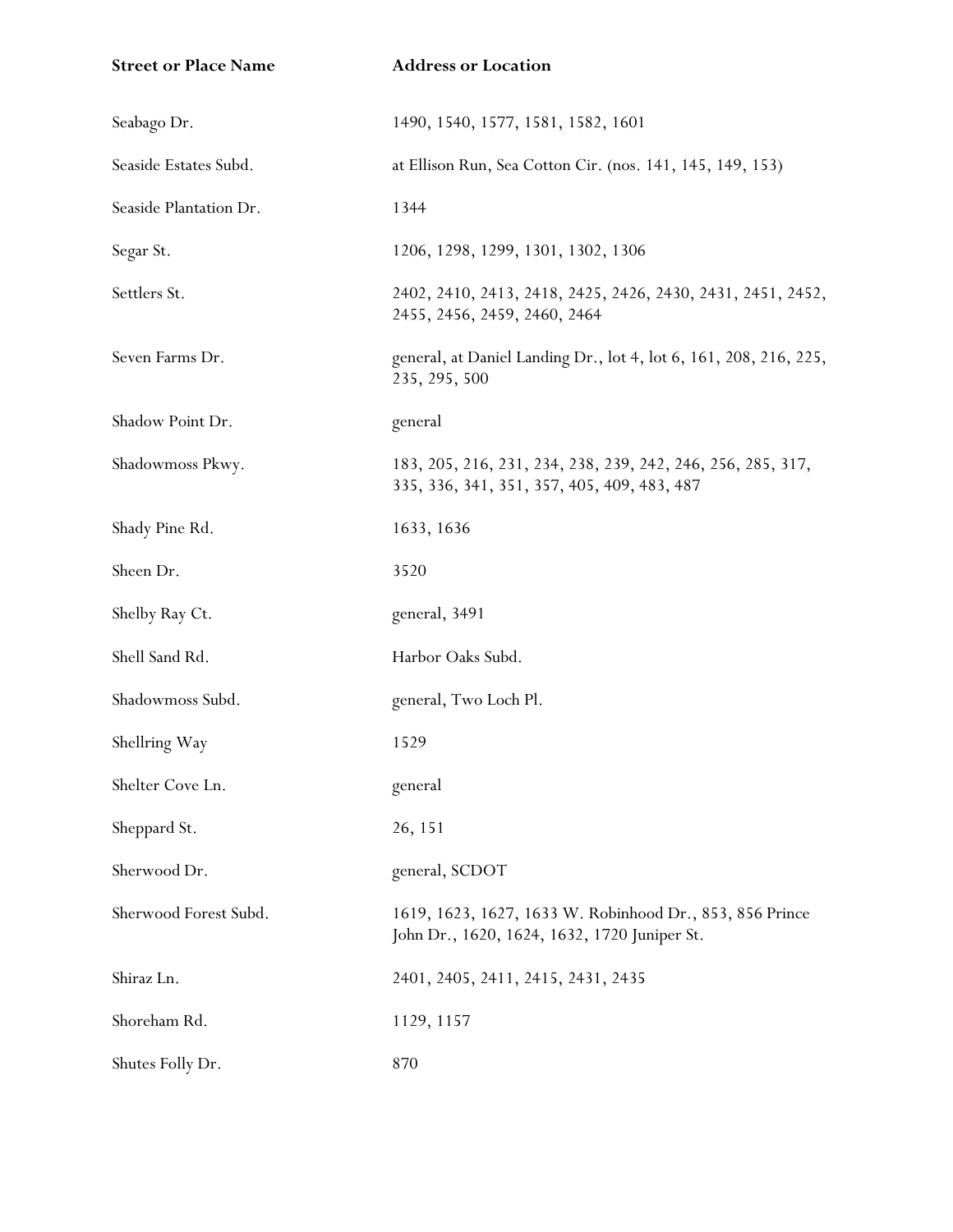| <b>Street or Place Name</b> | <b>Address or Location</b>                                                                                                                                                                                                                                                                   |
|-----------------------------|----------------------------------------------------------------------------------------------------------------------------------------------------------------------------------------------------------------------------------------------------------------------------------------------|
| Sienna Subd.                | Sienna Pl., Cabrill Dr., Truluck Dr., Hainesworth Dr., Mallory<br>Dr., Rose Marie Dr.                                                                                                                                                                                                        |
| Simmons Forge               | 192                                                                                                                                                                                                                                                                                          |
| Simons St.                  | 52, 58                                                                                                                                                                                                                                                                                       |
| Simonton Mews               | 5, 7, 9                                                                                                                                                                                                                                                                                      |
| Olivia Estates Subd.        | pka Simmons Creek Subd., Caroline Rose Path, Zachary George<br>Ln.                                                                                                                                                                                                                           |
| Simmons Forge St.           | 206, 210                                                                                                                                                                                                                                                                                     |
| Singletary Ct.              | 3503, 3505                                                                                                                                                                                                                                                                                   |
| Skylark Dr.                 | near Sam Rittenberg Blvd., 630                                                                                                                                                                                                                                                               |
| Smith St.                   | 93                                                                                                                                                                                                                                                                                           |
| Smythe St.                  | 1201, 1203, 1204, 1210, 1218, 1219, 1222, 12351242, 1250,<br>1254, 1257, 1260, 1268, 1269, 1295, 1299, 1303, 1307, 1311,<br>1315, 1319, 1323, 1327, 1335, 1339, 1340, 1343, 1372. 1376,<br>1380. 1390, 1397, 1404, 1406, 1410, 1414, 1415, 1418, 1419,<br>1422, 1426, 1432, 1436, 1440, 1443 |
| Society St.                 | 34, 63-65, 79, 81 (with 1947 photos), 79-81, 84, 84 $\frac{1}{2}$ , 86, 88,<br>90, 91 $\frac{1}{2}$ , 93                                                                                                                                                                                     |
| Sonny Boy Ln.               | general, SCDOT                                                                                                                                                                                                                                                                               |
| South Adgers Wharf          | 6, 8                                                                                                                                                                                                                                                                                         |
| South Anderson Ave.         | 29                                                                                                                                                                                                                                                                                           |
| South Battery St.           | 62, 92, 102, 115, 120                                                                                                                                                                                                                                                                        |
| <b>SCDOT</b>                | various streets                                                                                                                                                                                                                                                                              |
| South Hampton Dr.           | 14                                                                                                                                                                                                                                                                                           |
| South Market St.            | 35, 41, 43, 47, 49, 49 $\frac{1}{2}$ , 57, 59, 71, 73, 85, 87, 87-89, 89, 99                                                                                                                                                                                                                 |
| South Moss Oak Ln.          | 2838, 2840                                                                                                                                                                                                                                                                                   |
| South Shore Dr.             | 2056, 3012, 3014, 3040, 3046, 3052, 3056, 3060, 3068, 3076,<br>3093, 3095                                                                                                                                                                                                                    |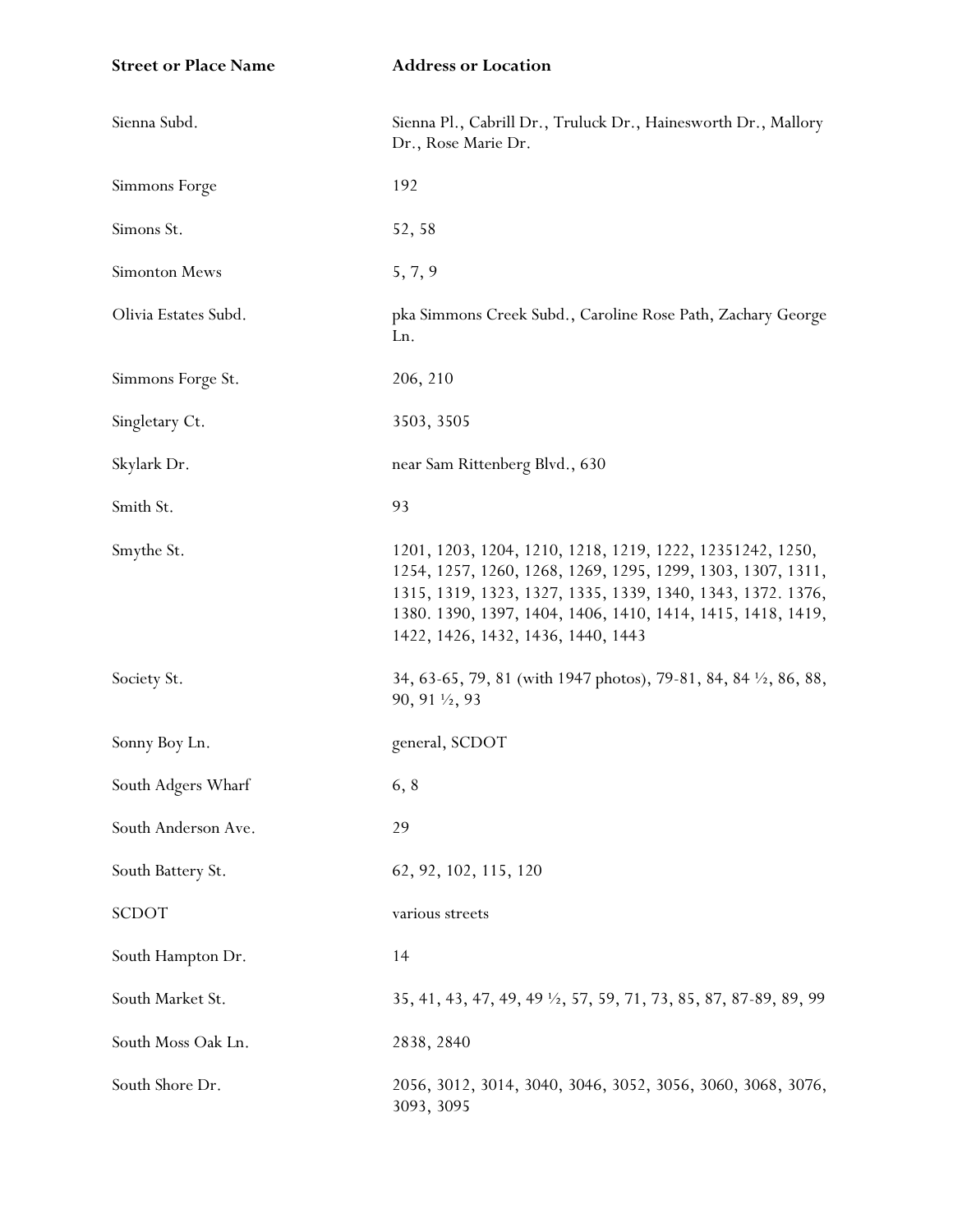**Street or Place Name Address or Location**

| South Windermere Shopping Ctr.        | 74 to 100 Folly Rd. Blvd.                                                                                                                                                                          |
|---------------------------------------|----------------------------------------------------------------------------------------------------------------------------------------------------------------------------------------------------|
| Southern Bell                         | various locations, pay phones                                                                                                                                                                      |
| Sparkleberry Ln.                      | 1613, 1614, 1618, 1622, 1634                                                                                                                                                                       |
| Sparrow St.                           | 763                                                                                                                                                                                                |
| Spindlewood Way                       | 334                                                                                                                                                                                                |
| Split Hickory Ct.                     | 2940                                                                                                                                                                                               |
| Spring Hollow Dr.                     | 457, 481, 485                                                                                                                                                                                      |
| Spring St.                            | general, bus shelter, 35, 45 1/2, 49, 64, 73, 84, 85 1/2, 94, 99,<br>103, 115, 116, 116 $\frac{1}{2}$ , 119, 121, 122, 124, 131, 132, 137-141,<br>138, 162, 167, 171, 178, 188, 192, 195, 209, 364 |
| Springmire Ct.                        | 3545                                                                                                                                                                                               |
| Staffordshire Subd.                   | Needwood Forest Rd., Chilhowee Rd., Thorpe Constantine<br>Ave., Sheen Dr., Waterfall Pl., Staffwood Rd., Quail Ridge Rd.,<br>$\det 27$ , $\det 49$                                                 |
| Standard Way                          | Promenade Vista St., The Gathering Place, The Standard Apts.                                                                                                                                       |
| Startail Ln.                          | 1162, 1166, 1167                                                                                                                                                                                   |
| State St.                             | at Queen St., 6, 7, 9, 10, 11, 12, 15, 17, 27, 27 1/2, 33, 42, 46,<br>51, 61, 66, 73                                                                                                               |
| Stefan Acres Subd.                    | Jedediah Ct., Gomer Ln., Stefan Dr.                                                                                                                                                                |
| Stefan Dr.                            | general, 321, 394                                                                                                                                                                                  |
| Sterlington Way                       | 301                                                                                                                                                                                                |
| Stiles Dr.                            | 729                                                                                                                                                                                                |
| <b>Stiles Point Elementary School</b> | general                                                                                                                                                                                            |
| Stiles Point Harbor Subd.             | general, Whispering Marsh Dr.                                                                                                                                                                      |
| Stiles Point Subd.                    | general, Foliage Ln., Yellow Tower Terrace                                                                                                                                                         |
| Still Shadow Dr.                      | 39                                                                                                                                                                                                 |
| Stillhouse Ln.                        | 1102, 1104, 1106, 1108                                                                                                                                                                             |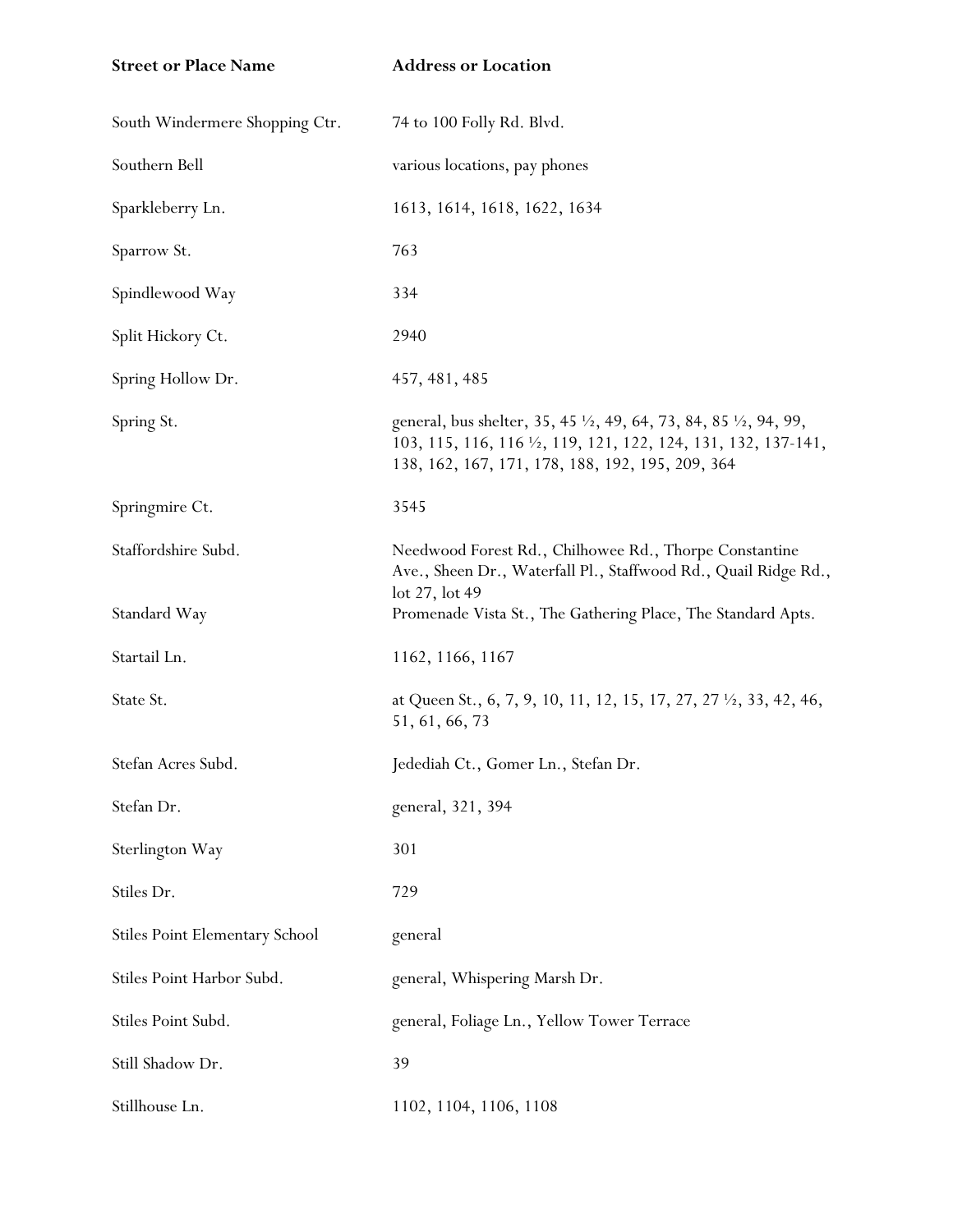| <b>Street or Place Name</b> | <b>Address or Location</b>                                                                                                                                                                                                                                                                           |
|-----------------------------|------------------------------------------------------------------------------------------------------------------------------------------------------------------------------------------------------------------------------------------------------------------------------------------------------|
| Stinson Dr.                 | 535                                                                                                                                                                                                                                                                                                  |
| Stockbridge Dr.             | 400                                                                                                                                                                                                                                                                                                  |
| Stocker Dr.                 | 31                                                                                                                                                                                                                                                                                                   |
| Stonebridge Subd.           | general                                                                                                                                                                                                                                                                                              |
| Stonebridge Way             | 515                                                                                                                                                                                                                                                                                                  |
| Stonecreek Dr.              | 503                                                                                                                                                                                                                                                                                                  |
| Stonecreek Subd.            | general, Arlington Dr., Stonecreek Dr.                                                                                                                                                                                                                                                               |
| Stonefield Subd.            | street acceptance                                                                                                                                                                                                                                                                                    |
| Stonetown Dr.               | 2952                                                                                                                                                                                                                                                                                                 |
| <b>Stoney Field</b>         | <b>SCDOT</b>                                                                                                                                                                                                                                                                                         |
| Stono River Dr.             | 1034, 1036                                                                                                                                                                                                                                                                                           |
| Stono Shores Pt.            | street acceptance, 601, 617                                                                                                                                                                                                                                                                          |
| Stonoview Subd.             | general, street acceptance, Bullock Guard Dr., Colonel Harrison<br>Dr., Battle Trail Dr. Private Lefler Dr., Fire Raft Dr., Colonel<br>Harrison Dr. Lieutenant Dozier Dr., Georgia Guard Dr., General<br>Hatch Dr., Jasper Patterson Dr., Brunswick Rifle Dr., Battery<br>Pringle Dr., McFadden Way, |
| Strawberry Ln.              | 9                                                                                                                                                                                                                                                                                                    |
| Sugar Magnolia Way          | 146                                                                                                                                                                                                                                                                                                  |
| Sugarberry Way              | 2918, 2970, 3063, 3069                                                                                                                                                                                                                                                                               |
| Summer Rain Ct.             | 221                                                                                                                                                                                                                                                                                                  |
| Summertrees Subd.           | street acceptance, general                                                                                                                                                                                                                                                                           |
| Summertrees Blvd.           | general, 2755, 2763, 2803, 2814, 2787                                                                                                                                                                                                                                                                |
| Sumter St.                  | at Coming St., 395                                                                                                                                                                                                                                                                                   |
| Sunnyside Ave.              | 15 Riverside Dr.                                                                                                                                                                                                                                                                                     |
| Suntree Aly.                | street acceptance                                                                                                                                                                                                                                                                                    |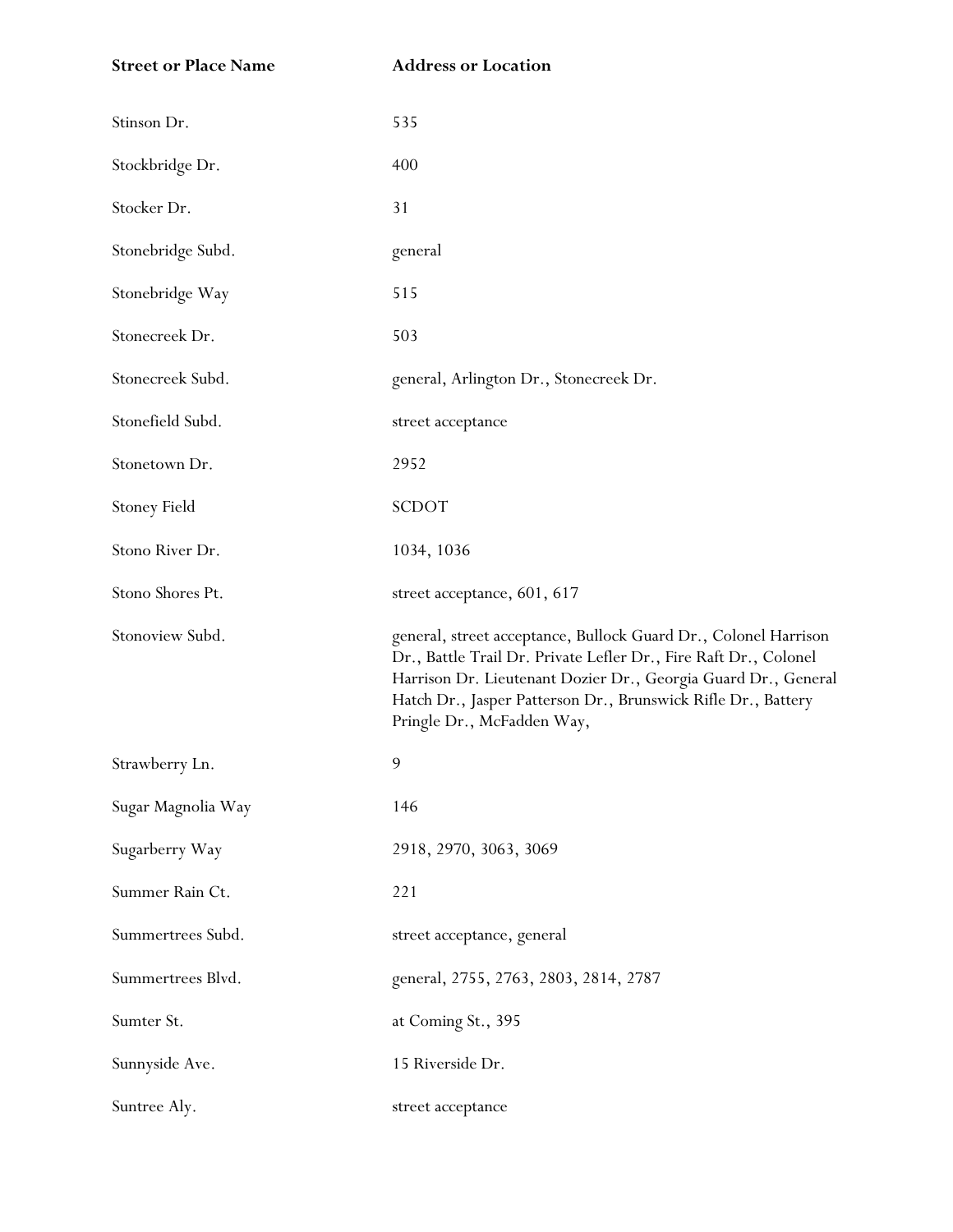**Street or Place Name Address or Location**

| Surr St.                | 9                                                                                                                                         |
|-------------------------|-------------------------------------------------------------------------------------------------------------------------------------------|
| Sutter Aly.             | street acceptance                                                                                                                         |
| Swamp Fox Ln.           | 1471, 1473, 1504                                                                                                                          |
| Swiftwater Rd.          | 220                                                                                                                                       |
| Swygerts Landing Subd.  | general, Frontage Rd. CVS Pharmacy, Eckenrod Aly., Moon<br>Beam Dr., Geiger Ct., Twitchell St., Claybrook St., Tebalt Dr.,<br>Glasson St. |
| Sycamore Shade St.      | 441, 446                                                                                                                                  |
| Sylvan Shores Subd.     | general, lot 60                                                                                                                           |
| Tabard Rd.              | 3305, 3309                                                                                                                                |
| Taborwood Cir.          | 1820                                                                                                                                      |
| Tallsail Dr.            | at entrance to Ashleytowne Village Subd.                                                                                                  |
| Tamarack St.            | general, SCDOT                                                                                                                            |
| Tanner Trail            | 410, 23 Farmfield Ave., 416, 422                                                                                                          |
| <b>Tannery Row</b>      | 1406, 1409, 1426                                                                                                                          |
| Tarleton Dr.            | 6, 26                                                                                                                                     |
| Teague St.              | 1582                                                                                                                                      |
| Tee Mew St.             | general                                                                                                                                   |
| Tenth St.               | Seaboard Air Line Railroad                                                                                                                |
| Terrabrook Ln.          | general, 2037, 2142, 2154, 2170, 2174, 2182, 2198, 2206,<br>2214, 2222                                                                    |
| Thaxton St.             | 2420                                                                                                                                      |
| Thomas St.              | 24                                                                                                                                        |
| Thoroughbred Blvd.      | 1502, 1504, 1546                                                                                                                          |
| Thorpe Constantine Ave. | 3408, 3412                                                                                                                                |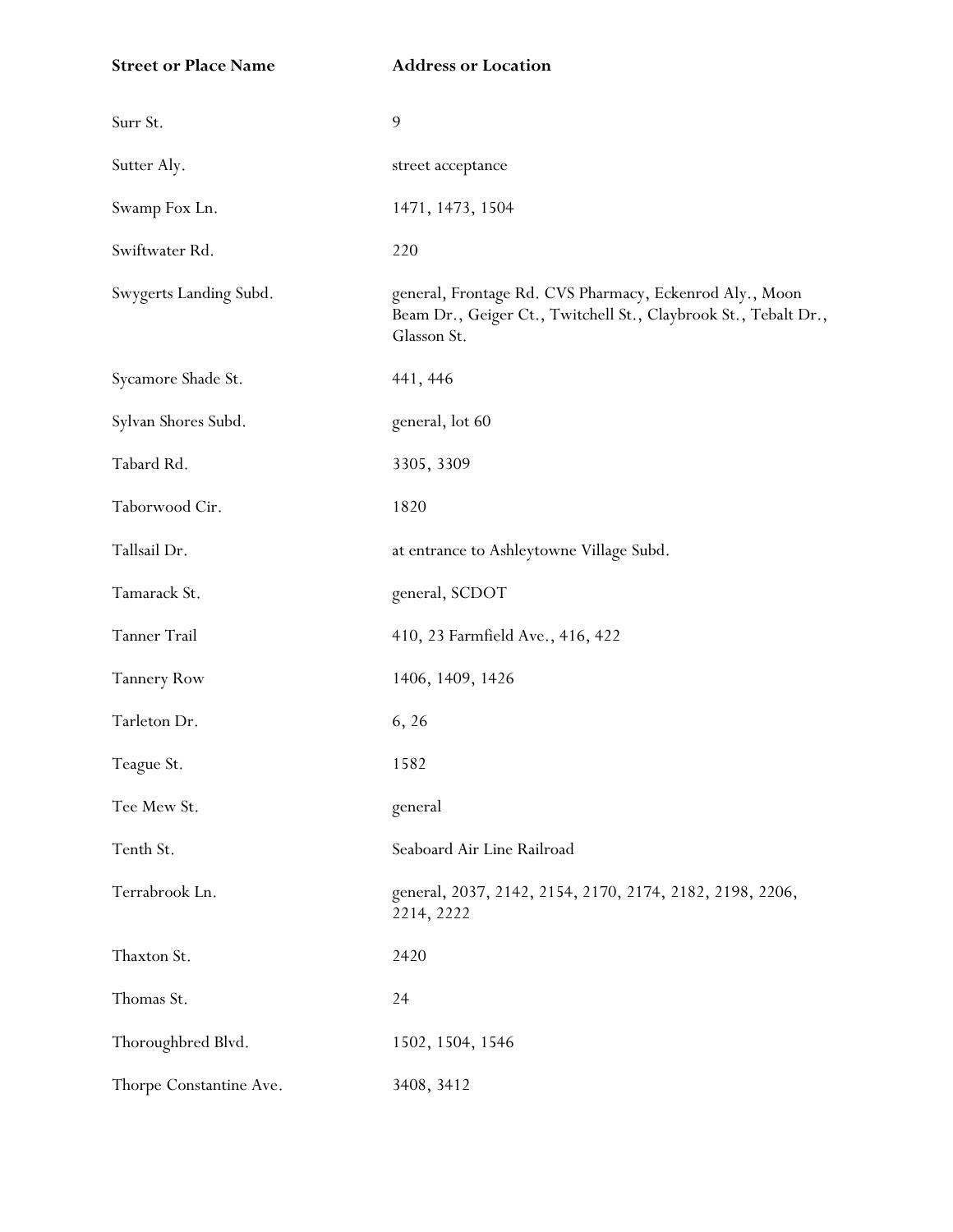| <b>Street or Place Name</b> | <b>Address or Location</b>                                 |
|-----------------------------|------------------------------------------------------------|
| Thunder Trail               | 2841                                                       |
| Tidal Creek Cove            | 1396                                                       |
| Tidal Mill Pl.              | 1401, 1405, 1409, 1417, 1421, 1433                         |
| Timmerman Dr.               | general, Seaboard Coastline Railroad, 22                   |
| Timothy St.                 | 1614                                                       |
| Tobacco St.                 | Marion Square, Washington Light Infantry                   |
| Topside Dr.                 | 1208, 1212, 1213                                           |
| Tory Mew St.                | general                                                    |
| Toura Ct.                   | 207, 209, 211                                              |
| Tower Battery Rd.           | 1690                                                       |
| Town Creek Dr.              | 37                                                         |
| Towne St.                   | 1772, 1806, 1830                                           |
| Townsend Pl.                | 2621, 2623, 2625, 2627, 2629, 2631, 2633, 2635, 2637, 2639 |
| Tradd St.                   | 6, 14, 51, 53, 60, 94, 152                                 |
| Tranquil Dr.                | near Algood St.                                            |
| Transom Ct.                 | 9                                                          |
| Travers Ct.                 | 689, 951                                                   |
| Treebark Dr.                | 1908, 1915, 1918, 1920, 1946, 1956, 1960, 1962             |
| Trewin Ct.                  | 1702, 1706, 1710, 1714, 1718, 1722, 1734, 1738             |
| Tribeca Dr.                 | 500, 520, 532, 554                                         |
| Trophy Lake                 | near Marlin Rd.                                            |
| Trumbo St.                  | 6                                                          |
| Turkey Trot Dr.             | 1122, 1166                                                 |
| Twelve Oaks Dr.             | 322, 343, 347, 359                                         |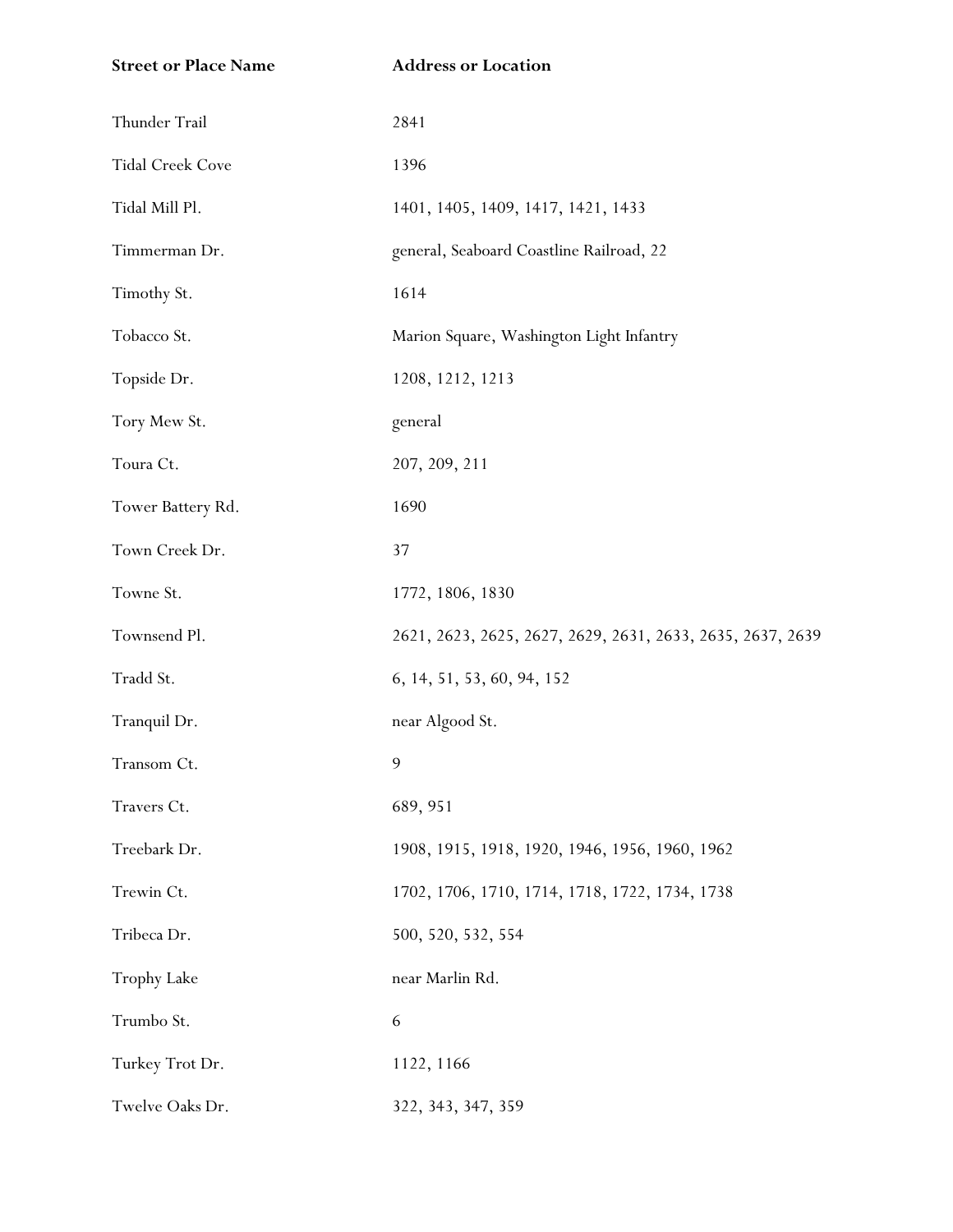| <b>Street or Place Name</b>       | <b>Address or Location</b>                                                                                                                                                                                                                                                                |
|-----------------------------------|-------------------------------------------------------------------------------------------------------------------------------------------------------------------------------------------------------------------------------------------------------------------------------------------|
| Twin Lakes Subd.                  | general, Blue Bayou Blvd., Swamp Sparrow Cir., Lochness Ln.,<br>Silver Lake Dr.                                                                                                                                                                                                           |
| Twitchell St.                     | 1217, 1221                                                                                                                                                                                                                                                                                |
| Tyron Cir.                        | 1032, 1051                                                                                                                                                                                                                                                                                |
| University Blvd.                  | at Highway 78                                                                                                                                                                                                                                                                             |
| Unknown Addresses                 | encroachments without an address listed                                                                                                                                                                                                                                                   |
| Utsey St.                         | 2009                                                                                                                                                                                                                                                                                      |
| Vanderhorst St.                   | at King St., 4                                                                                                                                                                                                                                                                            |
| Vaucluse Rd.                      | 2441                                                                                                                                                                                                                                                                                      |
| Vendue Range                      | SCDOT, at Concord St., State Ports Authority, 1, 2-4, 4 (with<br>1959 photo), 18, 19, 19-21, 19-23, 21, 23, 26, 28, 32, 34, 50                                                                                                                                                            |
| Verdier Blvd.                     | street acceptance, TMS# 301-00-00-028                                                                                                                                                                                                                                                     |
| Vespers Dr.                       | general, CPW                                                                                                                                                                                                                                                                              |
| Village Crossing Dr.              | 1831, 1835, 1839, 1843, 1846, 1847, 1850, 1851, 1856, 1857,<br>1860, 1861, 1864, 1865, 1868, 1869, 1872, 1876, 1880, 1884,<br>1888, 1894, 1900, 1904, 1908, 1912                                                                                                                          |
| Village Green Sweetbay & Oakleaf  | general, Laurelwood Dr., Ammersee Ct., Sandwood Ct.,<br>Windmill Creek Rd., Garden Walk Ct., Fieldstone Cir., Plum<br>Bridge Ct.                                                                                                                                                          |
| Villages at St. Johns Woods Subd. | general, East Amy Ln, Porchview Pl., Mango Ln., Dana Ln.,<br>Stringfellow Ln., Hydrangea Trail, Acorn Drop Ln., Edwins<br>Crossing, Banana Ln., Breadfruit Ln., Geranium Ln., Halle Rd.,<br>Pearl Stone St., St. Johns Pkwy., Striped Bass Ln., Swing Ln.,<br>Weakfish Ln., Winnsboro Dr. |
| Vincent Astor Dr.                 | 3097                                                                                                                                                                                                                                                                                      |
| Viscount St.                      | 3015, 3019, 3023                                                                                                                                                                                                                                                                          |
| Wabeek Way                        | 1590                                                                                                                                                                                                                                                                                      |
| Wading Pl.                        | 529, 535, 541, 547, 565, 566, 571, 572, 577, 589, 595, 601,<br>613                                                                                                                                                                                                                        |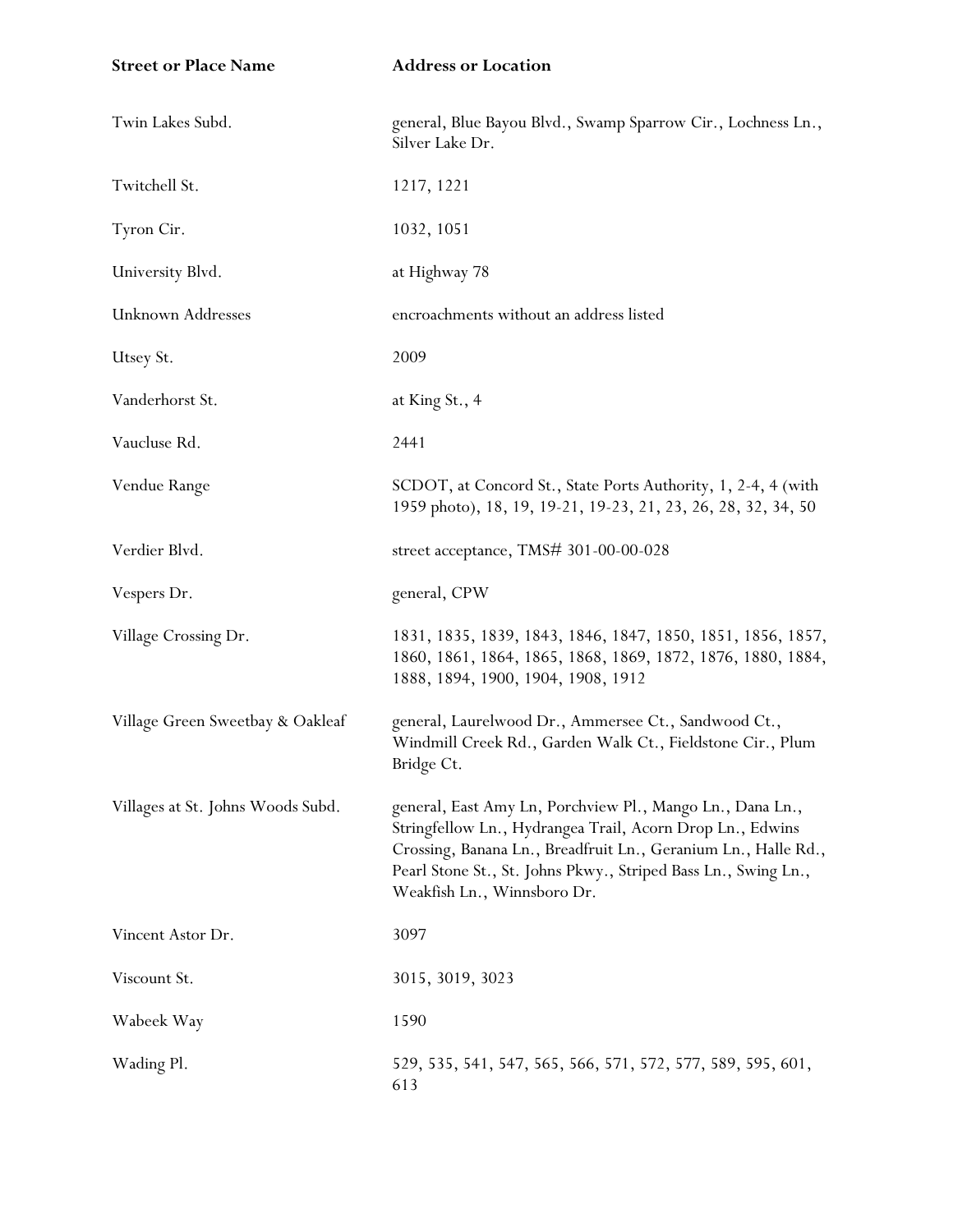| <b>Street or Place Name</b> | <b>Address or Location</b>                                                                                                                                                                                                                              |
|-----------------------------|---------------------------------------------------------------------------------------------------------------------------------------------------------------------------------------------------------------------------------------------------------|
| Wagener Terrace Subd.       | 2A Piedmont Ave.                                                                                                                                                                                                                                        |
| Waker St.                   | 2713, 2718, 2721                                                                                                                                                                                                                                        |
| Wallingford Ct.             | 4001, 4011                                                                                                                                                                                                                                              |
| Walnut Creek Rd.            | 109, 111                                                                                                                                                                                                                                                |
| Walnut St.                  | 35 C St., One-Eighty Place                                                                                                                                                                                                                              |
| Wambaw Creek Rd.            | 2029, 2030, 2042, 2079, 2089                                                                                                                                                                                                                            |
| Wampler Dr.                 | 661                                                                                                                                                                                                                                                     |
| Wando Landing St.           | 1436, 1440, 1444, 1448, 1451, 1454, 1455, 1458, 1459, 1486,<br>1494, 1498, 1509, 1515, 1531, 1543, 1544, 1547, 1548, 1555,<br>1556                                                                                                                      |
| Wando View St.              | 1402, 1403, 1406, 1407, 1410, 1411, 1414, 1415, 1418, 1420,<br>1423, 1441, 1445, 1449, 1453, 1454, 1458, 1462, 1466, 1471,<br>1475, 1476, 1479, 1483, 1487, 1490, 1491, 1492, 1516, 1520,<br>1523, 1524, 1527, 1531, 1532, 1535, 1538, 1541, 1548, 1552 |
| Wappoo Rd.                  | general, SCDOT, 956                                                                                                                                                                                                                                     |
| Warren St.                  | crossover near 431 King St., 5, 52                                                                                                                                                                                                                      |
| Washington St.              | 67                                                                                                                                                                                                                                                      |
| Water View Ln.              | 1225                                                                                                                                                                                                                                                    |
| Waterbrook Dr.              | 1753                                                                                                                                                                                                                                                    |
| Waterville Pl.              | 3103, 3107                                                                                                                                                                                                                                              |
| Watroo Point                | 1, 7, 19, 37, 39, 47 to 51, 54, 58, 61                                                                                                                                                                                                                  |
| Waverly St.                 | 2506, 2510, 2514, 2518, 2522                                                                                                                                                                                                                            |
| Wayah Dr.                   | 1632, 1756, 1767, 1769                                                                                                                                                                                                                                  |
| Weatherstone Rd.            | 5026, 5037, 5055                                                                                                                                                                                                                                        |
| Weeping Willow Way          | 308, 310, 312, 314, 316, 318, 320, 322, 323, 324, 326, 327,<br>328, 330, 332, 333, 334, 336, 337, 341, 343                                                                                                                                              |
| Wellington Ct.              | 1034                                                                                                                                                                                                                                                    |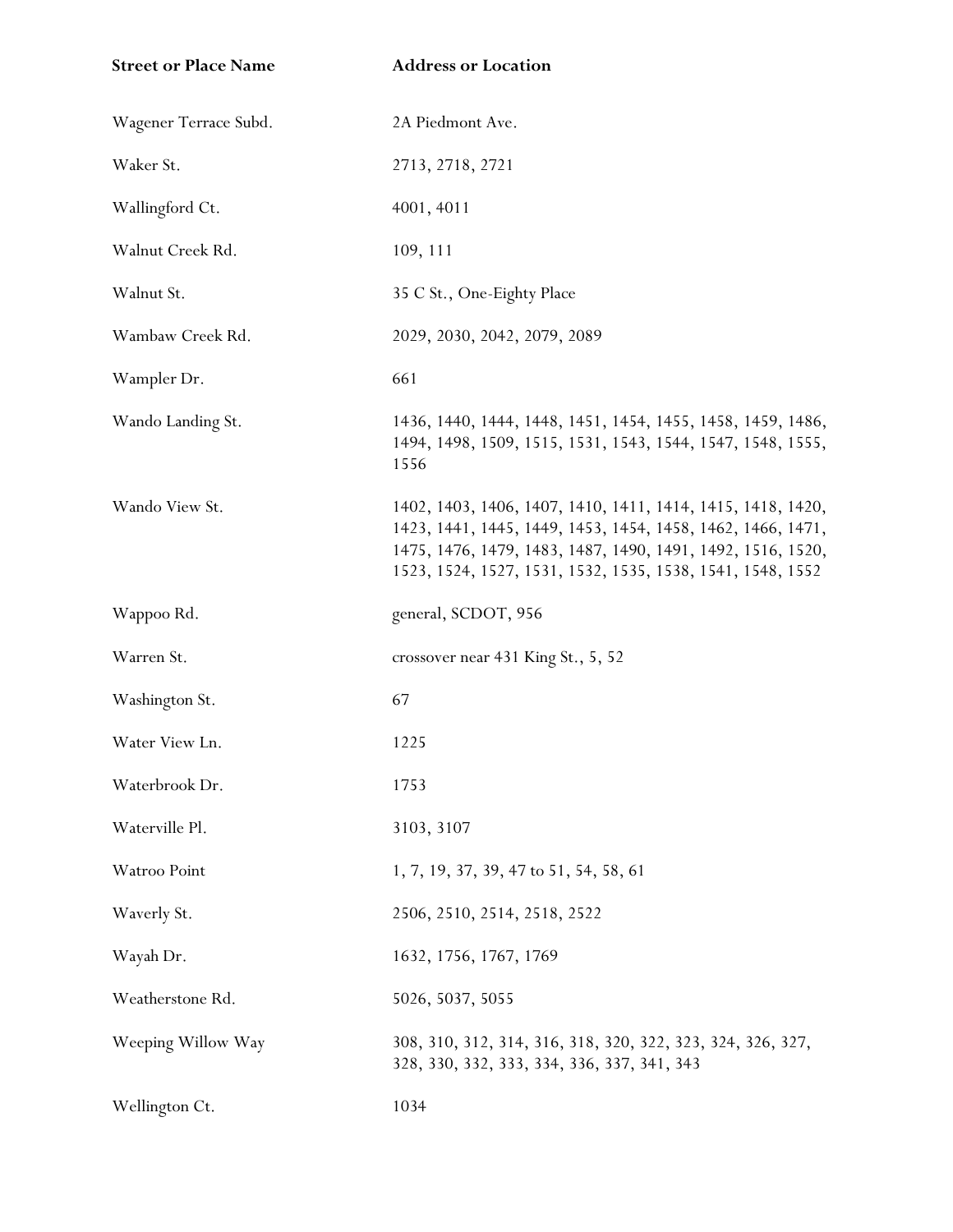| <b>Street or Place Name</b> | <b>Address or Location</b>                                                                                                                                              |
|-----------------------------|-------------------------------------------------------------------------------------------------------------------------------------------------------------------------|
| Wensley Dr.                 | general, AT&T, 2451                                                                                                                                                     |
| Wentworth St.               | greyhound bus sign, at East Bay St., 28, 43, 48, 68 (pka 83-89)<br>Society St.), 69, 71, 72, 73, 74, 74, 75, 77, 81, 82, 84, 85, 86,<br>87, 96, 116, 139, 162, 164, 170 |
| Wespanee Dr.                | 37                                                                                                                                                                      |
| Wespanee Place Ct.          | 1216, 1273, 1266                                                                                                                                                        |
| West Ashley Cir.            | General, 3865                                                                                                                                                           |
| West Ashley Park            | CPW, Mary Ader Ave. Bike Path                                                                                                                                           |
| West Ashley Signal System   | <b>SCDOT</b>                                                                                                                                                            |
| West Battery Ln.            | 1861                                                                                                                                                                    |
| West Bridge Rd.             | at Laurelwood Dr.                                                                                                                                                       |
| West Oak Forest             | general, SCDOT                                                                                                                                                          |
| West Sandcroft Dr.          | 1691, 1701                                                                                                                                                              |
| West Wildcat Blvd.          | street acceptance                                                                                                                                                       |
| Westborough Subd.           | general, lots 3 through 6, lots 9 and 10, lot 12, Maple St., lot 17                                                                                                     |
| WestEdge St.                | 99                                                                                                                                                                      |
| Westerly Ln.                | 4118, 4124, 4128, 4130, 4148, 4156, 4174                                                                                                                                |
| Weston Ave.                 | 1735                                                                                                                                                                    |
| Wexford Sound Subd.         | general, lots 1-37, lots 49-70, lots 38-48, lots 1-10, lots 18-26,                                                                                                      |
| Wharfside St.               | $\frac{1}{16}$<br>2                                                                                                                                                     |
| Whispering Cypress Dr.      | 318                                                                                                                                                                     |
| Whispering Marsh Dr.        | 706, 764, 828, 857                                                                                                                                                      |
| White Chapel Cir.           | 533, 537, 571, 592, 596, 609, 613                                                                                                                                       |
| White Oleander Ct.          | 210                                                                                                                                                                     |
| White Point Blvd.           | 931, 947                                                                                                                                                                |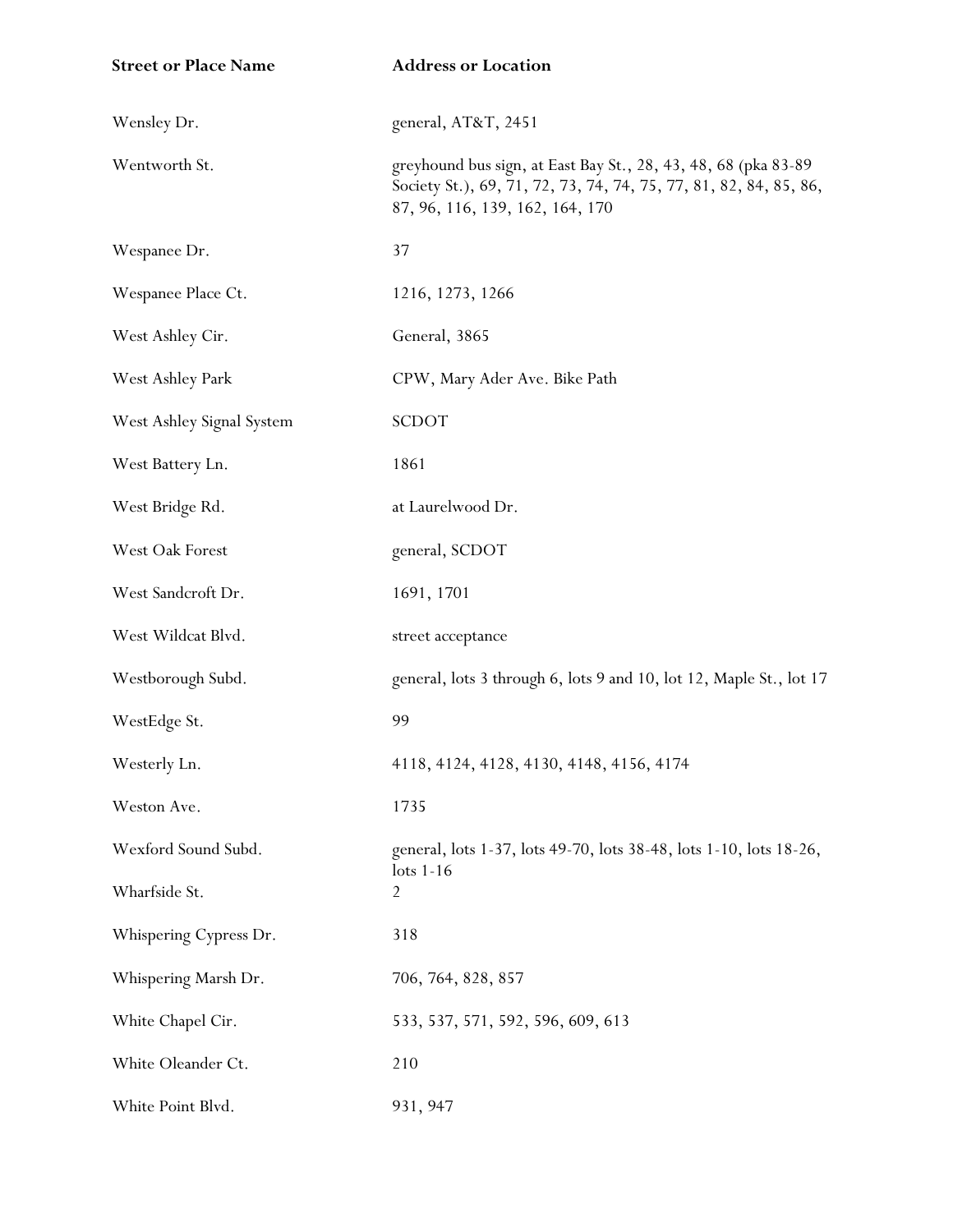| <b>Street or Place Name</b>    | <b>Address or Location</b>                                                                                                                                                   |
|--------------------------------|------------------------------------------------------------------------------------------------------------------------------------------------------------------------------|
| Whitney Lakes Subd.            | general, Sweetleaf Ln., Sugarberry Ln., Silverbell Ln., street<br>acceptance                                                                                                 |
| Widows Ct.                     | 1417                                                                                                                                                                         |
| Wild Flower Ln.                | 2059                                                                                                                                                                         |
| William Ackerman Ln.           | 603                                                                                                                                                                          |
| William E. Murray Blvd.        | quit claim deed                                                                                                                                                              |
| Wild Flower Ln.                | 2059                                                                                                                                                                         |
| Wildts Battery Blvd.           | street acceptance, general                                                                                                                                                   |
| William Ackerman Ln.           | 603                                                                                                                                                                          |
| Willows at Village Green Subd. | general                                                                                                                                                                      |
| Willtown St.                   | 1432, 1435, 1436, 1440, 1443, 1444, 1448, 1449, 1452, 1455,<br>1463, 1469, 1513, 1514, 1517, 1518, 1521, 1522, 1525, 1526,<br>1529, 1530, 1533, 1537, 1541, 1545, 1549, 1555 |
| Winchester Dr.                 | 1248                                                                                                                                                                         |
| Windmill Creek Rd.             | 7028, 7045, 7056, 7064, 7081, 7085, 7110, 7131, 7135, 7140,<br>7144, 7148, 7151, 7167, 7171, 7176                                                                            |
| Windsor Dr.                    | 5                                                                                                                                                                            |
| Winnsboro Lakes Subd.          | general, street acceptance                                                                                                                                                   |
| Winston St.                    | 1212                                                                                                                                                                         |
| Wolk Dr.                       | 33, 49                                                                                                                                                                       |
| Wood Ride Ct.                  | 103, 105                                                                                                                                                                     |
| Woodbury Park Subd.            | street acceptance, general, Fern Hill Dr.                                                                                                                                    |
| Woodcrest Ave.                 | 1502                                                                                                                                                                         |
| Woodford St.                   | 1, 11, 17, 22, 26, 43, 49, 57, 69, 77                                                                                                                                        |
| Woodland Shores Rd.            | 2279                                                                                                                                                                         |